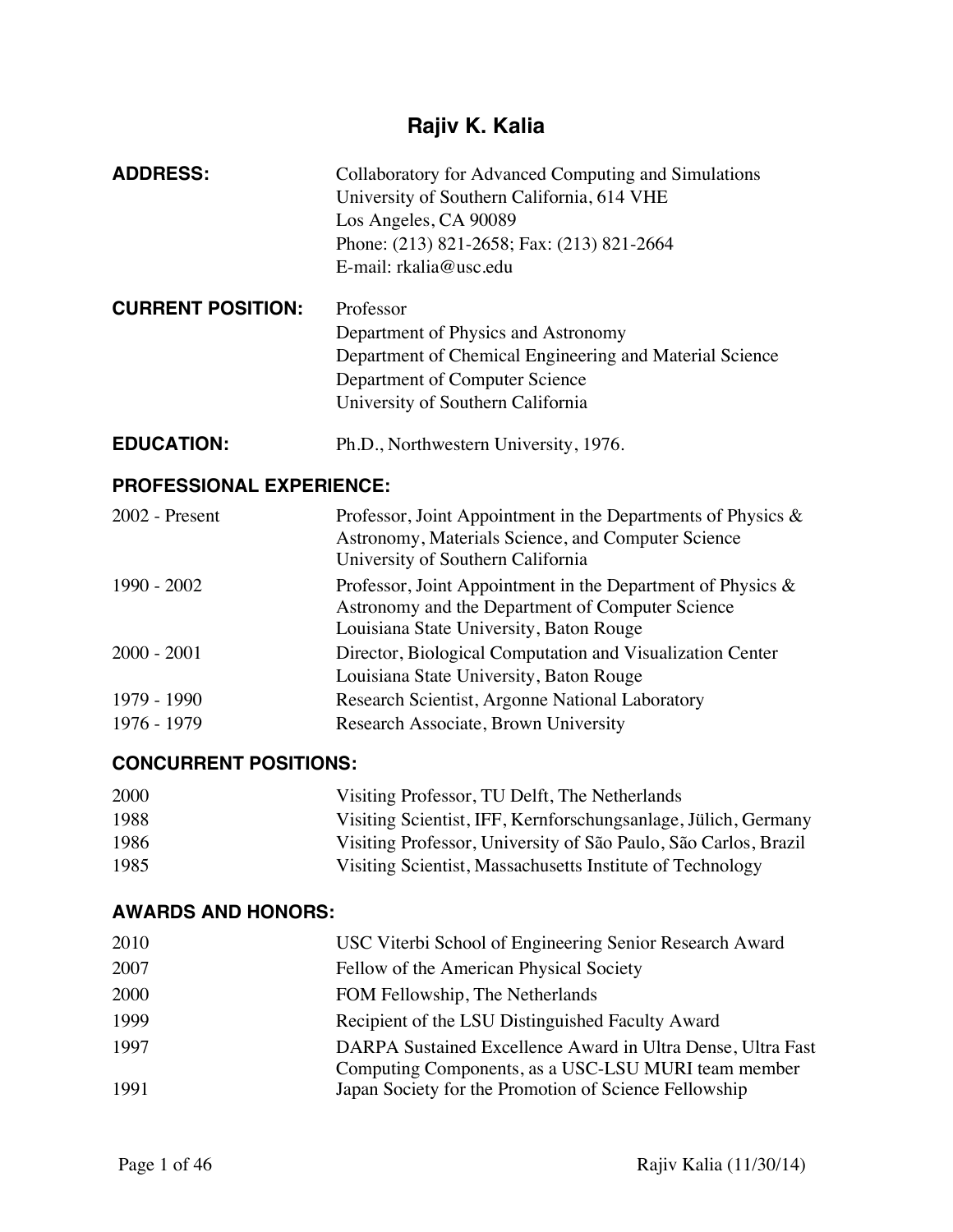## **RESEARCH INTERESTS**

Multi-scale simulations of nano-structured materials and processes using quantum molecular dynamics (QMD), reactive molecular dynamics (RMD), and dissipative particle dynamics stimulations of hard and soft materials. Current research efforts are focused on petascale simulations of: 1) self-healing nanomaterials capable of sensing and repairing damage in harsh chemical environments and in high-temperature/high-pressure operating conditions; 2) structural and dynamic correlation in fluids confined in nanoporous materials; 3) nanoengineered energetic materials and munitions under extreme conditions; 4) shock propagation and pressure-induced structural transformations in nanocluster assemblies and self-assembled monolayers; 5) nucleation and growth of cracks, stress corrosion, and delamination at metal/ceramic, semiconductor/ceramic, and polymer/ceramic interfaces; 6) cholesterol flip-flop dynamics and barriers to small interfering RNA delivery across biomembranes; and 7) supercrystals of DNAfunctionalized metal nanoparticles. Also developed and implemented fully integrated density functional, molecular dynamics, and finite element schemes on a Grid of distributed parallel supercomputers and networked virtual environment.

## **EDUCATIONAL PROGRAMS**

#### *Dual-degree Program*

We have established a unique *dual-degree program*, in which students can obtain a Ph.D. in the physical sciences or engineering and an M.S. in computer science in five years. The program is designed to produce a new generation of computational scientists who will make innovative use of emerging information technologies to address Grand Challenge problems in their application domains. We have introduced cross-disciplinary courses in support of this dual-degree program. Efforts are underway to make the MS program in computer science accessible to students anywhere and anytime through USC's top-rated distance-education learning program.

#### *Courses Taught*

Statistical physics; mathematical physics; modern physics; condensed matter physics; computational sciences; parallel computing.

#### **OUTREACH**

We have established a special program for undergraduate students and their faculty mentors from Historically Black Colleges and Universities (HBCUs) and Minority Serving Institutions (MSIs). Groups of two students and one faculty are brought together from 12 institutions to participate in a one-week workshop on computational sciences. Students come with varying backgrounds freshmen through seniors—and receive hands-on experience in parallel computing, including the assembly of PC nodes from off-the-shelf components, loading them with scientific and simulation software, and connecting them to a Gigabit switch. This parallel cluster is then used for algorithmic and simulation exercises in a tutorial setting. In addition to hands-on activities, the participants visit research laboratories and attend lectures on emerging trends in physical and computer sciences and engineering. Follow-on activities with participants include: (1) Bringing students back for summer research; (2) remote research experiences for students facilitated by the loan of the PCs they build at the workshop; and (3) inviting 2-3 students and 2-3 faculty mentors from the previous workshop to help run the next workshop.

#### **RESEARCH INFRASTRUCTURE**

*Local parallel computing resources***:** We established a Collaboratory for Advanced Computing and Simulations (CACS) at USC in September 2002. The CACS has 4,096-core Linux clusters, amounting to 36 million core-hours/year of dedicated computing. In addition, we have 200 million hours of computing allocation from the Department of Energy through an INCITE grant.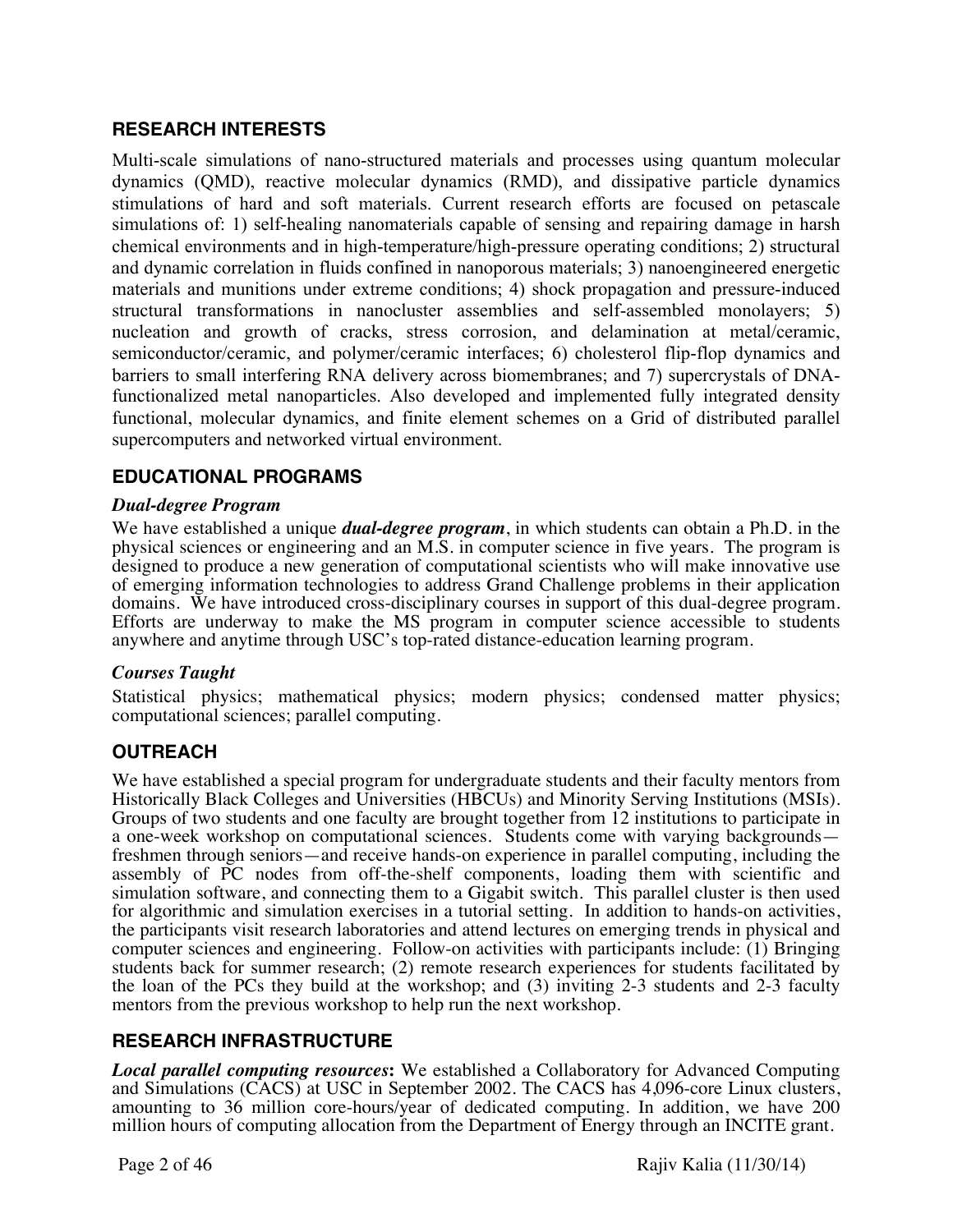*Collaborative immersive and interactive visualization facilities***:** The CACS also has: 1) a 14'×8' tiled display driven by a 26-processor Linux cluster; 2) an immersive and interactive virtual environment, ImmersaDesk; and 3) an Access Grid for remote audio and video collaboration and conferencing. The ImmersaDesk provides interactive, stereoscopic data projection. The Access Grid consists of a dedicated space with immersive audio and visualization capabilities for tutorials, lectures, meetings, conferences, and all other forms of interactions that currently require face-to-face meetings.

*National and international computing resources***:** We have dedicated access to the IBM Blue Gene/L at Lawrence Livermore National Laboratory and IBM Blue Gene/P at Argonne National Labpratory for our SCiDAC project.

# **MULTIINSTITUTIONAL, MULTIDISCIPLINARY ACTIVITIES**

*NSF CDI-Type II:* **"***Probing Complex Dynamics of Small Interfering RNA (siRNA) Transfection by Petascale Simulations and Network Analysis***":** We (Kalia, Nakano, Vashishta at USC; Grama at Purdue) are performing multimillion-atom simulations to study: (1) the effect of siRNAs on the molecular structure of lipid membranes and how structural changes affect the membrane permeability; and (2) delivery of siRNAs encapsulated in liposomes by ultrasound.

**NSF—Cholesterol Flip-flop Dynamics and Nanomechanical Response of Deformed** *Biomembranes: Experiments and Petascale Simulations:* In this joint experimental and computer simulation project, we (Kalia, Malmstadt, Nakano, Vashishta at USC) are investigating the nanomechanical response of phase separated liquid-ordered and liquid-disordered domains to membrane deformation and how cholesterol flip-flop dynamics between the membrane leaflets affect the mechanical response.

*NSF Information Technology Research (ITR), "De Novo Hierarchical Simulations of Stress Corrosion Cracking in Materials"*: We are spearheading (Kalia, Nakano, Vashishta—PI) a \$3.8M project with Caltech (W. Goddard and M. Ortiz) and Purdue (A. Grama) to study atomistic mechanisms of stress corrosion cracking by high-end parallel and Grid simulations that seamlessly integrate quantum mechanical simulations, molecular dynamics simulations with reactive and nonreactive force fields, accelerated dynamics, and atomistically informed continuum models.

*DOE Energy Frontier Research Center on "Emerging Materials for Solar Energy Conversion and Solid State Lighting***"***:* This EFRC involves collaboration between University of Southern California, University of Illinois, University of Michigan and University of Virginia. Research at the Center is focused on emerging materials for solar energy and solid-state lighting and the invention of new solar cell and LED designs based on nanostructured and organic materials.

*DOE-SciDAC, "Hierarchical Petascale Simulation Framework for Stress Corrosion Cracking"*: We (Kalia, Nakano, Vashishta) are leading this collaboration with Kaxiras (Harvard) G. Lu (Cal State Northridge); A. Grama (Purdue); J. Moriarty and L. Yang (Livermore); A. Voter (Los Alamos). The project focuses on scalable parallel and distributed computational framework for stress corrosion cracking.

*DOE SciDAC-e*, *"Performance enhancement of simulating the dynamics of photoexcitation for solar energy conversion"*: In collaboration with Maryland (J. Hollingsworth), LLNL (D. Quinlan), and Utah (M. Hall), we (R. Lucas—PI, J. Chame, P. Diniz, R. K. Kalia, A. Nakano, P. Vashishta) enhance the performance of our petascale nonadiabatic quantum molecular dynamics simulation codes to study photoexcitation dynamics for solar energy applications.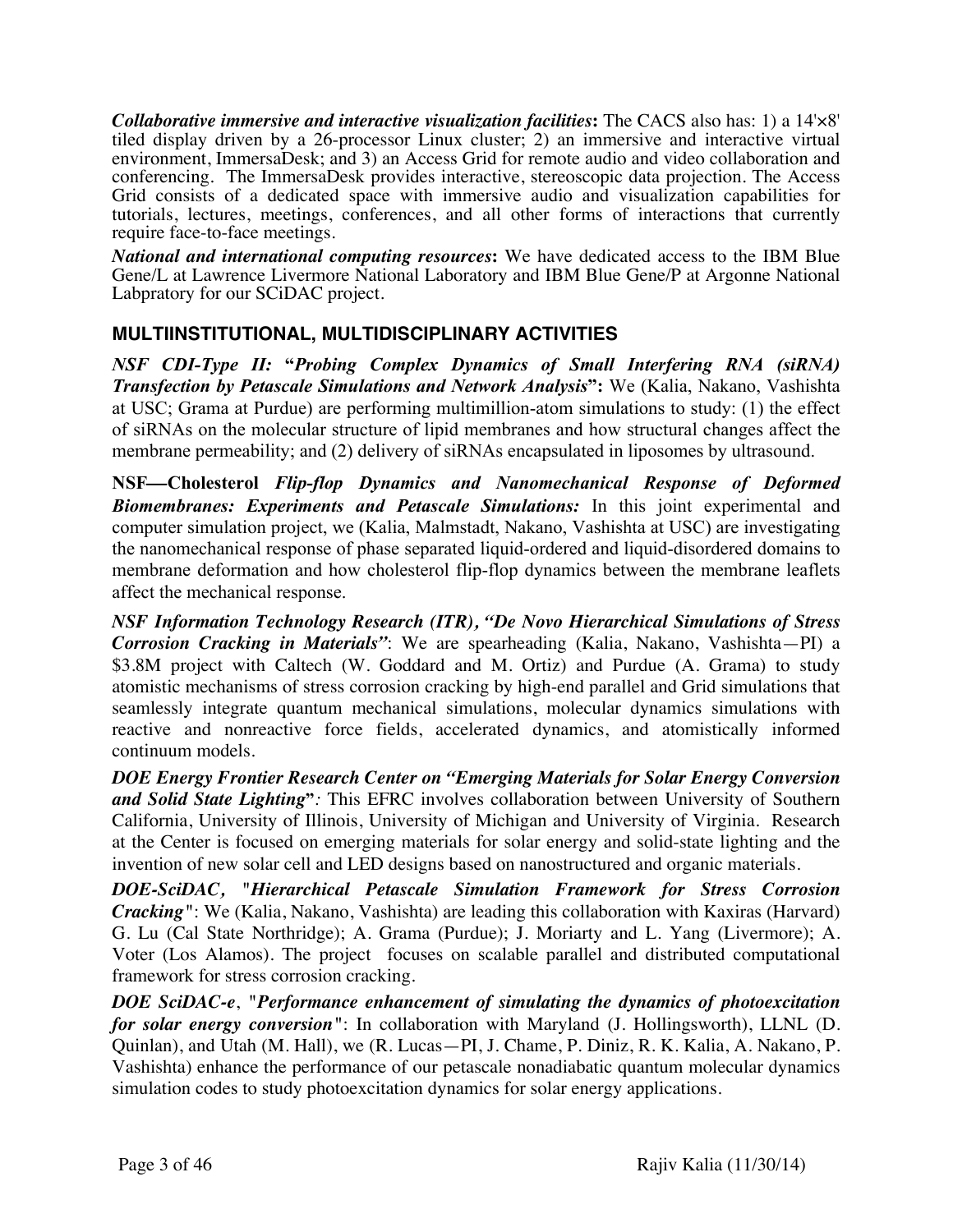## **PROPOSALS FUNDED**

- 1. Molecular mechanisms of spore killing by corrosive and detonation product gases: Reactive molecular dynamics coupled with graph-theoretic methods P. Vashishta, R. K. Kalia, A. Nakano DoD DTRA program: \$750,000 for 5 years
- 2. Probing complex dynamics of small interfering RNA transfection by petascale simulations P. Vashishta, R. K. Kalia, A. Nakano (USC); A. Grama (Purdue University National Science Foundation, Collaborative Research: CDI-Type II, \$1,080,000
- 3. Synthesis, characterization, and multiscale simulations of low-cost high density insensitive high performance energetic composite molecular systems for future Navy adaptive weapon requirements P. Vashishta-PI, R. K. Kalia, A. Nakano, K. Christie (USC); S. Stewart (UIUC); Y. Gupta (WSU), ONR, \$3,175,000
- 4. Multimillion-to-billion atom simulations of nanoscale systems P. Vashishta, R. K. Kalia, A. Nakano Department of Energy, BES program: \$540,000 for 3 years
- 5. Petascale hierarchical simulations of biopolymer translocation through silicon nitride and silica nanopores and nanofluidic channels P. Vashishta, R. K. Kalia, A. Nakano, M. Hall, jointly with University of California, Santa Barbara National Science Foundation, PetaApps Program, CACS portion: \$1,575,000 for 5 years
- 6. Cholesterol flip-flop dynamics and nanomechanical response of deformed biomembranes: Experiments and petascale simulations N. Malmstadt, R. K. Kalia, A. Nakano, P. Vashishta National Science Foundation, \$200,000
- 7. Petascale simulations of self-healing nanomaterials Rajiv K. Kalia-PI and Aiichiro Nakano DOE INCITE program, 2014-17; 600 million hours of computing allocation on MIRA at Argonne National Laboratory
- 8. GPU-accelerated computing platform for simulation and visualization of insensitive nanoenergetic materials DoD-DURIP, \$200,000

# **PROPOSALS PENDING**

- 1. Predictive Theory/Simulation to Guide the Design and Synthesis of Novel Stimuli-Responsive Metal Organic Frameworks (MOFs) and Embedding of Metalloid Clusters inside MOF Cavities by Atomic Deposition using Property-Directing Ligands DoD-MURI, \$7.5 Million for 5 Years
- 2. Metascalable Quantum and Reactive Molecular Dynamics Simulation Algorithms for Million-Core Architectures and their Applications to Stacked Atomic-Layer **Heterostructures** DoD-HASI, \$2.0 Million for 4 years
- 3. Bactericidal Synthetic Nanopillars NSF: \$450,000 for 3 years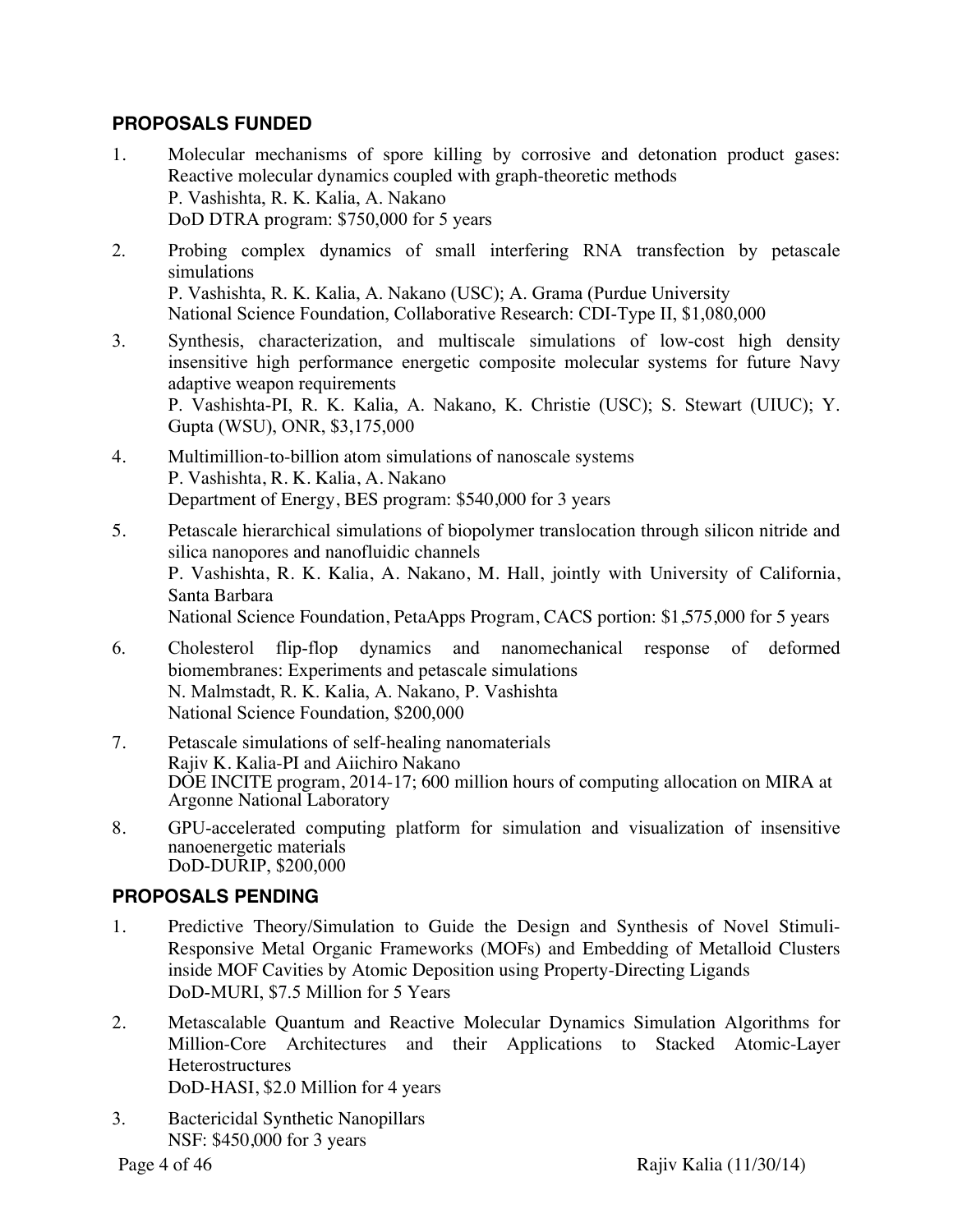# **CONFERENCE ACTIVITIES**

- APS Meeting Symposium Co-organizer: "50 Years of MD" March 2-5, 2015, San Antonio, TX
- "Vashishta Festschrift" August 29, 2014, University of Southern California
- Co-organizer, "Meeting on Energetic Materials" December 3-4, 2012, Terranea Resort in Greater Los Angeles, CA.
- Co-organizer, "Materials Genome: Simulations, Synthesis, Characterization and Manufacturing"
	- April 4–6, 2012, Terranea Resort in Greater Los Angeles, CA.
- Co-organizer, European Materials Research Society Symposium on "*DNA Directed Programmable Self-assembly of Nanoparticles into Metamaterials for Energy and other Applications*", Strasbourg, France, May 14-18, 2012.
- Co-organizer, "*Materials for Energy Applications: Experiment, Modeling and Simulations*"

March 30–April 1, 2011, Terranea Resort in Greater Los Angeles, CA.

- Co-organizer, "*Emerging Trends in Materials Simulations and Experiments*" March 24-26, 2010, Terranea Resort in Greater Los Angeles, CA.
- Organizer of the "*Computational Science Workshop for Underrepresented Groups*" June 21-29, 2009, University of Southern California, Los Angeles, CA.
- Organizer of the "*Computational Science Workshop for Underrepresented Groups*" May 18-25, 2008, University of Southern California, Los Angeles, CA.
- Organizer of the "*Computational Science Workshop for Underrepresented Groups*" January 3-10, 2007, University of Southern California, Los Angeles, CA.
- International Workshop on "*Neutrons and Grand Challenges of Nanoscience*, *Energy Research*, *and Computation*" *Research, and Computation*" November 16-18, 2006, Xi'an, China.
- SciDAC Kickoff Meeting on "*Stress Corrosion Cracking*" November 11, 2006, University of Southern California, Los Angeles, CA.
- Organizer of the "*Computational Science Workshop for Underrepresented Groups*", January 5-11, 2006, University of Southern California, Los Angeles, CA.
- Organizer of the USC-CALTECH meeting on "*High Strain Rate Deformation and Shock Phenomena*", October 6 & 7, 2005, University of Southern California, Los Angeles, CA.
- Organizer of the "*Computational Science Workshop for Underrepresented Groups*", January 5-11, 2005, University of Southern California, Los Angeles, CA.
- Co-organizer of a Symposium at the "*International Conference on Fracture*" March 20-25, 2005, Turin, Italy.
- Conference on "*Computational and Experimental Challenges in Physical, Chemical and Biological Systems*", August 20-21, 2004, Univ. of Southern California, Los Angeles, CA.
- Co-organizer of the International Conference on "*Dynamics of Disordered Materials on the Nanometer Scale*", February 23-27, 2004, Hanoi, Vietnam.
- Co-organizer of the "*US-Vietnam Symposium*", March 1-2, 2004, Hanoi, Vietnam.
- Organizer of the "*Computational Science Workshop for Underrepresented Groups*", January 5-10, 2004, University of Southern California, Los Angeles, CA.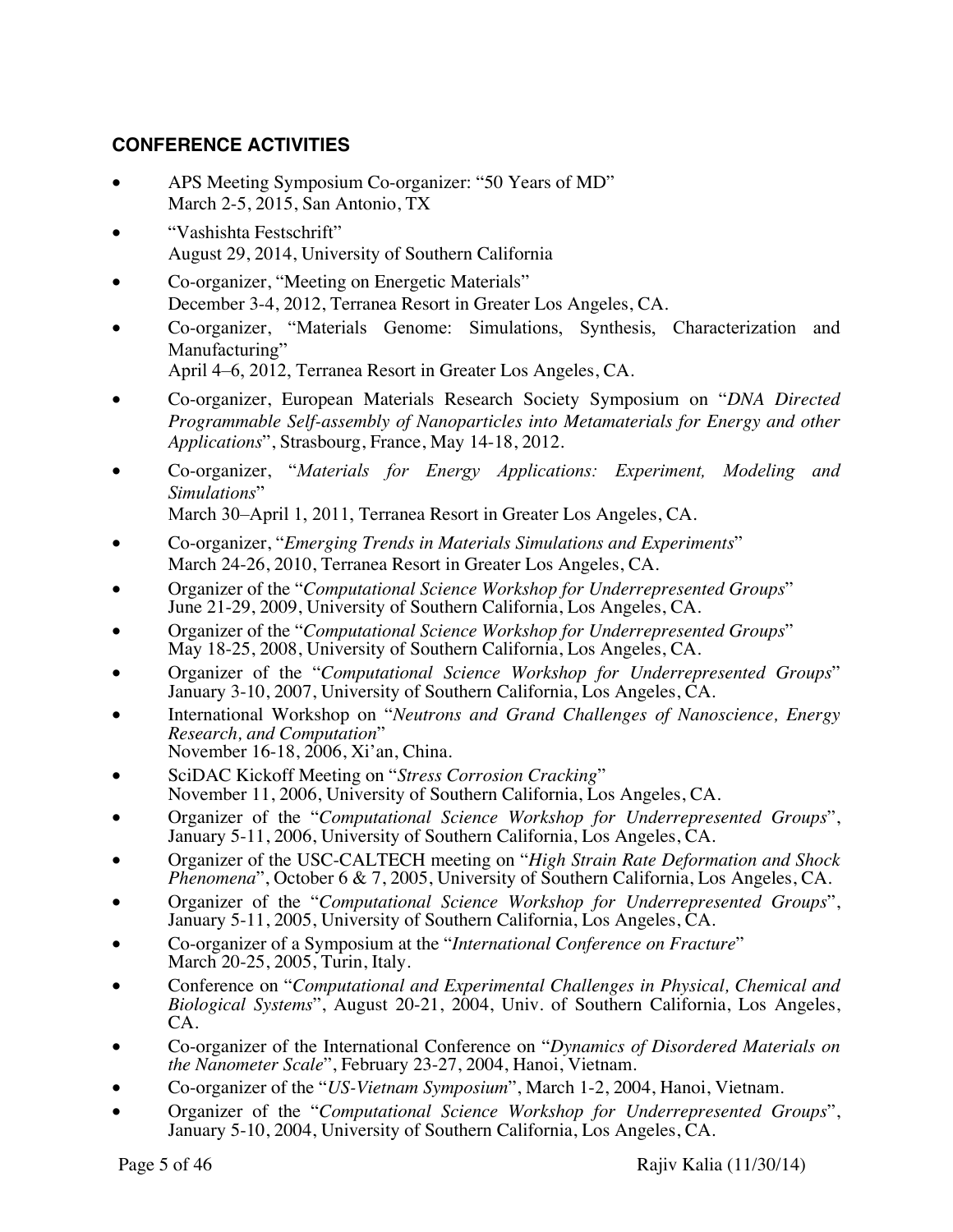- Co-organizer of the Mardi Gras 2003 Conference on "*Grid Computing and Simulation at the Nano-Bio Interface*", February 27-March 1, 2003, Louisiana State University, Baton Rouge, LA.
- Organizer of the "*Computational Science Workshop for Underrepresented Groups*", January 5-11, 2003, Louisiana State University, Baton Rouge, LA.
- Co-organizer of the Mardi Gras 2002 Conference on "*Nanotechnology at the Interface of Information Technology*", February 7-9, 2002, Louisiana State University, Baton Rouge, LA.
- Co-organizer of the "*Computational Science Workshop for Underrepresented Groups*", January 4-10, 2002, Louisiana State University, Baton Rouge, LA.
- Co-organizer of the Mardi Gras 2001 Conference on "*Multiscale Simulation, Theoretical, and Experimental Approaches to Deformation, Friction, Fatigue, and Fracture*", February 22-24, 2001, Baton Rouge, LA.
- Co-organizer of the International Conference on "*Multiscale Materials Phenomena in Harsh Environments*", June 19-24, 2000, Limassol, Cyprus.
- Co-organizer of the Mardi Gras 2000 Conference on "*Material Design: Experimental and Computational Challenges*", March 2-4, 2000, Baton Rouge, LA.
- Co-organizer of the Workshop on "*Parallel Algorithms, Computational Efficiency and Multiscale Materials Simulations*", April 2-3, 1999, New Orleans, LA.
- Co-organizer of the International Conference on *"Thermo-Mechanical and Electrical Properties of High-Temperature Materials*", Maui, January 6-11, 1999.
- Advisory Committee of the Workshop on "*Advanced Materials for Extreme Environments: New Experimental Opportunities in Neutron Scattering*," Argonne National Laboratory, Argonne, IL, September 10 - 12, 1998.
- Co-organizer, Materials Research Society Symposium on "*Computational and Mathematical Models of Microstructural Evolution*," San Francisco, CA, April 13-17, 1998.
- Co-organizer, APS 1998 March Meeting Focused Session on "*Materials Theory and Simulation*."
- Co-organizer, International Conference on "*Materials and Microsystems for Extreme Environments: Experimental and Computational Challenges*," February 19-21, 1998, Baton Rouge, LA.
- Co-organizer, International Conference on "*Computer-Aided Design of High- Temperature Materials*," July 30 August 2, 1997, Santa Fe, NM.
- Co-organizer, International Conference on "*Multiscale Phenomena in Science and Engineering*," February 7-9, 1997, Baton Rouge, LA.
- Co-organizer, International Conference on "*Experimental and Simulation Challenges in Nanostructured Materials*," February 15-17, 1996, Baton Rouge, LA.
- Co-organizer, Materials Research Society Symposium on "*Materials Theory, Simulations, and Parallel Algorithms*," November 27 - December 31, 1995, Boston, MA.
- Co-organizer, International Conference on "*High Performance Computing Technologies and Scientific Applications*," February 23-25, 1995, Baton Rouge, LA.
- Co-organizer, International Conference on "*Teraflop Computing and New Grand Challenge Applications*," February 10-12, 1994, Baton Rouge, LA.
- Chairman, International Conference on "*Concurrent Computing in the Physical Sciences*," February 18-20, 1993, Baton Rouge, LA.
- Co-organizer, "*Parallel Adventure*" Workshop, August 3-7, 1992, Baton Rouge, LA.
- Co-organizer, Workshop on "*Undergraduate and Graduate Education in Computational Sciences*," April 29-30, 1991, Baton Rouge, LA.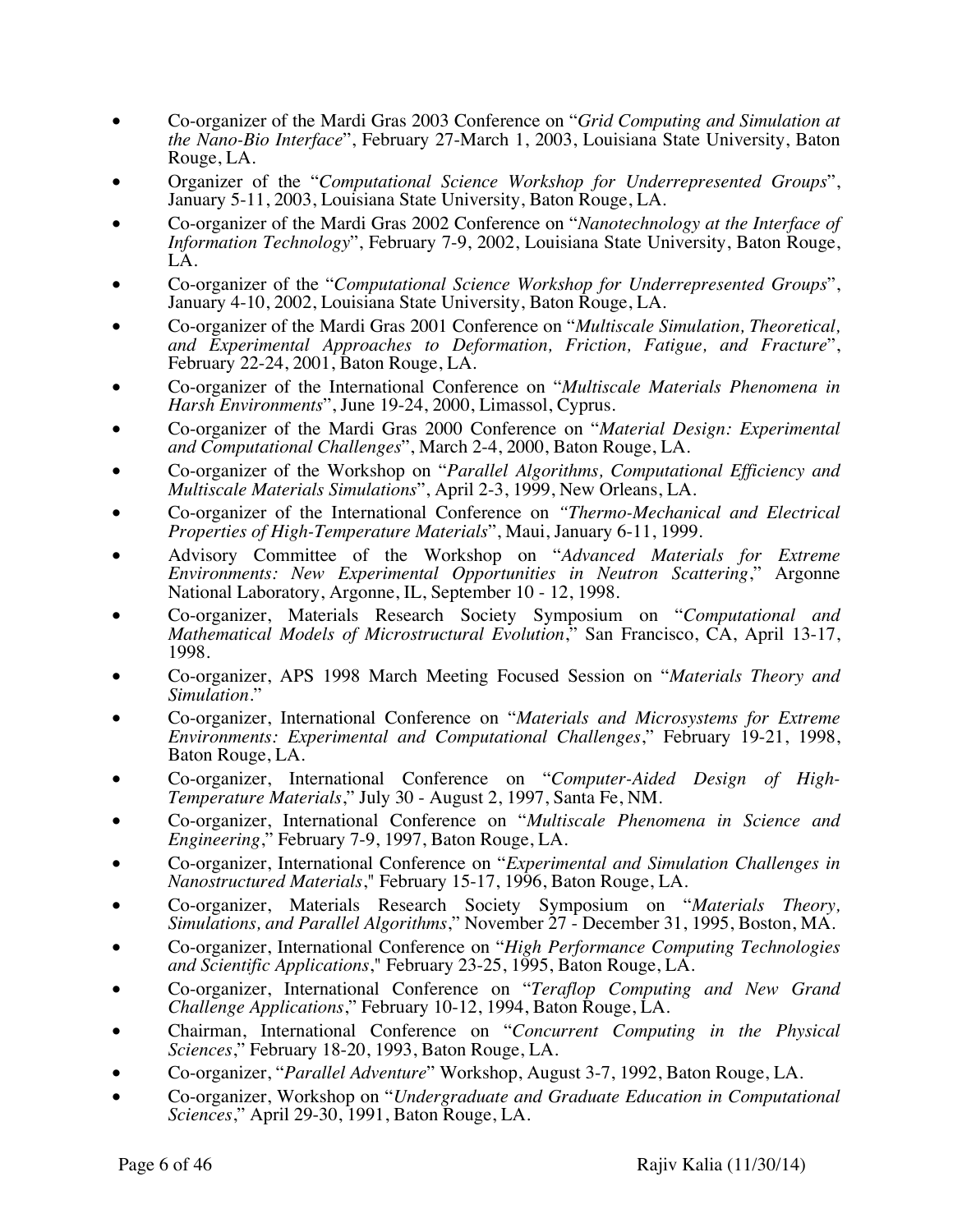- Co-organizer, Symposium on "*Concurrent Computing in the 90s*," August 17, 1990, Baton Rouge, LA.
- Director, Symposium on "*Highlights in Condensed Matter Physics*," International Center for Theoretical Physics, August 1-3, 1989, Trieste, Italy.
- Conference Organizer, "*9th Midwest Solid State Theory Symposium*," November 2-3, 1981, Argonne National Laboratory, Argonne, IL.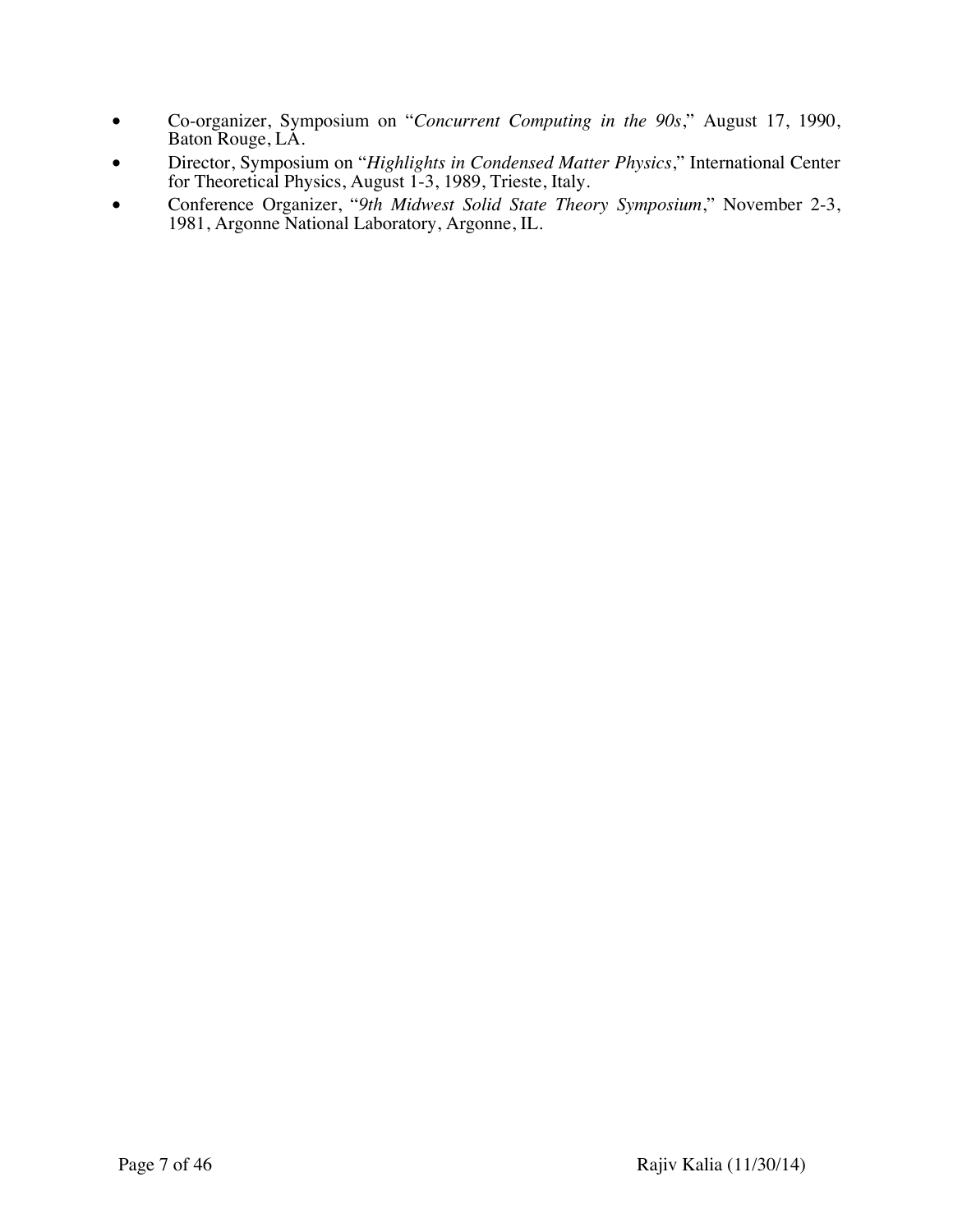## **PUBLICATIONS**

#### **Books**

- *Melting, Localization and Chaos* Eds: R. K. Kalia and P. Vashishta, Elsevier North-Holland, New York (1982).
- *Condensed Matter Theories, Vol. 2* Eds: P. Vashishta, R. K. Kalia, and R. Bishop, Plenum, New York (1987).
- *Correlations in Electronic and Atomic Fluids* Eds: P. Jena, R. K. Kalia, P. Vashishta, and M. P. Tosi, World Scientific, Singapore, (1990).
- *High Performance Computing and its Applications in the Physical Sciences* Eds. D. A. Browne, J. Callaway, J. P. Draayer, R. W. Haymaker, R. K. Kalia, J. E. Tohline, and P. Vashishta, (World Scientific, Singapore,1994).
- *Teraflop Computing and Grand Challenge Applications* Eds. R. K. Kalia and P. Vashishta, Nova Science Publishers, NY (1995).
- *Materials Theory, Simulations, and Parallel Algorithms* Eds. E. Kaxiras, J. Joannopoulos, P. Vashishta, and R. K. Kalia, MRS symposium proceedings (1996).
- *Computational and Mathematical Models of Microstructural Evolution* Eds. J. Bullard, L-Q. Chen, R. K. Kalia, and M. Stoneham, MRS proceedings (1998).
- *Computer-Aided Design of High-Temperature Materials* Eds. A. Pechenik, R. K. Kalia, and P. Vashishta, Oxford University Press, Oxford (1999).

#### **Research Publications**

- 1. On the Dynamic Form Factor of an Electron Liquid R. K. Kalia and G. Mukhopadhyay, Solid State Commun. **15**, 1243 (1974).
- 2. Dynamic Structure Factor of an Electron Liquid G. Mukhopadhyay, R. K. Kalia, and K. S. Singwi, Phys. Rev. Lett. **15**, 950 (1974).
- 3. Surface Energy of Electron-Hole Liquid in Germanium at Zero and Finite <111> Uniaxial Stress P. Vashishta, R. K. Kalia, and K. S. Singwi, Solid State Commun. **19**, 935 (1976).
- 4. Surface Properties of Electron-Hole Drops in Germanium P. Vashishta, R. K. Kalia, and K. S. Singwi, in Physics of Highly Excited States in Solids, eds. M. Ueta and Y. Nishina, Springer-Verlag, vol. **57**, 1976, p. 187.
- 5. Sign Reversals of Charge on Electron-Hole Drops R. K. Kalia and P. Vashishta, Solid State Commun. **24**, 171 (1977).
- 6. Exchange Instabilities in an n-type Silicon Inversion Layer R. K. Kalia and J. J. Quinn, Phys. Rev. **B 17**, 1383 (1978).
- 7. Surface Structure of Electron Hole Drops in Germanium and Silicon R. K. Kalia and P. Vashishta, Phys. Rev. **B 17**, 2655 (1978).
- 8. Temperature Dependence of Many-Body Effects in Inversion Layers R. K. Kalia, S. DasSarma, M. Nakayama, and J. J. Quinn, Phys. Rev. **B 18**, 5564 (1978).
- 9. Stress and Temperature Dependence of Subband Structure in (100)-Silicon Inversion Layer S. DasSarma, R. K. Kalia, M. Nakayama, and J. J. Quinn, Phys. Rev. **B 19**, 6397 (1979).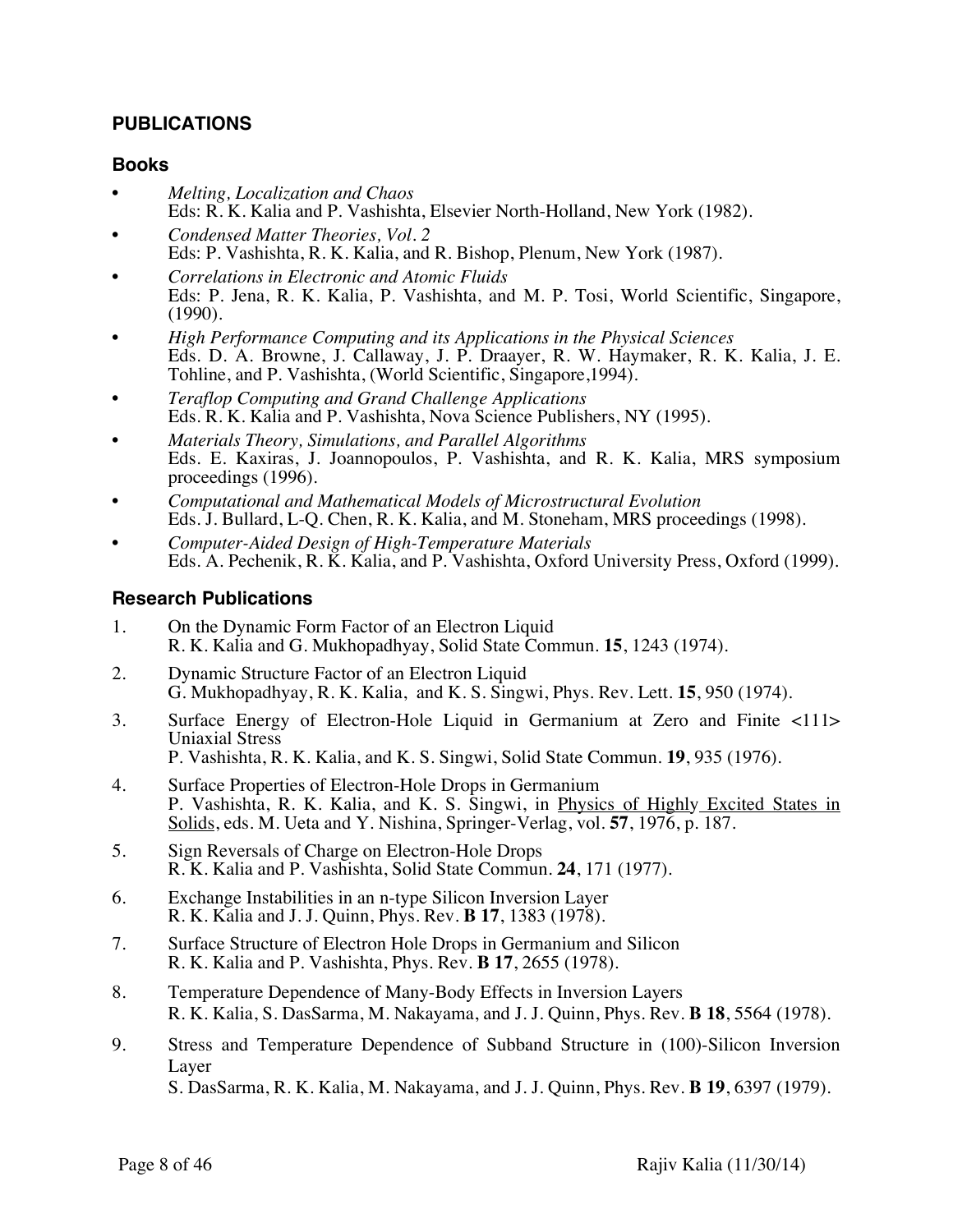- 10. Temperature Dependence of Subband Energies in Semiconducting Surface Inversion Layers: Exchange and Correlation Effects R. K. Kalia, S. DasSarma, M. Nakayama, and J. J. Quinn, Proc. 14th International Conference on the Physics of Semiconductors, ed. B. L. H. Wilson, Institute of Physics (Bristol and London), 1979, vol. **43**, p. 1251.
- 11. Self-Consistent Surface Calculations of Electron-Hole Drops in Gallium Phosphide R. K. Kalia and P. Vashishta, Solid State Commun. **34**, 121 (1980).
- 12. A Simplified Treatment of Exchange and Correlation in Semiconducting Surface Inversion Layers R. K. Kalia, G. Kawamoto, J. J. Quinn, and S. C. Ying, Solid State Commun. **34**, 423 (1980).
- 13. Final-State Interaction and Inter-Subband Spectroscopy in Silicon Inversion Layers S. DasSarma, R. K. Kalia, M. Nakayama, and J. J. Quinn, Phys. Rev. **B 24**, 7181 (1981).
- 14. Evidence for a Valley-Occupancy Transition in Si Inversion Layers at Low Electron Densities T. Cole, B. D. McCombe, J. J. Quinn, and R. K. Kalia, Phys. Rev. Lett. **46**, 1096 (1981).
- 15. Melting of a Two-Dimensional Electron Lattice R. K. Kalia, P. Vashishta, and S. W. de Leeuw, Phys. Rev. **B 23**, 4794 (1981).
- 16. Interfacial Colloidal Crystals and Melting Transition R. K. Kalia and P. Vashishta, J. Phys. **C 14**, L643 (l981).
- 17. On the Oscillatory Behavior of Velocity Auto-Correlation Function of a 2D Electron Liquid R. K. Kalia, P. Vashishta, S. W. de Leeuw, and A. Rahman, J. Phys. **C 14**, L991 (l981).
- 18. Melting and Nucleation of a Two-Dimensional Electron Solid R. K. Kalia and P. Vashishta, in Physics of Intercalation Compounds, eds. L. Pietronero and E. T. Tosatti, Springer Verlag, vol. **38**, 1981, p. 244.
- 19. Melting and Freezing in Two Dimensions: A Molecular Dynamics Study P. Vashishta and R. K. Kalia, in Melting, Localization and Chaos, eds. R. K. Kalia and P. Vashishta, (North-Holland, NY), l982, p. 43.
- 20. Molecular Dynamics Study of 2-D Melting: Long Range Potentials R. K. Kalia and P. Vashishta, in Nonlinear Phenomena at Phase Transitions and Instabilities, ed. T. Riste, Plenum, p. 425, 1982.
- 21. Orientational Order-Disorder Transition on a Surface R. K. Kalia, S. D. Mahanti, and P. Vashishta, Phys. Rev. Lett. **49**, 676 (1982).
- 22. Universal Behavior of Exchange-Correlation Energy in Electron-Hole Liquid P. Vashishta and R. K. Kalia, Phys. Rev. **<sup>B</sup> <sup>25</sup>**, 6492 (1982).
- 23. Melting, Freezing and Order-Disorder Transition in Two Dimensions P. Vashishta and R. K. Kalia, in Proc. of 6th Pan American Workshop on Condensed Matter Theories, Washington Univ., St. Louis, MO, Sept. 20-Oct. 1, 1982. Ed. J. W. Clark.
- 24. Electron-Hole Liquid: Theory P. Vashishta, R. K. Kalia, and K. S. Singwi, in Electron-Hole Droplets in Semiconductors, eds. C. D. Jeffries and L. V. Keldysh, (North-Holland, NY), 1983, p. 1.
- 25. Ground State Properties, Thermodynamics and Systematics of Electron-Hole Liquid in Ge and Si Under Varying Uniaxial Stress G. Vignale, R. K. Kalia, P. Vashishta, and K. S. Singwi, J. Phys. **C 16**, 699 (1983).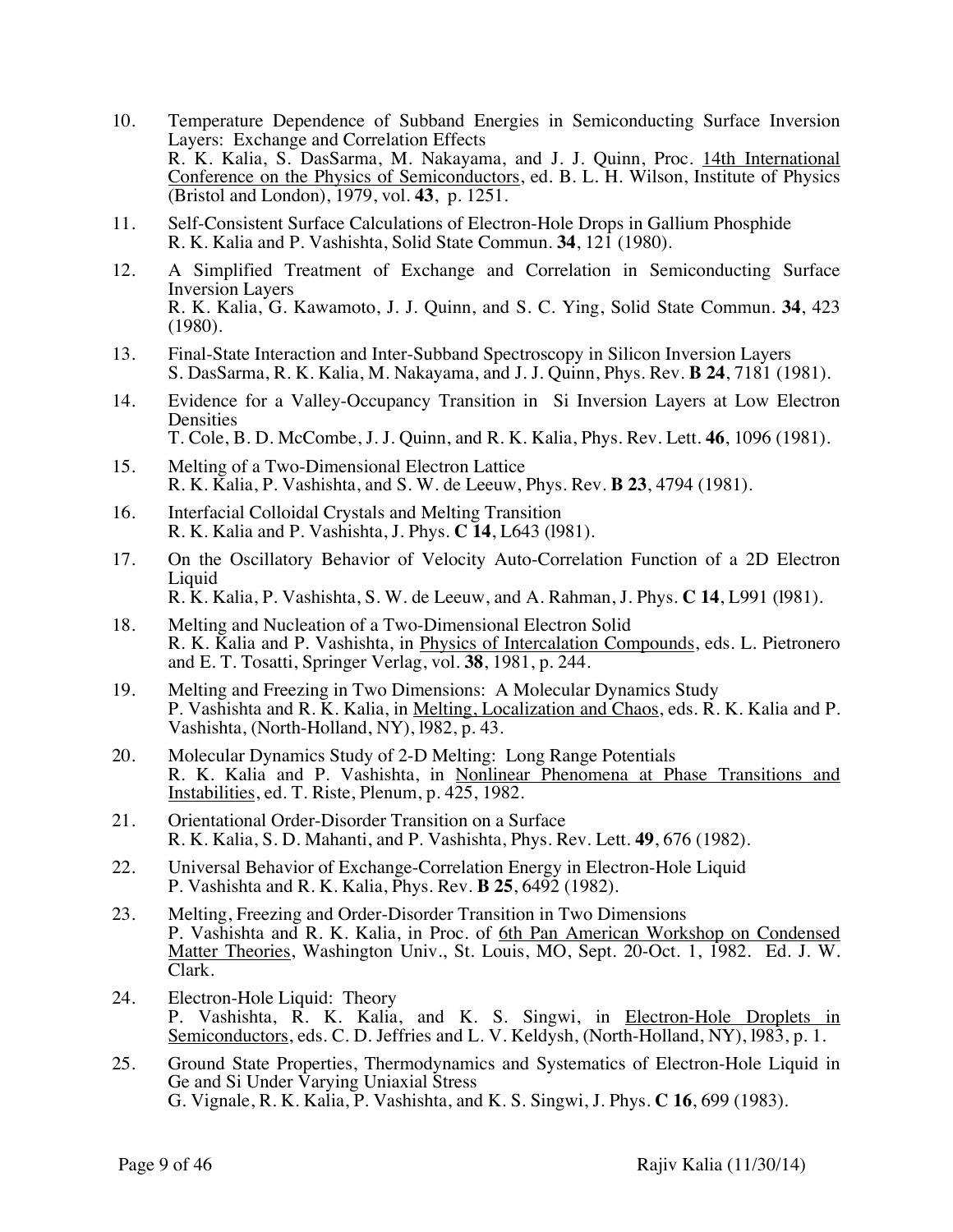- 26. Electrons on Corrugated Surfaces R. K. Kalia, P. Vashishta, S. D. Mahanti, and J. J. Quinn, J. Phys. **C 16**, L491 (1983).
- 27. Comment on a *Variational Approach to the Ground State of Electron-Hole Liquid* P. Vashishta, R. K. Kalia, and K. S. Singwi, Phys. Rev. Lett. **50**, 203 (1983).
- 28. Melting and Crystallization on Corrugated Surfaces P. Vashishta, R. K. Kalia, and J. J. Quinn, J. Phys. **C 16**, L405 (1983).
- 29. The Ground State of Excitonic Molecules by the Green's Function Monte Carlo (GFMC) Method M. A Lee, P. Vashishta, and R. K. Kalia, Phys. Rev. Lett. **51**, 2422 (1983).
- 30. Electrons on Sinusoidal Corrugations A Tricritical Melting Point P. Vashishta, R. K. Kalia, and J. J. Quinn, Proc. Int. Conf. Recent Progress on Many- Body Theories, Altenberg, W. Germany, Aug. 29-Sept. 3, 1983.
- 31. Topological Defects and Melting of Wigner Solid on Corrugated Surfaces P. Vashishta, R. K. Kalia, and J. J. Quinn, Surf. Sci. **142**, 120 (1984).
- 32. Melting of Electrons on Corrugated Surfaces Structural and Dynamical Properties in Liquid and Solid Phases P. Vashishta, R. K. Kalia, and J. J. Quinn, Lecture Notes in Physics, eds. H. Kümmel and M. L. Ristig, Springer-Verlag, vol. **198**, p. 235, 1984.
- 33. Binding Energy of Positively Charged Acceptors in Germanium A Green's Function Monte Carlo Calculation R. K. Kalia, P. Vashishta, and M. A. Lee, Solid State Commun. **52**, 873 (1984).
- 34. Microscopic Structure of Two-Dimensional Electron Glass R. K. Kalia and P. Vashishta, Materials Science Forum **4**, 99 (1985).
- 35. Quantum Simulation of Small Electron-Hole Complexes M. A. Lee, R. K. Kalia, and P. Vashishta, Materials Science Forum **4**, 165 (1985).
- 36. Topological Disorder and Bi-Level States in the 2-D Electron Glass R. K. Kalia and P. Vashishta, Solid State Commun. **55**, 843 (1985).
- 37. Fractal Dimensionality of Brownian Motion in Two Dimensions R. K. Kalia, S. W. de Leeuw, and P. Vashishta, J. Phys. **C 18**, L905 (1985).
- 38. Lennard-Jones Molecules on a Two-Dimensional Lattice: A Model Anisotropic XY System S. Tang, S. D. Mahanti, and R. K. Kalia, Phys. Rev. **B 32**, 3148 (1985).
- 39. On Isosets of Brownian Motion S. W. de Leeuw, R. K. Kalia, and P. Vashishta, Solid State Commun. **57,** 749 (1986).
- 40. Fractal Dimensionalities of Ionic Trails and Isosets in Superionic Conductors P. Vashishta, I. Ebbsjö, R. K. Kalia, and S. W. de Leeuw, Solid State Commun. **59**, 873 (1986).
- 41. Fractal Dimensionalities of Brownian Trajectories and Brown Isosets in Superionic and Molten  $Ag_2S$ P. Vashishta, I. Ebbsjö, R. K. Kalia, and S. W. de Leeuw, Proc. V Int. Symp. on Molten Salts, Las Vegas, NV, October 14-18, 1985, The Electrochemical Society, Inc., Pennington, NJ, 1986, Vol. **86-l**, p. 49.
- 42. Ferroelastic Phase Transition in Two-Dimensional Molecular Solids S. Tang, S. D. Mahanti, and R. K. Kalia, Phys. Rev. Lett. **56**, 484 (1986).
- 43. Fractal Behavior of Isosets and Trails in Superionic Conductors P. Vashishta, I. Ebbsjö, R. K. Kalia, and S. W. de Leeuw, Solid State Ionics **18 & 19**, 169 (1986).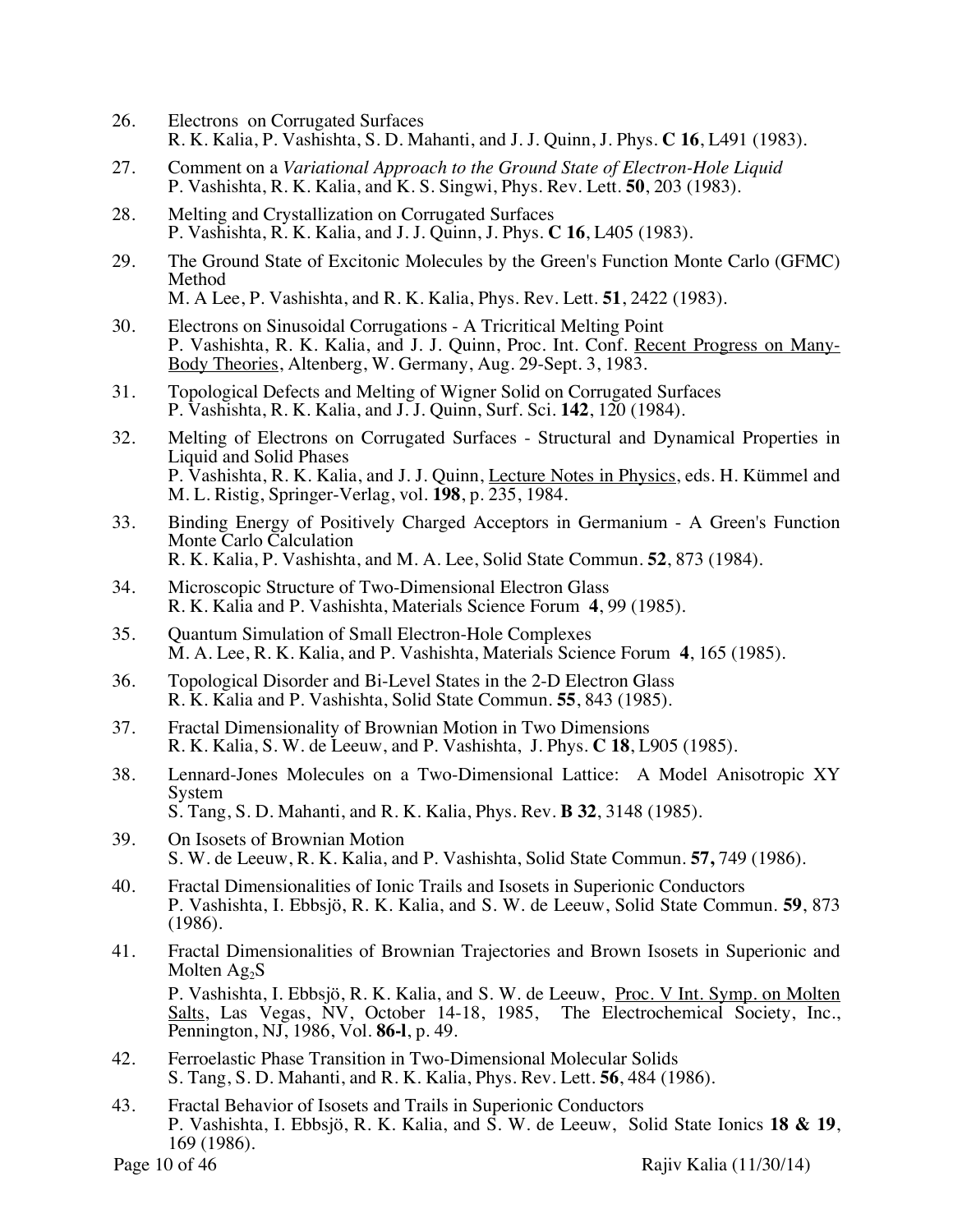- 44. New Aspects of Variable-Range Hopping in Finite One-Dimensional Wires R. A. Serota, R. K. Kalia, and P. A. Lee, Phys. Rev. **B 33**, 8441 (1986).
- 45. Fractal Behavior of Single-Particles Trajectories and Isosets in Isotropic and Anisotropic Fluids R. K. Kalia, P. Vashishta, and S. W. de Leeuw, Condensed Matter Theories, ed. F. B. Malik, (Plenum, NY), 1986, vol. 1, p. 285.
- 46. Tricritical Behavior in the Ferromagnetic Superconductor  $E_r R h_4 B_4$ G. W. Crabtree, R. K. Kalia, D. G. Hinks, F. Behroozi, and M. Tachiki, J. Magn. Mater. **54-57**, 703 (1986).
- 47. Molecular Dynamics Study of a Two-Dimensional System with Screened Coulomb Interactions H. Cheng, P. Dutta, D. E. Ellis, and R. K. Kalia, J. Chem. Phys. **85**, 2232 (1986).
- 48. Hopping Magnetoconduction and the Random Structure in Quasi One-Dimensional Inversion Layers R. K. Kalia, W. Xue, and P. A. Lee, Phys. Rev. Lett. **57**, 1615 (1986).
- 49. Fragmentation of Silicon Microclusters: A Molecular Dynamics Study B. P. Feuston, R. K. Kalia, and P. Vashishta, Phys. Rev. **B 35**, 6222 (1987).
- 50. Fragmentation and Structure of Silicon Microclusters B. P. Feuston, R. K. Kalia, and P. Vashishta, Condensed Matter Theories, vol. **2**, eds. P. Vashishta, R. K. Kalia, and R. F. Bishop, (Plenum, NY), 1987, p. 51.
- 51. Fragmentation of Silicon Microclusters B. P. Feuston, R. K. Kalia, and P. Vashishta, Proc. of the Symposium on the Physics and Chemistry of Small Clusters, eds. P. Jena, B. K. Rao, and S. N. Khanna, (Plenum Press, NY), 1987.
- 52. Molecular Orientational Pinning on a Surface: A Simulated Annealing Study B. P. Feuston, M. Ma, S. D. Mahanti, and R. K. Kalia, Phys. Rev. **A 37**, 902 (1988).
- 53. Nature of Gigantic Resistance Fluctuations in Metal-Oxide-Semiconductor Wires R. K. Kalia, in Condensed Matter Theories, Vol. **3**, eds. J. Arponen, R. F. Bishop, and M. Manninen, (Plenum Press, NY), 1988, p. 197.
- 54. Ground-State and Finite-Temperature Energetics and Topologies of Germanium **Microclusters** G. A. Antonio, B. P. Feuston, R. K. Kalia, and P. Vashishta, J. Chem. Phys. **88**, 7671 (1988).
- 55. Structural Correlations in Silicon Microclusters B. P. Feuston, R. K. Kalia, and P. Vashishta, Phys. Rev. **B 37**, 6297 (1988).
- 56. Variable-Range Hopping Conduction in  $Ba_{1-x}K_xBi\ O_{3-x}$  System B. Dabrowski, D. G. Hinks, J. D. Jorgensen, R. K. Kalia, P. Vashishta, D. R. Richards, D. T. Marx, and A. W. Mitchell, Physica **C 156**, 24 (1988).
- 57. Structural and Dynamical Correlations in Ag<sub>2</sub>Se: A Molecular Dynamics Study of Superionic and Molten Phases J. P. Rino, Y. M. Hornos, G. A. Antonio, I. Ebbsjö, R. K. Kalia, and P. Vashishta, J. Chem. Phys. **89**, 7542 (1988).
- 58. Molecular Dynamics Simulation of Mass and Charge Transport in Superionic Conductors, and Structural Correlations in Chalcogenide Glasses P. Vashishta, J. P. Rino, and R. K. Kalia, Proc. Mat. Sci. Symp., Solid State Ionics, Boston, MA, Nov. 28-Dec. 3, 1988.
- 59. Rings, Intermediate-Range Order, and Vibrational Spectra of Chalcogenide Glasses P. Vashishta, R. K. Kalia, and I. Ebbsjö, J. Non-Cryst. Solids **106**, 301 (1988).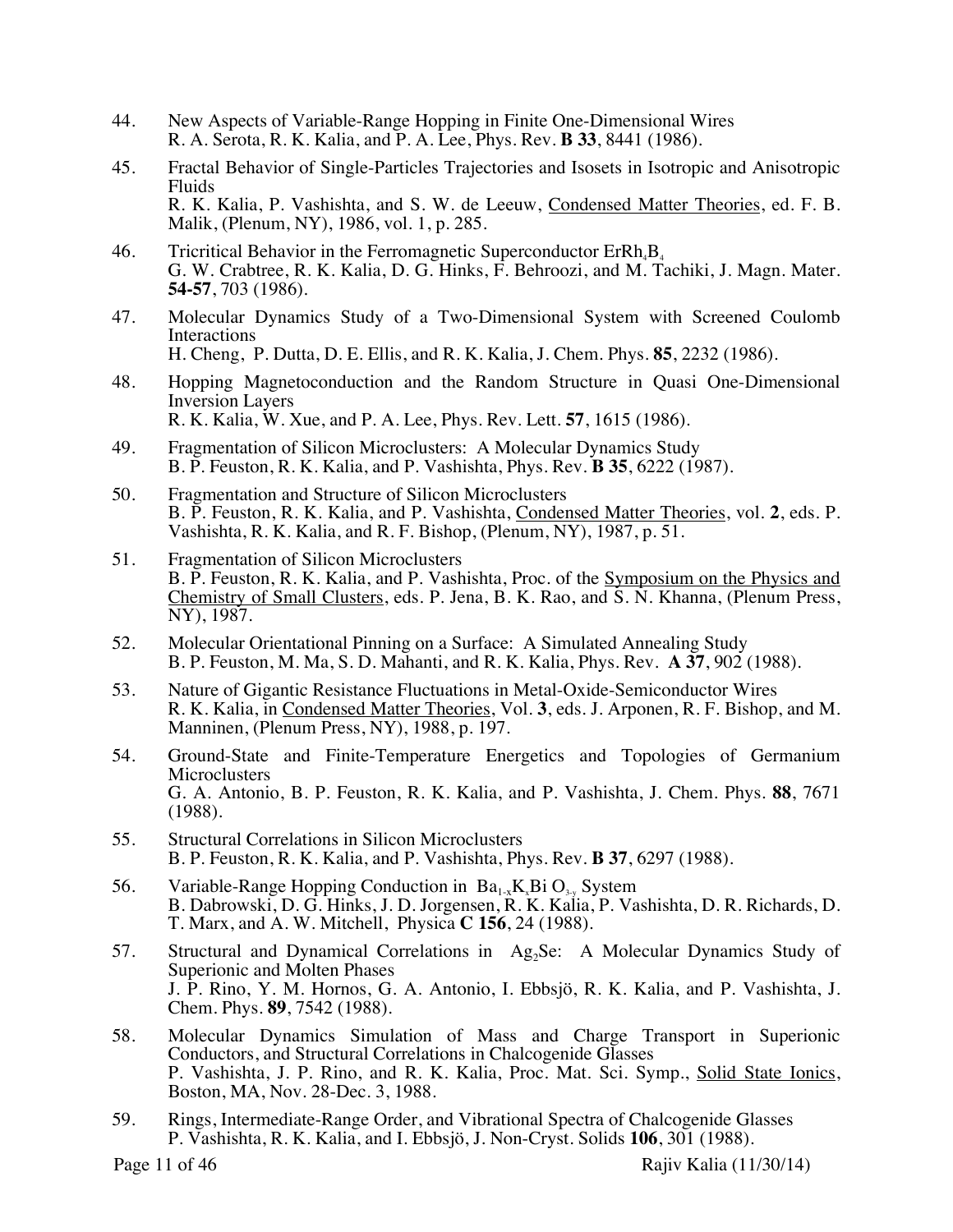- 60. SiSe, Glass: A Molecular Dynamics Study G. A. Antonio, R. K. Kalia, and P. Vashishta, J. Non-Cryst. Solids **106**, 305 (1988).
- 61. HNC Theory of Medium-Range Order in Glasses H. Iyetomi, P. Vashishta, and R. K. Kalia, J. Non-Cryst. Solids **106**, 321(1988).
- 62. Molten Ag<sub>2</sub>Se: A Molecular Dynamics Study Y. M. M. Hornos, G. A. Antonio, J. P. Rino, I. Ebbsjö, R. K. Kalia, and P. Vashishta, Solid State Ionics **32 & 33**, 882 (1989).
- 63. A Molecular Dynamics Study of Superionic  $Ag<sub>2</sub>Se$ J. P. Rino, Y. M. M. Hornos, G. A. Antonio, I. Ebbsjö, R. K. Kalia, and P. Vashishta, Solid State Ionics **32 & 33**, 968 (1989).
- 64. Atomic Correlations and Intermediate Range Order in Molten and Amorphous GeSe<sub>2</sub> P. Vashishta, R. K. Kalia, G. A. Antonio, and I. Ebbsjö, Phys. Rev. Lett. **62**, 1651 (1989).
- 65. Quantum Molecular Dynamics Study of Electron Transport in an External Field R. K. Kalia, P. Vashishta, and S. W. de Leeuw, J. Chem. Phys. **90**, 6802 (1989).
- 66. The Intermediate Range Order in Molten and Glassy  $Ges$ <sub>2</sub>. H. Iyetomi, P. Vashishta, and R. K. Kalia, Solid State Ionics **32 & 33**, 954 (1989).
- 67. Structural Correlations and Phonon Density of States in GeSe, A Molecular Dynamics Study of Molten and Amorphous States P. Vashishta, R. K. Kalia, and I Ebbsjö, Phys. Rev. **B 39**, 6034 (1989).
- 68. Effect of Oxygen Stoichiometry on Superconducting Transition Broadening in YBa<sub>2</sub>Cu<sub>3</sub>O<sub>7-δ</sub> D. Shi, M. S. Boley, M. Patel, R. K. Kalia, and P. Vashishta, J. Appl. Phys. **66**, 2074 (1989).
- 69. Ferroelastic Phase Transition and Phonons in Diatomic Molecular Monolayer S. Tang, W. Jin, S. D. Mahanti, and R. K. Kalia, Phys. Rev. **B 39,** 677 (1989).
- 70. Medium-Range Order and Phonon Density of States of  $a$ -GeSe<sub>2</sub> P. Vashishta and R. K. Kalia, Condensed Matter Theories, vol. 4, ed. J. Keller (Plenum, N.Y., 1989), p. 35.
- 71. Molecular Dynamics Algorithm on the Connection Machine D. L. Greenwell, R. K. Kalia, J. C. Patterson, and P. D. Vashishta, in Scientific Applications of the Connection Machine, ed. H. D. Simon, (World Scientific, Singapore), 1989, p. 252; Int. J. High Speed Computing **1**, 321 (1989).
- 72. Structural Correlations and Vibrational Spectra of Molten and Glassy GeSe, P. Vashishta, R. K. Kalia, and I. Ebbsjö, Solid State Ionics **32 & 33**, 872 (1989).
- 73. Integral-Equation Theory of the Origin of Medium-Range Order in Molten and Vitreous Chalcogenides H. Iyetomi, P. Vashishta, and R. K. Kalia, J. Phys.**:** Condensed Matter. **1**, 2103 (1989).
- 74. High-Energy Oxygen Phonon Modes and Superconductivity in  $Ba_{1-x}K_xBiO_{3}$ --An Inelastic Neutron Scattering Experiment and Molecular Dynamics Simulation C.-K. Loong, P. Vashishta, R. K. Kalia, M. H. Degani, D. L. Price, J. D. Jorgensen, D. G. Hinks, B. Dabrowski, A. W. Mitchell, D. R. Richards, and Y. Zheng, Phys. Rev. Lett. **62**, 2628 (1989).
- 75. A Molecular Dynamics Study of  $Sise_2$  Glass G. A. Antonio, R. K. Kalia, and P. Vashishta, Solid State Ionics **32 & 33**, 950 (1989).
- 76. Molecular Dynamics Simulations of Classical and Quantum Systems R. K. Kalia and P. Vashishta, in Proc. Advanced International School on Statistical Physics, eds. S. Prakash and K. N. Pathak, (Wiley Eastern, New Delhi, 1990), p. 142.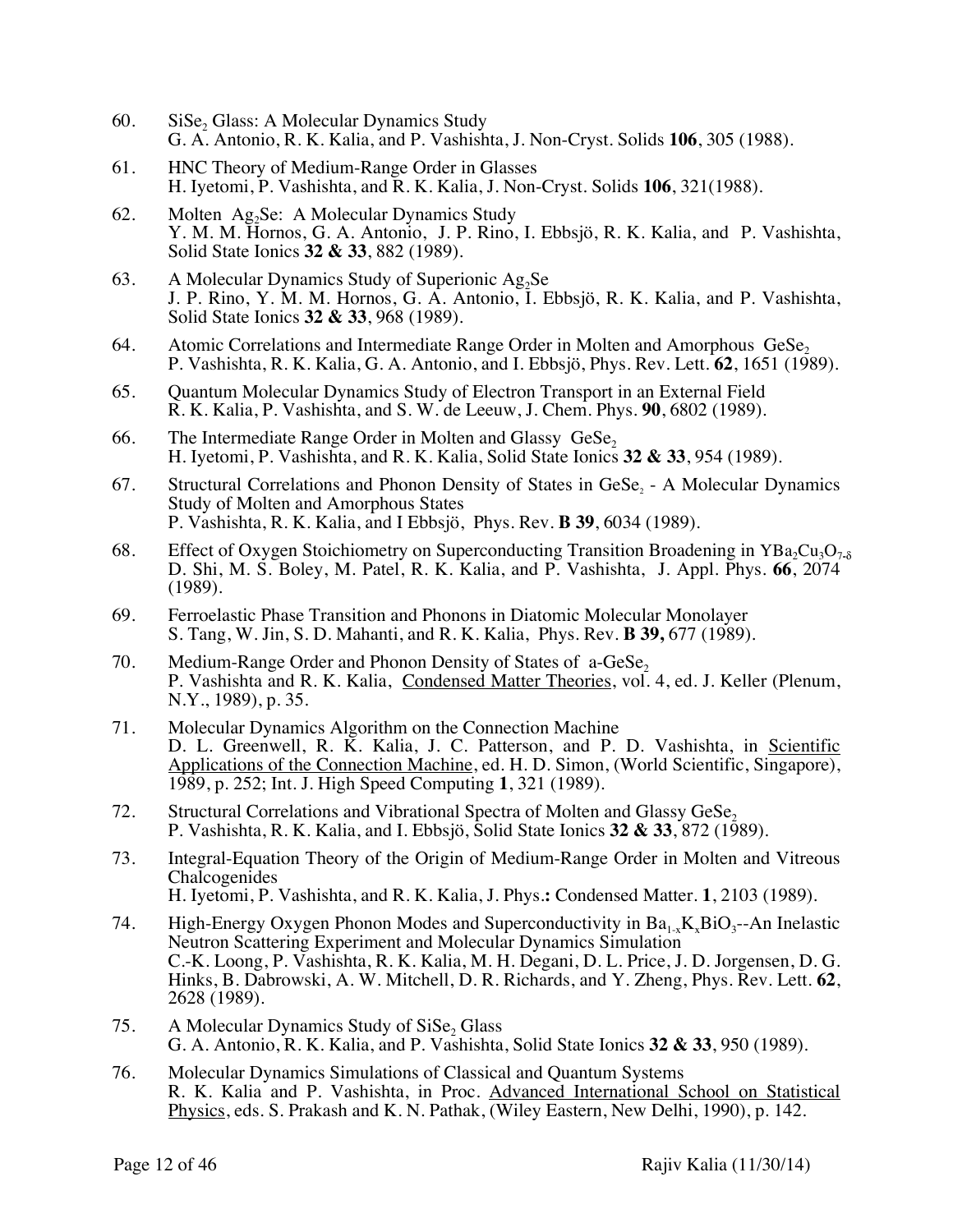- 77. Electron Bubbles in a Dense Helium Gas R. K. Kalia and J. Harris, Solid State Commun. **73**, 839 (1990).
- 78. Interaction Potential for  $SiO<sub>2</sub> A$  Molecular Dynamics Study of Structural Correlations P. Vashishta, R. K. Kalia, J. P. Rino, and I. Ebbsjö, Phys. Rev. **B 41**, 12197 (1990).
- 79. Dynamic Simulation of Mixed Quantum-Classical Systems R. K. Kalia, P. Vashishta, S. W. de Leeuw, and J. Harris, "Strongly Coupled Plasma Physics," ed. S. Ichimaru, (Yamada Science Foundation, Japan), 1990, p. 93.
- 80. Vibrational Density-of-States, Isotope Effect, and Superconductivity in  $Ba_{1-x}K_xBiO_3$ M. H. Degani, R. K. Kalia, and P. Vashishta, "Condensed Matter Theories," ed. V. C. Aguilera-Navarro, (Plenum, New York, 1990), vol. 5, p. 151.
- 81. Nature of Phonons and Isotope Effect in  $Ba_{1-x}K_xBiO_3$ P. Vashishta, M. H. Degani, and R. K. Kalia, "Correlations in Electronic and Atomic Fluids," eds. P. Jena, R. Kalia, P. Vashishta, and M. P. Tosi, (World Scientific, Singapore), 1990, p. 223.
- 82. Quantum Molecular Dynamics Simulation of Electron Bubbles in a Dense Helium Gas R. K. Kalia, P. Vashishta, S. W. de Leeuw, and J. Harris, "Condensed Matter Theories", ed. V. C. Aguilera-Navarro, (Plenum, New York, 1990), vol. 5, p. 71.
- 83. Nature of Phonons, Isotope Effect, and Superconductivity in  $Ba_{1.x}K_xBiO_3$ M. H. Degani, R. K. Kalia, and P. Vashishta, "Strongly Coupled Plasma Physics," ed. S. Ichimaru, (Yamada Science Foundation, Japan), 1990, p. 385.
- 84. Molecular Dynamics Study of the Structure and Dynamics of Network Glasses P. Vashishta, R. K. Kalia, G. A. Antonio, J. P. Rino, and I. Ebbsjö, Solid State Ionics **40/41**, 175 (1990).
- 85. Quantum Molecular Dynamics A New Algorithm for Linear and Non-linear Electron Transport in Disordered Materials R. K. Kalia, P. Vashishta, L. H. Yang, F. Dech, and J. Rowlan, Int. J. Supercomputer Applications **4**, 22 (1990).
- 86. Intermediate Range Order in Permanently Densified Vitreous  $SiO<sub>2</sub>$  A Neutron Diffraction and Molecular Dynamics Study S. Susman, K. J. Volin, D. L. Price, M. Grimsditch, J. P. Rino, R. K. Kalia, P. Vashishta, G. Gwanmesia, Y. Wang, and R. C. Liebermann, Phys. Rev. **B 43**, 1194 (1991).
- 87. Integral-Equation Approach to Medium Range Order in Molten and Glassy Chalcogenides H. Iyetomi, P. Vashishta, and R. K. Kalia, Phys. Rev. **B 43**, 1726 (1991).
- 88. Simulation of Many Electron Correlations in Resonant-Tunneling Diode A. Nakano, P. Vashishta, and R. K. Kalia, Phys. Rev. **B 43**, 9066 (1991).
- 89. Electron-Phonon Coupling, Oxygen Isotope Effect, and Superconductivity in  $Ba_{1-x}K_xBiO_3$ C. K. Loong, D. G. Hinks, W. Jin, M. H. Degani, D. L. Price, J. D. Jorgensen, B. Dabrowski, A. W. Mitchell, D. R. Richards, Y. Zheng, P. Vashishta, and R. K. Kalia, in Electron-Phonon Interaction in Oxide Superconductors, eds. J. P. Carbotte and R. Baquero, (World Scientific, Singapore, 1991), p. 122.
- 90. Electron Transport in Disordered Systems A Nonequilibrium Quantum Molecular Dynamics Approach A. Nakano, P. Vashishta, and R. K. Kalia, Phys. Rev. **B 43**, 10928 (1991).
- 91. Oxygen Isotope Effect in Superconducting  $Ba_{1-x}K_xBiO_3$  from Phonon Density of States C. K. Loong, D. G. Hinks, P. Vashishta, W. Jin, R. K Kalia, M. H. Degani, D. L. Price, J. D. Jorgensen, B. Dabrowski, A. W. Mitchell, D. R. Richards, and Y. Zheng, Phys. Rev. Lett. **66**, 3217 (1991).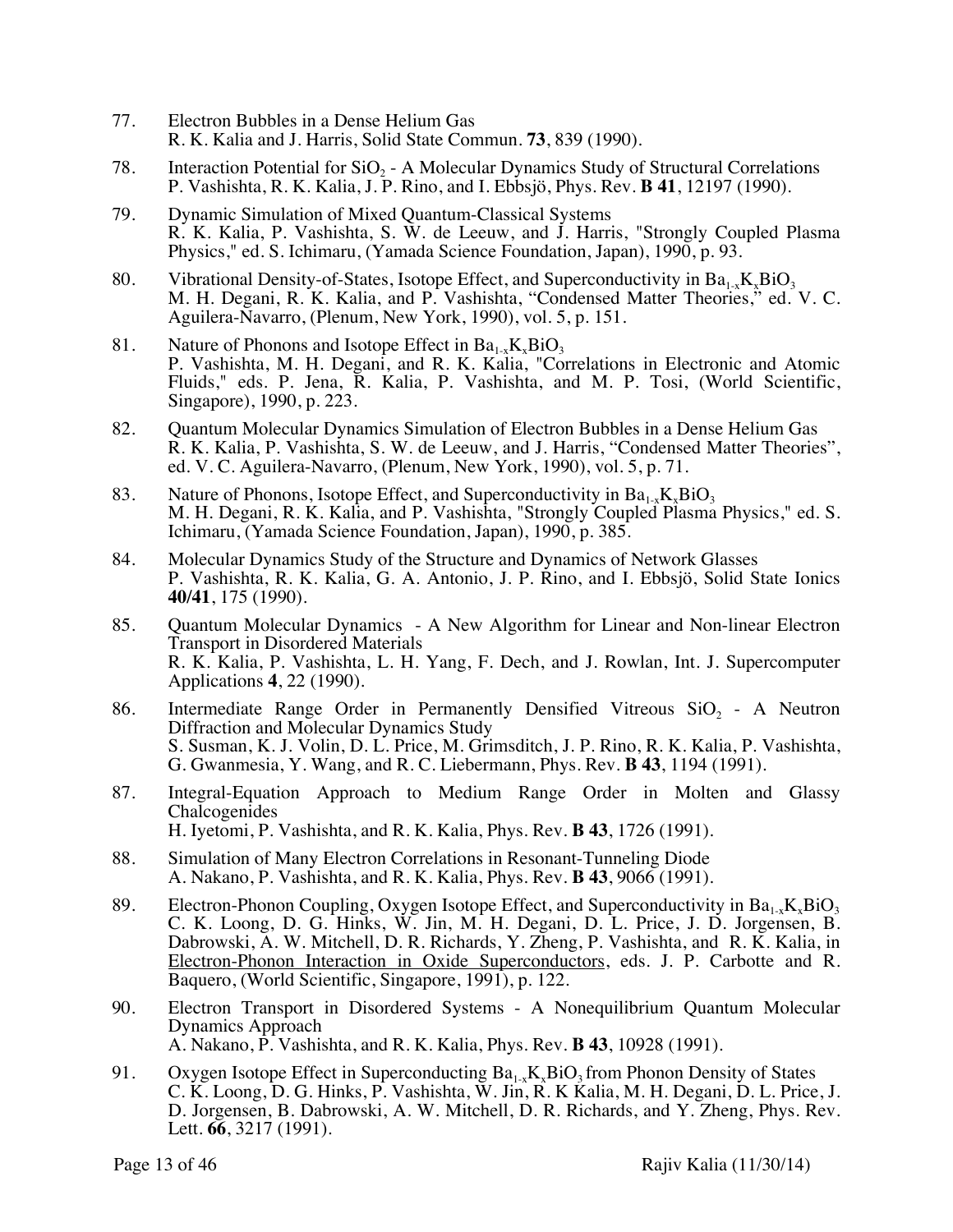- 92. Phonons, Oxygen Isotope Effect and Superconductivity in  $Ba_{1x}K_xBiO_3$ W. Jin, C. K. Loong, D. G. Hinks, P. Vashishta, R. K. Kalia, M. H. Degani, D. L. Price, J. D. Jorgensen, and B. Dabrowski, MRS Symp. Proc. **209**, 895 (1991).
- 93. Simulation of Correlated Electron Tunneling and Coulomb Blockade in a Quantum-Dot Diode A. Nakano, R. K. Kalia, and P. Vashishta, Phys. Rev. **B 44**, 8121 (1991).
- 94. Superconductivity in  $Ba_{1-x}K_xBiO_3$  Cubic Oxides W. Jin, M. H. Degani, R. K. Kalia, P. Vashishta, and C. K. Loong in Condensed Matter Theories, vol. 7, edited by A. N. Proto and J. Aliaga (Plenum, New York, 1992), p. 253.
- 95. Phonon Density of States and Isotope Effect in  $Ba_{1x}K_xBiO_3$ C. K. Loong, P. Vashishta, R. K. Kalia, W. Jin, M. H. Degani, D. G. Hinks, D. L. Price, J. D. Jorgensen, B. Dabrowski, A. W. Mitchell, D. R. Richards, and Y. Zheng, Phys. Rev. **B 45**, 8052 (1992).
- 96. Superconductivity in  $Ba_{1-x}K_xBiO_3$ W. Jin, M. H. Degani, R. K. Kalia, and P. Vashishta, Phys. Rev. **B 45**, 5535 (1992).
- 97. Crystalline Fragments in Glasses G. A. Antonio, R. K. Kalia, A. Nakano, and P. Vashishta, Phys. Rev. **B 45**, 7455 (1992).
- 98. Probing Localization and Mobility of an Excess Electron in a-Si by Quantum Molecular Dynamics A. Nakano, P. Vashishta, R. K. Kalia, and L. H. Yang, Phys. Rev. **B 45**, 8363 (1992).
- 99. Multiple Time-Step Algorithms for Molecular Dynamics Simulations on Intel iPSC/860 A. Nakano, R. K. Kalia, S. de Leeuw, D. L. Greenwell, and P. Vashishta, Proceedings of the Intel Workshop on Technological Focus, Timberline Lodge, OR, April 5-7, 1992.
- 100. Structure of Rings in Vitreous  $SiO<sub>2</sub>$ J. P. Rino, I. Ebbsjö, R. K. Kalia, A. Nakano, and P. Vashishta, Phys. Rev. **B 47**, 3053 (1993).
- 101. Molecular Dynamics Simulations of Coulombic Systems on Distributed-Memory MIMD Machines R. K. Kalia, S. W. de Leeuw, A. Nakano, and P. Vashishta, Comput. Phys. Commun. **74**, 316 (1993).
- 102. Structural and Dynamical Correlations in Glasses W. Jin, J. P. Rino, P. Vashishta, R. K. Kalia, and A. Nakano in Strongly Coupled Plasma Physics, edited by H. M. Van Horn and S. Ichirmaru, p. 357.
- 103. Molecular Dynamics Simulation of Network Glasses and Algorithms on Parallel (SIMD and MIMD) Architectures P. Vashishta, R. K. Kalia, W. Jin, A. Nakano, and D. L. Greenwell in Computer-Aided Innovation of New Materials II, edited by M. Doyama et al. (North Holland, Amsterdam, 1993), p. 235.
- 104. Dynamical Structure Factor and Vibrational Normal Modes of SiO, Glass W. Jin, R. K. Kalia, and P. Vashishta in Materials Theory and Modeling - MRS Symposium Proceedings, edited by P. D. Bristowe, J. Broughton, and J. M. Newsam (Materials Research Society, Pittsburgh), p. 343.
- 105. Computer Simulation of Network Glasses and Molecular Dynamics Algorithm on SIMD and MIMD Machines<br>P. Vashishta, D. L. Greenwell, R. K. Kalia, and A. Nakano in Recent Progress in Many-Body Theories, vol. 3, edited by T. L. Ainworth, C. E. Campbell, and B. E. Krotsceck (Plenum Press, New York, 1992).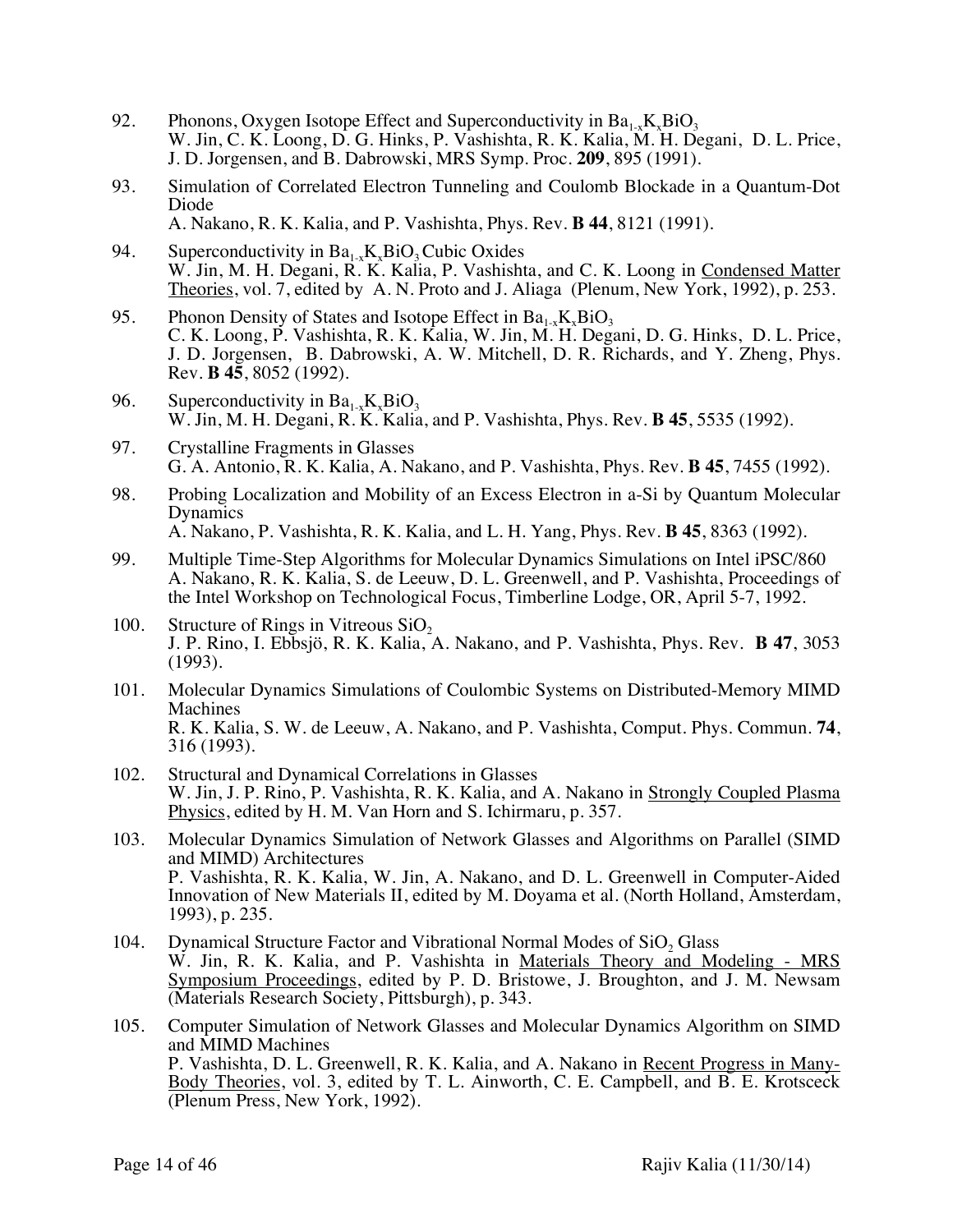- 106. Quantum Molecular Dynamics Simulation of Electron Transport A. Nakano, R. K. Kalia, and P. Vashishta in Strongly Coupled Plasma Physics (Univ. of Rochester Press, NY, 1993), p. 465.
- 107. Structural Transformation, Intermediate-Range Order, and Dynamical Behavior of  $SiO<sub>2</sub>$ Glass at High Pressures W. Jin, R. K. Kalia, P. Vashishta, and J. P. Rino, Phys. Rev. Lett. **71**, 3146 (1993).
- 108. Resonant Tunneling through a Double Quantum Dot: Phonon-Induced Electron Localization and Effect of a Magnetic Field A. Nakano, R. K. Kalia, and P. Vashishta, Appl. Phys. Lett. **62**, 3470 (1993).
- 109. Phonon Dispersion and Density of States of Solid  $C_{60}$ J. Yu, R. K. Kalia, and P. Vashishta, Appl. Phys. Lett. **63**, 3152 (1993).
- 110. Effect of Pressure on Intermolecular and Intramolecular Phonons in Solid C<sub>60</sub> J. Yu, R. K. Kalia, and P. Vashishta, J. Chem. Phys. **99**, 10001 (1993).
- 111. Parallel Multiple Time-Step Molecular Dynamics with Three-Body Interaction A. Nakano, R. K. Kalia, and P. Vashishta, Comput. Phys. Commun. **77**, 303 (1993).
- 112. Atomistic Simulations on Parallel Architectures R. K. Kalia, W. Jin, S. W. de Leeuw, A. Nakano, and P. Vashishta, Int. J. Quantum Chem. **27**, 781 (1993).
- 113. Parallel Algorithm for Molecular Dynamics Simulations on Distributed-Memory MIMD Machines R. K. Kalia, A. Nakano, D. L. Greenwell, P. Vashishta, and S. W. de Leeuw, Supercomputer **54** (X-2), 11 (1993).
- 114. Structural Correlation of Porous Silica: Molecular Dynamics Simulation on a Parallel Computer A. Nakano, L. Bi, R. K. Kalia, and P. Vashishta, Phys. Rev. Lett. **71**, 85 (1993).
- 115. Quantum Dynamical Simulation of Many Electron-Phonon Coupled Systems on Parallel **Computers** A. Nakano, R. K. Kalia, and P. Vashishta, Materials Research Society Symposium Proceedings **291**, 73 (1993).
- 116. Molecular Dynamics Simulation of Aerogel Silica on Parallel Computers A. Nakano, R. K. Kalia, and P. Vashishta, Materials Research Society Symposium Proceedings **293**, 237 (1993).
- 117. Parallel Algorithms for Molecular-Dynamics Simulations of Coulombic Systems W. Li, R. K. Kalia, S. W. de Leeuw, A. Nakano, D. L. Greenwell, and P. Vashishta, Materials Research Society Symposium Proceedings **291**, 267 (1993).
- 118. Dynamic Structure Factor and Vibrational Properties of SiO, Glass W. Jin, P. Vashishta, R. K. Kalia, and J. P. Rino, Phys. Rev. **B 48**, 9359 (1993).
- 119. Growth of Pore Interfaces and Roughness of Fracture Surfaces in Porous Silica--Million Particle Molecular-Dynamics Simulations A. Nakano, R. K. Kalia, and P. Vashishta, Phys. Rev. Lett. **73**, 2336 (1994).
- 120. Intermolecular and Intramolecular Phonons in Solid  $C_{60}$ : Effects of Orientational Disorder and Pressure J. Yu, L. Bi, R. K. Kalia, and P. Vashishta, Phys. Rev. **B 49**, 5008 (1994).
- 121. Nonlinear Electron Dynamics in a Resonant Tunneling Diode: Langevin Quantum- Dynamics Simulations on a Massively Parallel Computer A. Nakano, R. K. Kalia, and P. Vashishta, Appl. Phys. Lett. **64**, 2569 (1994).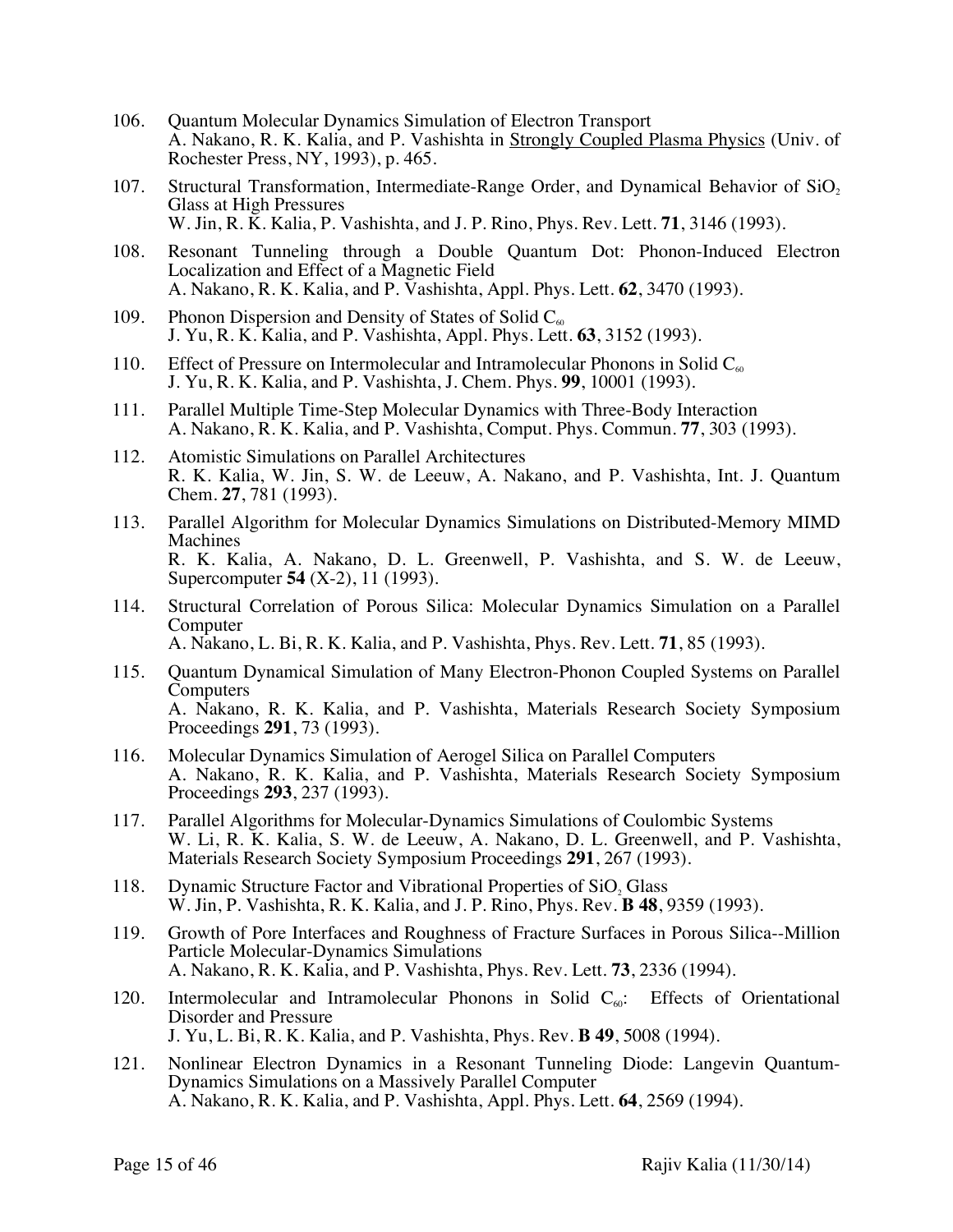- 122. Molecular-Dynamics Study of Structural Correlation of Porous Silica with use of a Parallel Computer A. Nakano, L. Bi, R. K. Kalia, and P. Vashishta, Phys. Rev. **B 49**, 9441 (1994).
- 123. Computer Simulation of Materials Using Parallel Architectures P. Vashishta, R. K. Kalia, S. W. de Leeuw, D. L. Greenwell, A. Nakano, W. Jin, J. Yu, L. Bi, and W. Li, Comput. Mater. Sci. **2**, 180 (1994).
- 124. Structural Transformations in Densified Silica Glass: A Molecular Dynamics Simulation Study W. Jin, R. K. Kalia, P. Vashishta, and J. P. Rino, Phys. Rev. **B 50**, 118 (1994).
- 125. First Sharp Diffraction Peak and Intermediate-Range Order in Amorphous Silica: Finite- Size Effects in Molecular Dynamics Simulations A. Nakano, R. K. Kalia, and P. Vashishta, J. Non-Cryst. Sol. **171**, 157 (1994).
- 126. Multiresolution Molecular Dynamics Algorithm for Realistic Materials Modeling on Parallel Computers A. Nakano, R. K. Kalia, and P. Vashishta, Comp. Phys. Commun. **83**, 197 (1994).
- 127. Massively Parallel Algorithms for Computational Nanoelectronics Based on Quantum Molecular Dynamics A. Nakano, P. Vashishta, and R. K. Kalia, Comp. Phys. Commun. **83**, 181 (1994).
- 128. Molecular Dynamics and Quantum Molecular Dynamics Simulations on Parallel **Architectures** P. Vashishta, R. K. Kalia, A. Nakano, and J. Yu, Int. J. Modern Phys. **C 5**, 281 (1994).
- 129. Dynamic Correlations in Nanoscale Devices: Quantum Dynamics Simulations on Parallel Architectures A. Nakano, R. K. Kalia, and P. Vashishta, in High Performance Computing 1994 Grand Challenges in Computer Simulations, ed. A. Tentner (SCS, San Diego, 1994), p. 103.
- 130. Computer Simulation of Porous Glasses on Parallel Architectures R. K. Kalia, P. Vashishta, and A. Nakano, in High Performance Computing 1994 Grand Challenges in Computer Simulations, ed. A. Tentner (SCS, San Diego, 1994), p. 158.
- 131. Effect of Orientational Disorder and Pressure on Phonons in Solid  $C_{60}$  A Tight Binding Molecular Dynamics Study P. Vashishta, J. Yu, and R. K. Kalia, in High Performance Computing 1994 Grand Challenges in Computer Simulations, ed. A. Tentner (SCS, San Diego, 1994), p. 163.
- 132. Phonons in Graphitic Tubules A Tight Binding Molecular Dynamics Study J. Yu, R. K. Kalia, and P. Vashishta, in High Performance Computing 1994 Grand Challenges in Computer Simulations, ed. A. Tentner (SCS, San Diego, 1994), p. 232.
- 133. Computational Approach to Nanotechnology on Parallel Architectures A. Nakano, R. K. Kalia, and P. Vashishta, in High Performance Computing and Its Applications in the Physical Sciences, eds. D. A. Browne et al. (World Scientific, Singapore, 1994), p. 184.
- 134. Structural and Dynamical Correlations in Stishovite and High Density Silica Glass W. Jin, R. K. Kalia, and P. Vashishta, in Solid State Ionics - MRS Symposium Proc., eds. G. Nazri, J. M. Tarascon, and M. Armand (Materials Research Society, Pittsburgh) **293**, (1994).
- 135. Classical and Quantum Simulations on Parallel Computers P. Vashishta, R. K. Kalia, S. W. de Leeuw, D. L. Greenwell, A. Nakano, W. Jin, J. Yu, L. Bi, and W. Li, in Topics in Condensed Matter Physics, ed. M. P. Das (Nova, 1994), p. 249.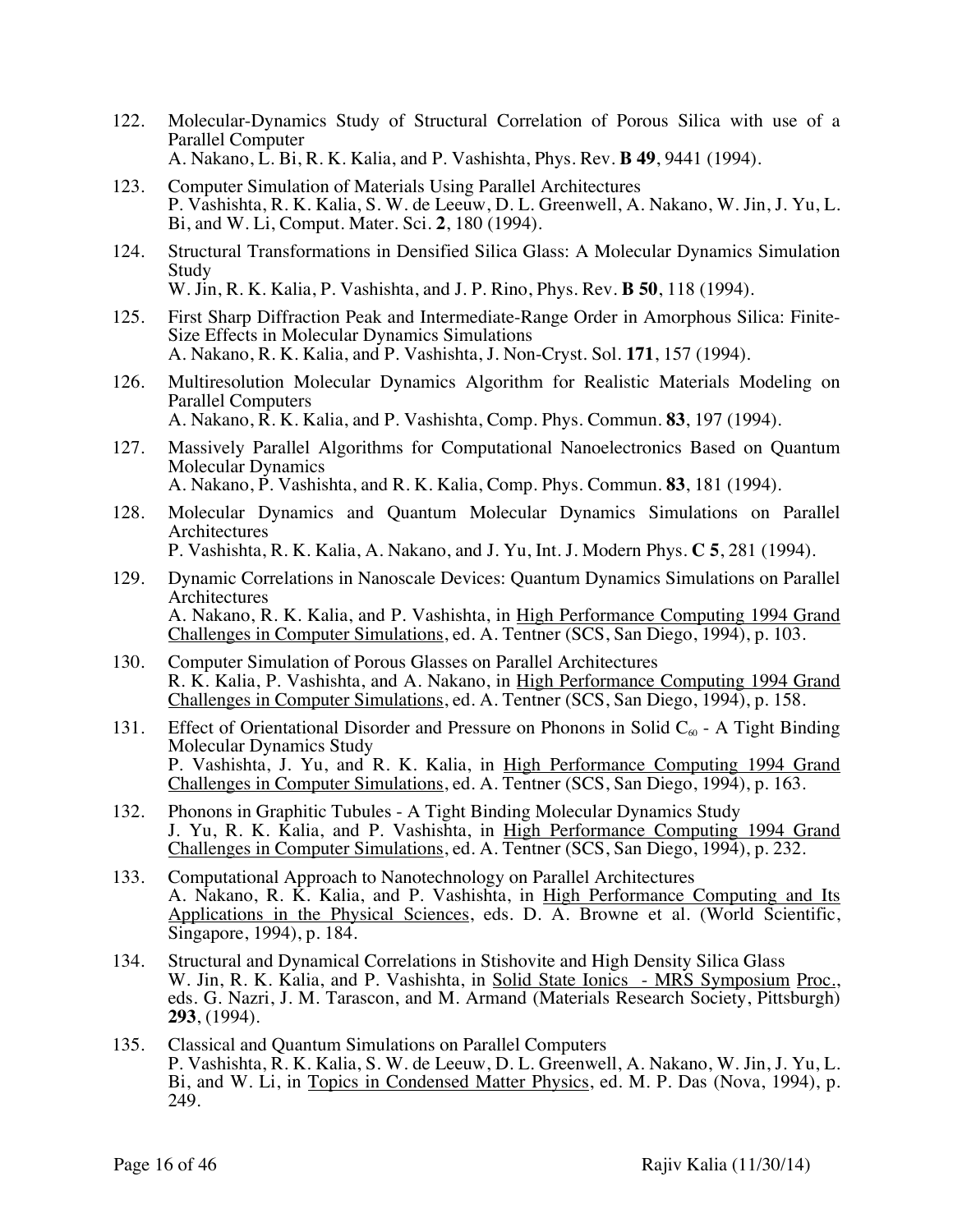- 136. Molecular Dynamics and Quantum Molecular Dynamics Simulations on Parallel **Architectures** P. Vashishta, R. K. Kalia, A. Nakano, and J. Yu, Proc. 2nd IMACS Conference on Computational Physics, Oct. 6-9, 1993, St. Louis, MO, ed. J. Potvin, (World Scientific, Singapore, 1994), p. 103.
- 137. Low-Energy Floppy Modes in High-Temperature Ceramics P. Vashishta, R. K. Kalia, and I. Ebbsjö, Phys. Rev. Lett. **75**, 858 (1995).
- 138. Dynamics and Morphology of Brittle Cracks: A Molecular-Dynamics Study of Silicon Nitride A. Nakano, R. K. Kalia, and P. Vashishta, Phys. Rev. Lett. **75**, 3138 (1995).
- 139. Crystal Structure and Phonon Density of States of High Temperature Ceramic Silicon Nitride

C-K Loong, P. Vashishta, R. K. Kalia, and I. Ebbsjö, Europhysics Lett. **31**, 201 (1995).

- 140. Molecular-Dynamics Simulations of Covalent Amorphous Insulators on Parallel Computers P. Vashishta, A. Nakano, R. K. Kalia, and I. Ebbsjö, J. Non-Cryst. Sol. **182**, 59 (1995).
- 141. Silica Under Very Large Positive and Negative Pressures Molecular Dynamics Simulations on Parallel Computers P. Vashishta, R. K. Kalia, A. Nakano, and W. Jin, Int. J. Thermophysics **17**, 169 (1995).
- 142. Phonons in Graphitic Tubules J. Yu, R. K. Kalia, and P. Vashishta, Europhysics Lett. **32**, 43 (1995).
- 143. Phonons in Graphitic Tubules -- A Tight-Binding Molecular Dynamics Study J. Yu, R. K. Kalia, and P. Vashishta, J. Chem. Phys. **103**, 6697 (1995).
- 144. Large Scale Molecular-Dynamics Simulations for Porous Silica and Silicon Nitride R. K. Kalia, A. Omeltchenko, A. Nakano, and P. Vashishta, in High Performance Computer 1995 Grand Challenges in Computer Simulations, ed. A Tentner (SCS, 1995), p. 30.
- 145. Simulations of Crack Propagation and Fracture in Silica and Silicon Nitride Films on Parallel Computers P. Vashishta, A. Nakano, and R. K. Kalia, Int. Conf. Solid State Devices and Materials - The Japan Society of Applied Physics, (1995), p. 142.
- 146. Tight-Binding Molecular Dynamics Study of Graphitic Tubules on Parallel Computers J. Yu, R. K. Kalia, and P. Vashishta, in High Performance Computing 1995 Grand Challenges in Computer Simulations, ed. A. Tentner (SCS, Phoenix, 1995), p. 147.
- 147. Molecular Dynamics Simulations of Glasses on Parallel Computers P. Vashishta, R. K. Kalia, A. Nakano, and I. Ebbsjö, in High Performance Computing 1995 Grand Challenges in Computer Simulations, ed. A. Tentner (SCS, 1995), p. 116.
- 148. Molecular Dynamics Simulations of Ceramic Films on Parallel Computers A. Nakano, P. Vashishta, and R. K. Kalia, in High Performance Computing 1995 Grand Challenges in Computer Simulations, ed. A. Tentner (SCS, 1995), p. 189.
- 149. Million-Particle Simulations of Fracture: Multiresolution Molecular Dynamics Approach on Parallel Architectures A. Nakano, R. K. Kalia, and P. Vashishta, in Toward Teraflop Computing and New Grand Challenge Applications Conference, eds. R. K. Kalia and P. Vashishta (Nova, 1995), p. 111.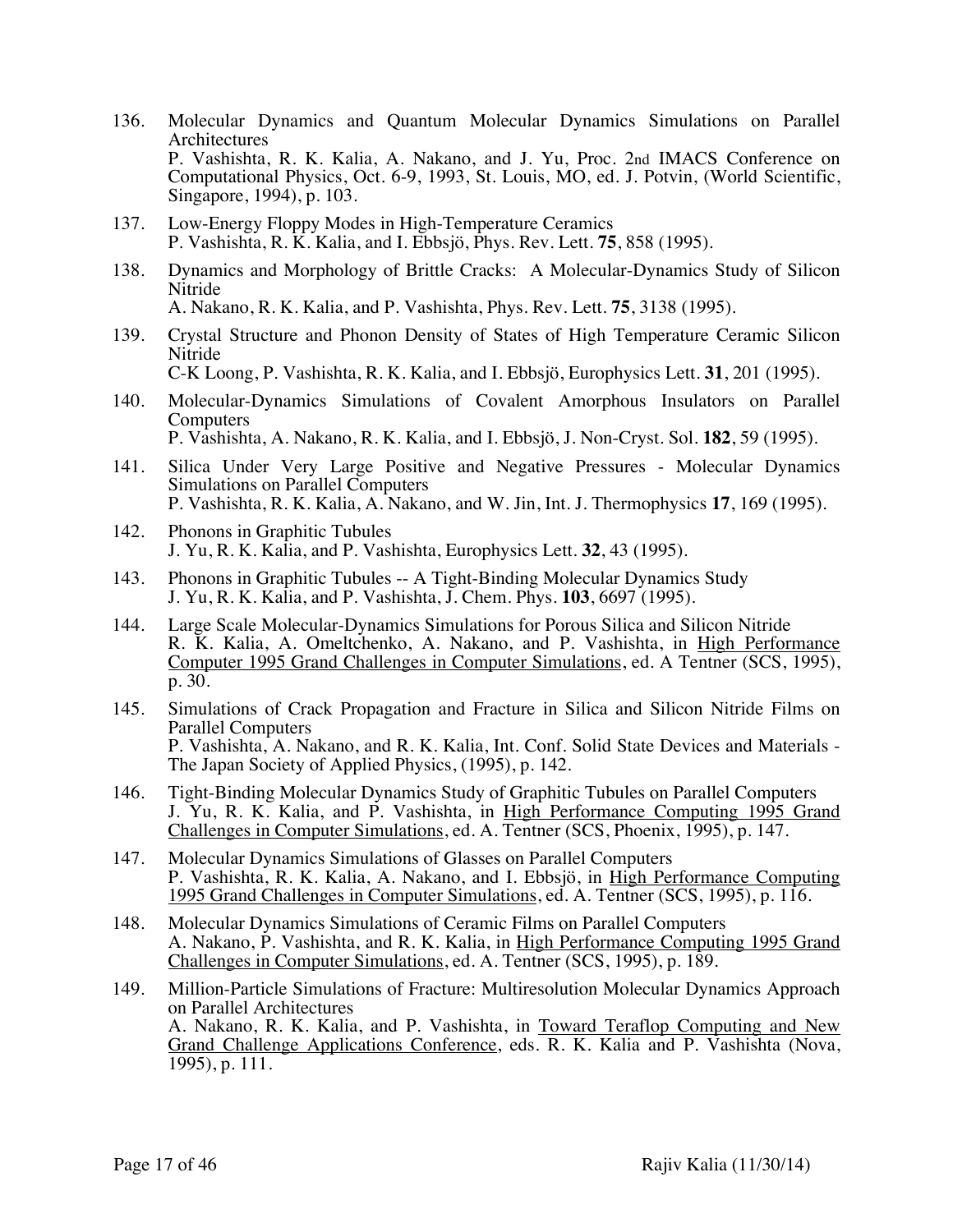- 150. Computer Simulation of Materials on Parallel Architectures: Glasses, Solid  $C_{60}$ , and Graphitic Tubules P. Vashishta, R. K. Kalia, W. Jin, J. Yu, and A. Nakano, in Elementary Processes in Dense Plasmas, eds. S. Ichimaru and S. Ogata (Addison-Wesley, Reading, 1995), p. 359.
- 151. Early Stages of Sintering of Silicon Nitride Nanoclusters: A Molecular Dynamics Study on Parallel Machines K. Tsuruta, A. Omeltchenko, R. K. Kalia, and P. Vashishta, Europhys. Lett. **33**, 441 (1996).
- 152. Structure, Mechanical Properties, and Thermal Transport in Microporous Silicon Nitride -- Molecular Dynamics Simulations on a Parallel Machine A. Omeltchenko, A. Nakano, R. K. Kalia, and P. Vashishta, Europhys. Lett. **33**, 667 (1996).
- 153. Crack Propagation and Fracture in Ceramic Films -- Million Atom Molecular-Dynamics Simulations on Parallel Computers P. Vashishta, A. Nakano, R. K. Kalia, and I. Ebbsjö, Mater. Sci. and Eng. **B 37**, 56 (1996).
- 154. Dynamical Fracture in SiSe, Nanowires A Molecular-Dynamics Study W. Li, R. K. Kalia, and P. Vashishta, Europhys. Lett. **35**, 103 (1996).
- 155. Dynamics and Morphology of Cracks in Silicon Nitride Films: A Molecular-Dynamics Study on Parallel Computers A. Nakano, R. K. Kalia, and P. Vashishta, MRS Proc. **408**, 205 (1996).
- 156. Molecular Dynamics Simulations of SiSe, Nanowires W. Li, R. K. Kalia, and P. Vashishta, MRS Proc. **408**, 489 (1996).
- 157. Distribution of Rings and Intermediate Range Correlations in Silica Glass Under Pressure - A Molecular-Dynamics Study J. P. Rino, G. Gutiérrez, I. Ebbsjö, R. K. Kalia, and P. Vashishta, MRS Proc. **408**, 333 (1996).
- 158. Large Scale Molecular Dynamics Study of Amorphous Carbon and Graphite on Parallel Machines J. Yu, A. Omeltchenko, R. K. Kalia, P. Vashishta, and D. W. Brenner, MRS Proc. **408**, 113. (1996).
- 159. Early Stages of Sintering of Silicon Nitride Nanoclusters: A Molecular Dynamics Study on Parallel Machines K. Tsuruta, A. Omeltchenko, R. K. Kalia, and P. Vashishta, MRS Proc. **408**, 181 (1996).
- 160. Amorphization and Fracture in Silicon Diselenide Nanowires: A Molecular Dynamics Study W. Li, R. K. Kalia, and P. Vashishta, Phys. Rev. Lett. **77**, 2241 (1996).
- 161. Sintering of Amorphous  $Si<sub>3</sub>N<sub>4</sub>$  Nanoclusters: A Molecular-Dynamics Study of Stress Analysis J. Wang, K. Tsuruta, A. Omeltchenko, R. K. Kalia, and P. Vashishta, MRS Proc. **408**, 573 (1996).
- 162. Structure, Mechanical Properties, and Thermal Transport in Microporous Silicon Nitride via Parallel Molecular Dynamics A. Omeltchenko, A. Nakano, R. K. Kalia, and P. Vashishta, MRS Proc. **408**, 175 (1996).
- 163. Fracture, Sintering, and Thermal Transport in Silicon Nitride by Parallel Molecular Dynamics Simulations R. K. Kalia, A. Nakano, A. Omeltchenko, K. Tsuruta, P. Vashishta, and J. Wang, Proc. Condensed Matter Theory Workshop in Venezuela, (Nova, N.Y., 1996).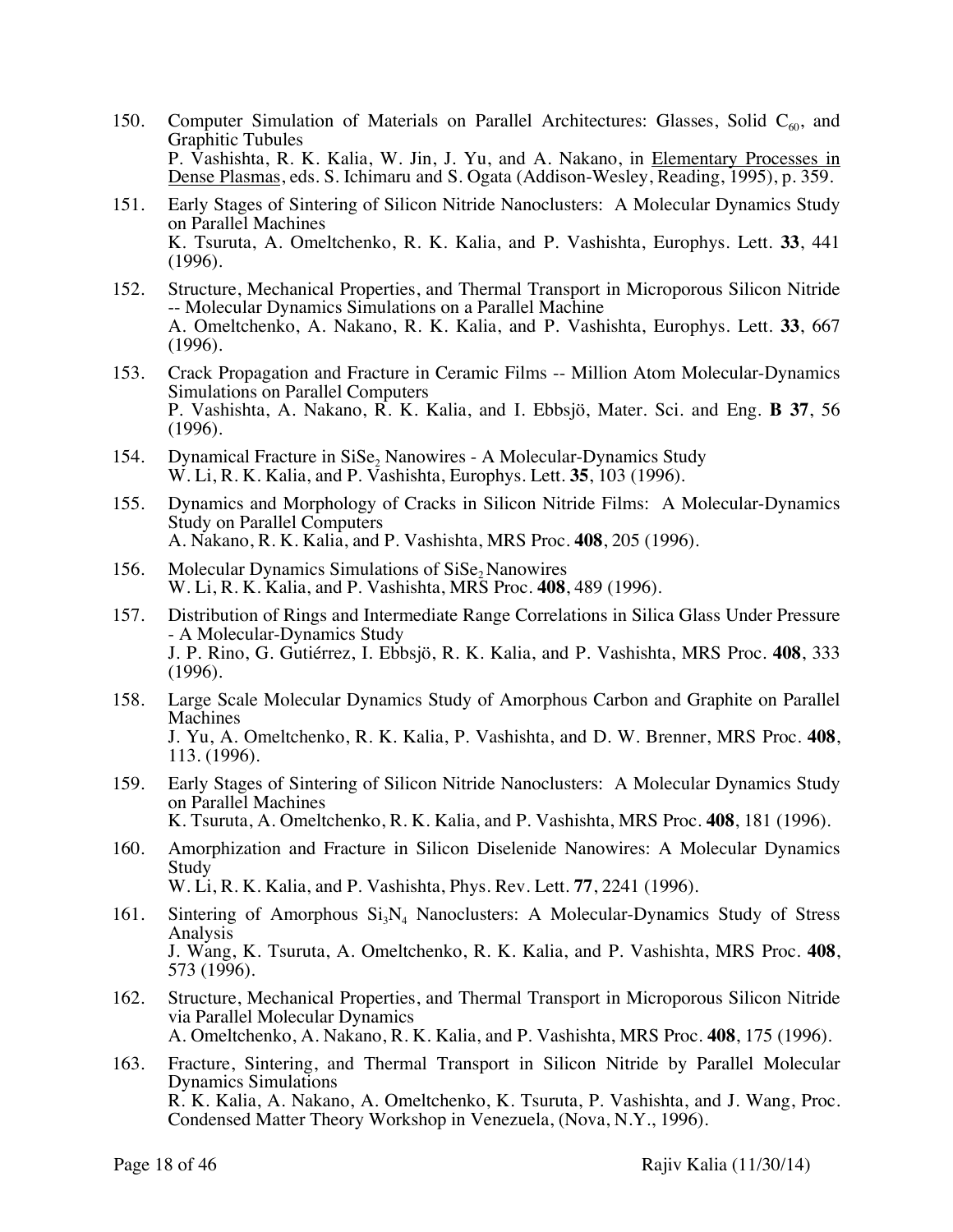- 164. Large-Scale Simulations of Amorphous Materials P. Vashishta, A. Nakano. R. K. Kalia, and I. Ebbsjö, Proc. Condensed Matter Theory Workshop in Venezuela, (Nova, N.Y., 1996).
- 165. Million Atom Molecular Dynamics Simulations of Materials on Parallel Computers P. Vashishta, R. K. Kalia, W. Li, A. Nakano, A. Omeltchenko, K. Tsuruta, J. Wang, and I. Ebbsjö, "Current Opinion in Solid State & Material Science," vol. 1/6, edited by A. M. Stoneham and M. L. Klein.
- 166. Million Atom Molecular Dynamics Simulation of Nanophase Silicon Nitride R. K. Kalia, A. Nakano, A. Omeltchenko, K. Tsuruta, and P. Vashishta, in Chemistry and Physics of Nanostructures, eds. E. Ma et al., (TMS, Warrendale, PA), 1997, p. 89.
- 167. Morphology of Pores and Interfaces and Mechanical Behavior of Nanocluster-Assembled Silicon Nitride Ceramic R. K. Kalia, A. Nakano, K. Tsuruta, and P. Vashishta, Phys. Rev. Lett. **78**, 689 (1997).
- 168. Role of Ultrafine Microstructures in Dynamic Fracture in Nanophase Silicon Nitride R. K. Kalia, A. Nakano, A. Omeltchenko, K. Tsuruta, and P. Vashishta, Phys. Rev. Lett. **78**, 2144 (1997).
- 169. Crack Propagation and Fracture in a Graphite Sheet: A Molecular-Dynamics Study on Parallel Computers A. Omeltchenko, J. Yu, R. K. Kalia, and P. Vashishta, Phys. Rev. Lett. **78**, 2148 (1997).
- 170. Direct Atomistic Simulation of Quartz Crystal Oscillators. I. Bulk Properties J. Q. Broughton, C. A. Meli, P. Vashishta, and R. K. Kalia, Phys. Rev. **B 56**, 611 (1997).
- 171. Dynamics of Consolidation and Crack Growth in Nanocluster-Assembled Amorphous Silicon Nitride K. Tsuruta, A. Nakano, R. K. Kalia, and P. Vashishta, J. Am. Ceram. Soc. **81**, 433 (1998).
- 172. Multimillion-Atom Molecular Dynamics Simulation of Atomic Level Stresses in  $Si(111)/Si<sub>3</sub>N<sub>4</sub>(0001)$  Nanopixels M. E. Bachlechner, A. Omeltchenko, A. Nakano, R. K. Kalia, P. Vashishta, I. Ebbsjö, A. Madhukar, and P. Messina, Appl. Phys. Lett. **72**, 1969 (1998).
- 173. Multilevel Algorithms for Large-scope Molecular Dynamics Simulations of Nanostructures on Parallel Computers A. Nakano, R. K. Kalia, and P. Vashishta, VLSI Design **8**, 123 (1998).
- 174. Atomistic Simulation of Nanostructured Materials Using Parallel Multiresolution Algorithms A. Nakano, M. E. Bachlechner, T. J. Campbell, R. K. Kalia, A. Omeltchenko, K. Tsuruta, P. Vashishta, S. Ogata, I. Ebbsjö, and A. Madhukar, IEEE Comput. Sci. & Eng. **5** (4), 68 (1998).
- 175. Multimillion Atom Molecular Dynamics Simulations of Ceramic Materials and Interfaces on Parallel Computers P. Vashishta, M. E. Bachlechner, R. K. Kalia, A. Nakano, A. Omeltchenko, K. Tsuruta, I. Ebbsjö, and A. Madhukar, in Proc. Special Symposium on Advanced Materials, eds. T. Imura, H. Fujita, T. Ichinokawa, and H. Kawazoe (Nagoya, Japan, 1998), p. 47.
- 176. Oxidation Dynamics of Nanophase Aluminum Clusters: A Molecular Dynamics Study S. Ogata, T. J. Campbell, K. Tsuruta, A. Nakano, R. K. Kalia, P. Vashishta, and C.-K. Loong, Materials Research Society Symposium Proceedings **481**, 625 (1998).
- 177. Structural Correlations and Stress Distribution at Silicon/Silicon Nitride Interface M. E. Bachlechner, A. Omeltchenko, K. Tsuruta, A. Nakano, R. K. Kalia, P. Vashishta, and A. Madhukar, in Computer-Aided Design of High-Temperature Materials, eds. A. Pechenik, R. K. Kalia, and P. Vashishta (Oxford Univ. Press, 1999), p. 244.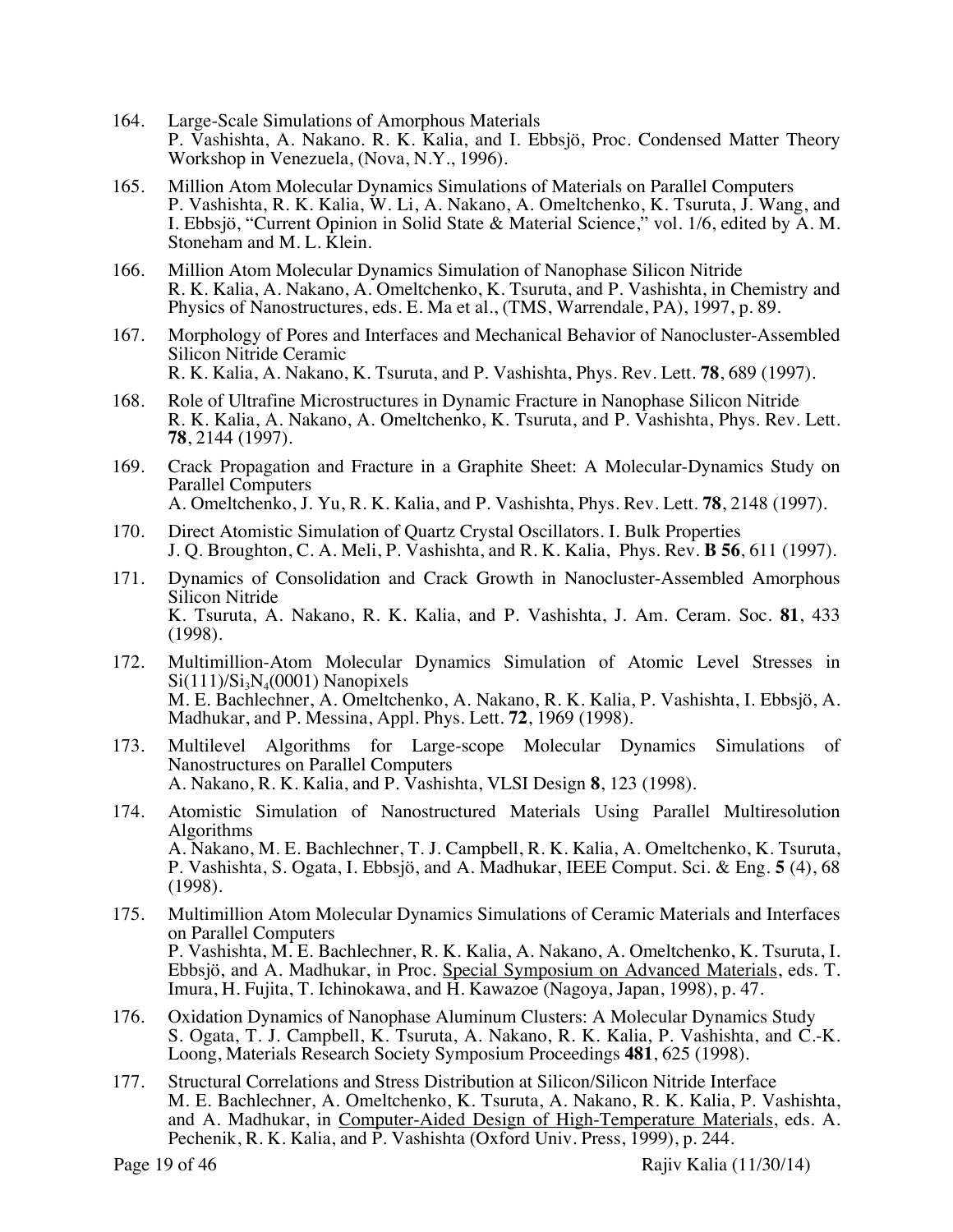- 178. Multilevel Algorithms for Computational High-Temperature Materials Research A. Nakano, T. Campbell, R. K. Kalia, and P. Vashishta, in Computer-Aided Design of High-Temperature Materials, eds. A. Pechenik, R. K. Kalia, and P. Vashishta (Oxford Univ. Press, 1999), p. 422.
- 179. Dynamic Fracture in Nanophase Ceramics and Diamond Films: Multimillion Atom Parallel Molecular-Dynamics Simulations<br>A. Omeltchenko, K. Tsuruta, A. Nakano, R. K. Kalia, and P. Vashishta, in Computer-Aided Design of High-Temperature Materials, eds. A. Pechenik, R. K. Kalia, and P. Vashishta (Oxford Univ. Press, 1999), p. 81.
- 180. Structure and Dynamics of Consolidation and Fracture of Nanophase Ceramics via Parallel Molecular Dynamics K. Tsuruta, J. Wang, A. Nakano, A. Omeltchenko, R. K. Kalia, and P. Vashishta, in Computer-Aided Design of High-Temperature Materials, eds. A. Pechenik, R. K. Kalia, and P. Vashishta (Oxford Univ. Press, 1999), p. 323.
- 181. Structural Correlations in Amorphous  $SiO<sub>2</sub>$  at High Pressures J. P. Rino, A. Nakano, R. K. Kalia, and P. Vashishta, in Computer-Aided Design of High-Temperature Materials, edited by A. Pechenik, R. K. Kalia, and P. Vashishta (Oxford Univ. Press, Oxford, 1999), p. 374.
- 182. Parallel Molecular Dynamics Simulations of High Temperature Ceramics A. Chatterjee, T. Campbell, R. K. Kalia, A. Nakano, A. Omeltchenko, K. Tsuruta, P. Vashishta, Journal of the European Ceramic Society **19**, 2257 (1999).
- 183. Structural Correlations at  $Si/Si<sub>3</sub>N<sub>4</sub>$  Interface and Atomic Stress in  $Si/Si<sub>3</sub>N<sub>4</sub>$  Nanopixels--10 Million-atom Molecular Dynamics Simulation on Parallel Computers M. E. Bachlechner, R. K. Kalia, A. Nakano, A. Omeltchenko, P. Vashishta, I. Ebbsjö, A. Madhukar, and G.-L. Zhao, Journal of the European Ceramic Society **19**, 2265 (1999).
- 184. Structural Correlations and Mechanical Behavior in Nanophase Silica Glasses T. Campbell, R. K. Kalia, A. Nakano, F. Shimojo, K. Tsuruta, and P. Vashishta, Phys. Rev. Lett. **82**, 4018 (1999).
- 185. Dynamics of Oxidation of Aluminum Nanoclusters Using Variable Charge Molecular- Dynamics Simulations on Parallel Computers T. Campbell, R. K. Kalia, A. Nakano, P. Vashishta, S. Ogata, and S. Rodgers, Phys. Rev. Lett. **82**, 4866 (1999).
- 186. Pressure Induced Structural Transformation in Nanocluster Assembled Gallium Arsenide S. Kodiyalam, A. Chatterjee, I. Ebbsjö, R. K. Kalia, H. Kikuchi, A. Nakano, J. P. Rino,and P. Vashishta, Materials Research Society Symposium Proceedings **536**, 545 (1999).
- 187. Molecular Dynamics Simulations of Nanoindentation of Silicon Nitride P. Walsh, A. Omeltchenko, H. Kikuchi, R. K. Kalia, A. Nakano, and P. Vashishta, Materials Research Society Symposium Proceedings **539**, 119 (1999).
- 188. Multimillion Atom Molecular Dynamics Simulations of Glasses and Ceramic Materials P. Vashishta, R. K. Kalia, and A. Nakano, in *Physics of Glasses: Structure and Dynamics*, eds. P. Jund and R. Jullien (American Institute of Physics, Melville, NY, 1999), p. 149.
- 189. Scalable Molecular Dynamics, Visualization, and Data Management Algorithms for Materials Simulations A. Nakano, R. K. Kalia, and P. Vashishta, Computing in Science & Engineering **1** (5), 39 (1999).
- 190. Large-scale Atomistic Simulation of Dynamic Fracture P. Vashishta, R. K. Kalia, and A. Nakano, Computing in Science & Engineering **1** (5), 56 (1999).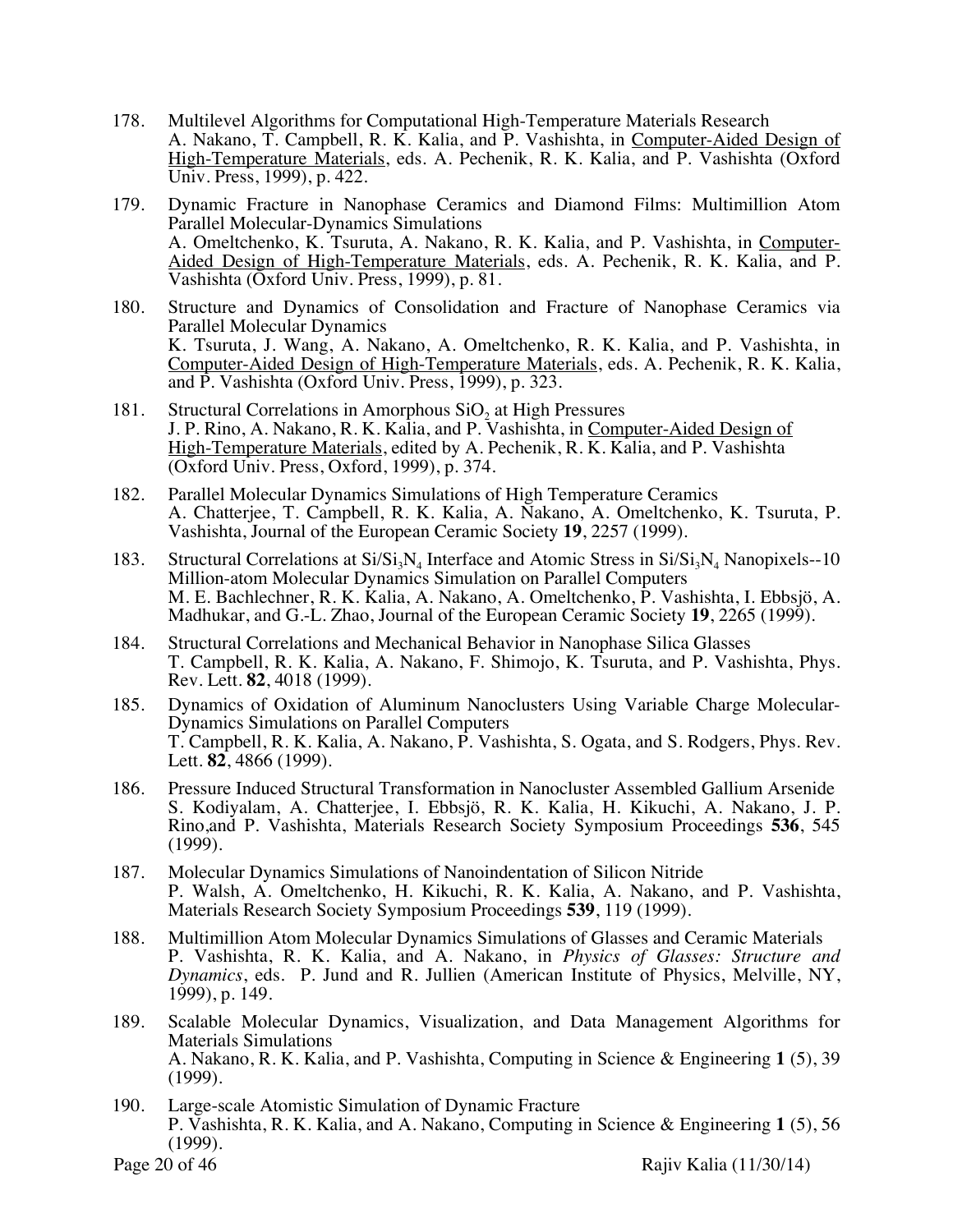- 191. Variable-charge Interatomic Potentials for Molecular Dynamics Simulations of TiO<sub>2</sub> S. Ogata, H. Iyetomi, K. Tsuruta, F. Shimojo, R. K. Kalia, A. Nakano, and P. Vashishta Journal of Applied Physics **86**, 3036 (1999).
- 192. Incipient Phase Separation in Ag/Ge/Se Glasses: Clustering of Ag Atoms H. Iyetomi, P. Vashishta, and R. K. Kalia, J. Non-Crystalline Solids **262**, 135 (2000).
- 193. Stress Domains in  $Si(111)/Si<sub>3</sub>N<sub>4</sub>(0001)$  Nanopixel 10 Million-atom Molecular Dynamics Simulations on Parallel Computers A. Omeltchenko, M. E. Bachlechner, A. Nakano, R. K. Kalia, P. Vashishta, I. Ebbsjö, A. Madhukar, and P. Messina, Phys. Rev. Lett. **84**, 318 (2000).
- 194. Atomistic Simulations of Nanostructures A. Nakano, R. K. Kalia, and P. Vashishta, Solid State Physics (Tokyo) **35**, 1 (2000).
- 195. Dislocation Emission at Silicon/Silicon Nitride Interface A Million Atom Molecular Dynamics Simulation on Parallel Computers M. E. Bachlechner, A. Omeltchenko, A. Nakano, R. K. Kalia, P. Vashishta, I. Ebbsjö, and A. Madhukar, Phys. Rev. Lett. **84**, 322 (2000).
- 196. Molecular Dynamics Simulation of Pressure Induced Structural Transformation in Silicon Carbide F. Shimojo, I. Ebbsjö, R. K. Kalia, A. Nakano, J. P. Rino, and P. Vashishta, Phys. Rev. Lett. **84**, 3338 (2000).
- 197. Topology of Amorphous Gallium Arsenide on Intermediate Length Scales: A Molecular Dynamics Study I. Ebbsjö, R. K. Kalia, A. Nakano, J. P. Rino, and P. Vashishta, Journal of Applied Physics **87**, 7708 (2000).
- 198. Amorphization and Anisotropic Fracture Dynamics during Nanoindentation of Silicon Nitride - A Multi-million Atom Molecular Dynamics Study P. Walsh, R. K. Kalia, A. Nakano, P. Vashishta, and S. Saini, Applied Physics Letters **77**, 4332 (2000).
- 199. Sintering, Structure, and Mechanical Properties of Nanophase SiC: A Molecular Dynamics and Neutron Scattering Study A. Chatterjee, R. K. Kalia, C.-K. Loong, A. Nakano, A. Omeltchenko, K. Tsuruta, P. Vashishta, M. Winterer, and S. Klein, Applied Physics Letters **77**, 1132 (2000).
- 200. Scalable I/O of Large-scale Molecular Dynamics Simulations: A Data Compression Algorithm A. Omeltchenko, T. J. Campbell, R. K. Kalia, X. Liu, A. Nakano, and P. Vashishta, Computer Physics Communications **131**, 78 (2000).
- 201. Multiresolution Algorithms for Massively Parallel Molecular Dynamics Simulations of Nanostructured Materials R. K. Kalia, T. J. Campbell, A. Chatterjee, A. Nakano, P. Vashishta, and S. Ogata Computer Physics Communications **128**, 245 (2000).
- 202. Multimillion Atom Simulations of Nanostructured Materials on Parallel Computers Sintering and Consolidation, Fracture, and Oxidation P. Vashishta, M. E. Bachlechner, T. J. Campbell, R. K. Kalia, H. Kikuchi, S. Kodiyalam, A. Nakano, S. Ogata, F. Shimojo, and P. Walsh, Supplement of Progress of Theoretical Physics **138**, 175 (2000).
- 203. Intercluster Interaction of TiO<sub>2</sub> Nanoclusters using Variable-charge Interatomic Potentials S. Ogata, H. Iyetomi, K. Tsuruta, F. Shimojo, R. K. Kalia, A. Nakano, and P. Vashishta Materials Research Society Symposium Proceedings **581**, 667 (2000).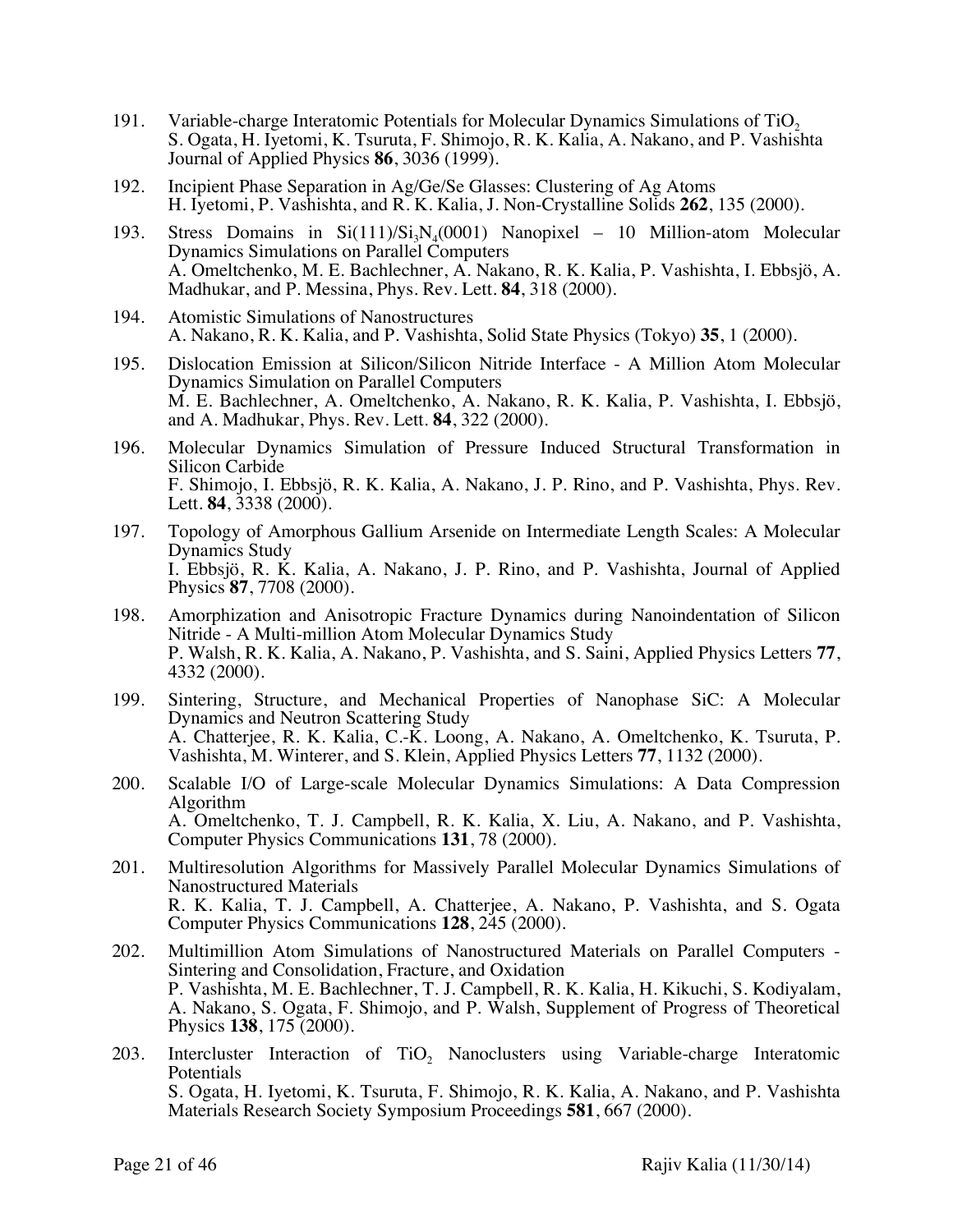- 204. Large-scale Atomistic Modeling of Nanoelectronic Structures A. Nakano, M. E. Bachlechner, P. Branicio, T. J. Campbell, I. Ebbsjö, R. K. Kalia, A. Madhukar, S. Ogata, A. Omeltchenko, J. P. Rino, F. Shimojo, P. Walsh, and P. Vashishta IEEE Transactions on Electron Devices **47**, 1804 (2000).
- 205. A Scalable Molecular Dynamics Algorithm Suite for Materials Simulations: Design- space Diagram on 1,024 Cray T3E Processors F. Shimojo, T. J. Campbell, R. K. Kalia, A. Nakano, P. Vashishta, S. Ogata, and K. Tsuruta, Future Generation Computer Systems **17**, 279 (2000).
- 206. Role of Atomic Charge Transfer on Sintering of TiO<sub>2</sub> Nanoparticles: Variable-charge Molecular Dynamics S. Ogata, H. Iyetomi, K. Tsuruta, F. Shimojo, A. Nakano, R. K. Kalia, and P. Vashishta, Journal of Applied Physics **88**, 6011-6015 (2000).
- 207. Multi-million Atom Molecular Dynamics Simulations of Stresses in  $Si(111)/a-Si<sub>3</sub>N<sub>4</sub>$ Nanopixels M. E. Bachlechner, A. Omeltchenko, P. Walsh, A. Nakano, R. K. Kalia, P. Vashishta, I. Ebbsjö, and A. Madhukar, Materials Research Society Symposium Proceedings **592**, 369 (2000).
- 208. Multimillion-atom Simulations of Atomic-level Surface Stresses and Migration Processes on InAs/GaAs Mesas X. Su, R. K. Kalia, A. Madhukar, A. Nakano, and P. Vashishta, Materials Research Society Symposium Proceedings **584**, 269 (2000).
- 209. Recent Progress in Nanomaterials Simulations H. Iyetomi, S. Ogata, H. Kikuchi, F. Shimojo, K. Tsuruta, A. Nakano, R. K. Kalia, and P. Vashishta, Material Integration (Kyoto), **14** (1), 3-8 (2001).
- 210. Multiscale Simulation of Materials A. Nakano, M. E. Bachlechner, R. K. Kalia, E. Lidorikis, P. Vashishta, G. Z. Voyiadjis, T. J. Campbell, S. Ogata, and F. Shimojo, Computing in Science & Engineering **3**, 56-66  $(2001)$ .
- 211. Grain Boundaries in Gallium Arsenide Nanocrystals under Pressure: A Parallel Molecular-Dynamics Study S. Kodiyalam, R. K. Kalia, H. Kikuchi, A. Nakano, F. Shimojo and P. Vashishta, Phys. Rev. Lett. **86**, 55-58 (2001).
- 212. Coupling Length Scales for Multiscale Atomistic-Continuum Simulations: Atomistically-<br>Induced Stress Distributions in  $Si/Si_3N_4$  Nanopixels E. Lidorikis, M. E. Bachlechner, R. K. Kalia, A. Nakano, P. Vashishta, and G. Z. Voyiadjis, Phys. Rev. Lett. **87**, 086104 (2001).
- 213. Million-atom Molecular Dynamics Simulation of Flat InAs Overlayers with Self-limiting Thickness on GaAs Nanomesas X. Su, R. K. Kalia, A. Madhukar, A. Nakano, and P. Vashishta, Applied Physics Letters, **78**, 3717 (2001).
- 214. Large-scale Molecular Dynamics Simulations of Materials on Parallel Computers A. Nakano, T. J. Campbell, R. K. Kalia, S. Kodiyalam, S. Ogata, F. Shimojo, P. Vashishta, and P. Walsh in *Advanced Computing and Analysis*, edited by P. Bhat and M. Kaseman (American Institute of Physics, Melville, NY, 2001), pp. 57-62.
- 215. Coupling of Length Scales: Hybrid Molecular Dynamics and Finite Element Approach for Multiscale Nanodevice Simulations E. Lidorikis, M. E. Bachlechner, R. K. Kalia, G. Z. Voyiadjis, A. Nakano, and P. Vashishta, MRS Symposium Proceedings **653**, Z9.3.1 - Z9.3.6, (2001).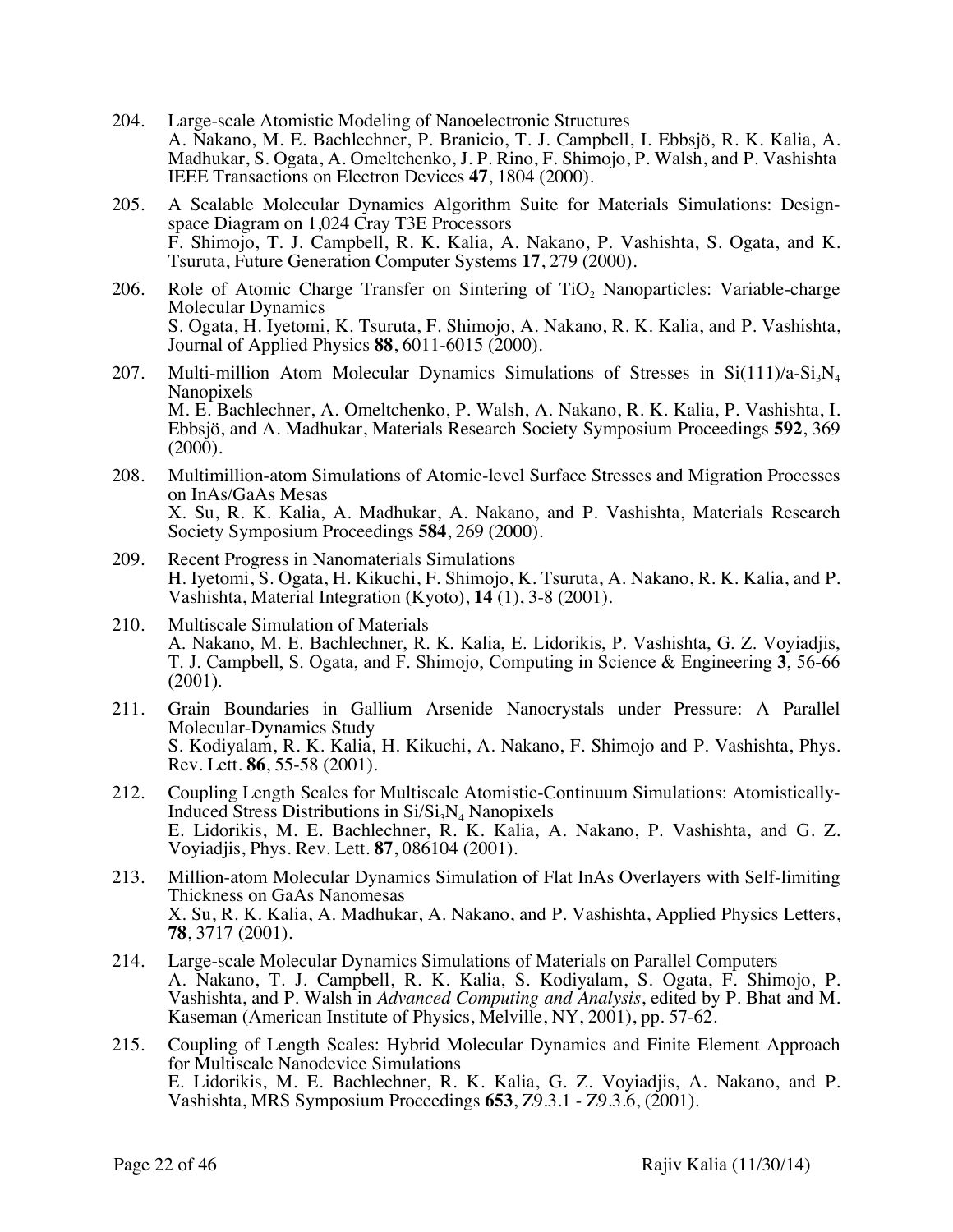- 216. Linear-scaling Density Functional Theory Calculations of Electronic Structure Based on Real-space Grids: Design, Analysis, and Scalability Test of Parallel Algorithms F. Shimojo, R. K. Kalia. A. Nakano, and P. Vashishta, Computer Physics Communications **140**, 303-314 (2001).
- 217. Structural Transformation, Amorphization, and Fracture in Nanowires: A Multi-million Atom Molecular Dynamics Study P. Walsh, W. Li, R. K. Kalia, A. Nakano, P. Vashishta, and S. Saini, Applied Physics Letters **78**, 3328-3330 (2001).
- 218. Hybrid Finite-element/Molecular-dynamics/Electronic-density-functional Approach to Materials Simulations on Parallel Computers S. Ogata, E. Lidorikis, F. Shimojo, A. Nakano, P. Vashishta, and R. K. Kalia, Computer Physics Communications **138**, 143-154 (2001).
- 219. Scalable Atomistic Simulation Algorithms for Materials Research A. Nakano, R. K. Kalia, P. Vashishta, T. J. Campbell, S. Ogata, F. Shimojo, S. Saini, in *Proceedings of Supercomputing 2001* (IEEE/ACM, New York, NY, 2001).
- 220. Multimillion Atom Simulation of Materials on Parallel Computers—Nanopixel, Interfacial Fracture, Nanoindentation, and Oxidation P. Vashishta, M. E. Bachlechner, A. Nakano, T. J. Campbell, R. K. Kalia, S. Kodiyalam, S. Ogata, F. Shimojo, and P. Walsh, Applied Surface Science **182**, 258-264 (2001).
- 221. Critical Lateral Size for Domain Formation in InAs/GaAs Square Nanomesas: A Multimillion-atom Molecular Dynamics Study X. Su, R. K. Kalia, A. Madhukar, A. Nakano, and P. Vashishta , Applied Physics Letters **79**, 4577-4579 (2001).
- 222. Initial Stages of Sintering of TiO<sub>2</sub> Nanoparticles: Variable-charge Molecular Dynamics Simulations S. Ogata, H. Iyetomi, K. Tsuruta, F. Shimojo, A. Nakano, P. Vashishta, R. K. Kalia, and C.-K. Loong, Materials Research Society Symposium Proceedings **634**, B.7.6.1-B.7.6.6 (2001).
- 223. Hybrid Electronic-Density-Functional/Molecular-Dynamics Simulation on Parallel Computers: Oxidation of Si Surface S. Ogata, F. Shimojo, A. Nakano, R. K. Kalia, and P. Vashishta, Materials Research Society Symposium Proceedings **653**, Z.6.5.1-Z.6.5.6 (2001).
- 224. Atomistic Simulations of Nanoceramics C. L. Rountree, L. Van Brutzel, E. Lidorikis, A. Nakano, R. K. Kalia, and P. Vashishta, in *Proceedings of CINTEC 2002, 10th International Ceramic Congress and 3rd Forum on New Materials*, edited by P. Vincenzini (Florence, Italy, July 14-18, 2002).
- 225. Collaborative Simulation Grid: Multiscale Quantum-Mechanical/Classical Atomistic Simulations on Distributed PC Clusters in the US and Japan H. Kikuchi, R. K. Kalia, A. Nakano, P. Vashishta, H. Iyetomi, S. Ogata, T. Kouno, F. Shimojo, K. Tsuruta, and S. Saini, in *Proceedings of Supercomputing 2002* (ACM, New York, NY, 2002).
- 226. Dynamic Fracture Mechanisms in Nanostructured and Amorphous Silica Glasses: Million-Atom Molecular Dynamics Simulations L. Van Brutzel, C. L. Rountree, R. K. Kalia, A. Nakano, and P. Vashishta, Materials Research Society Symposium Proceedings 703, V.3.9.1-V.3.9.6 (2002).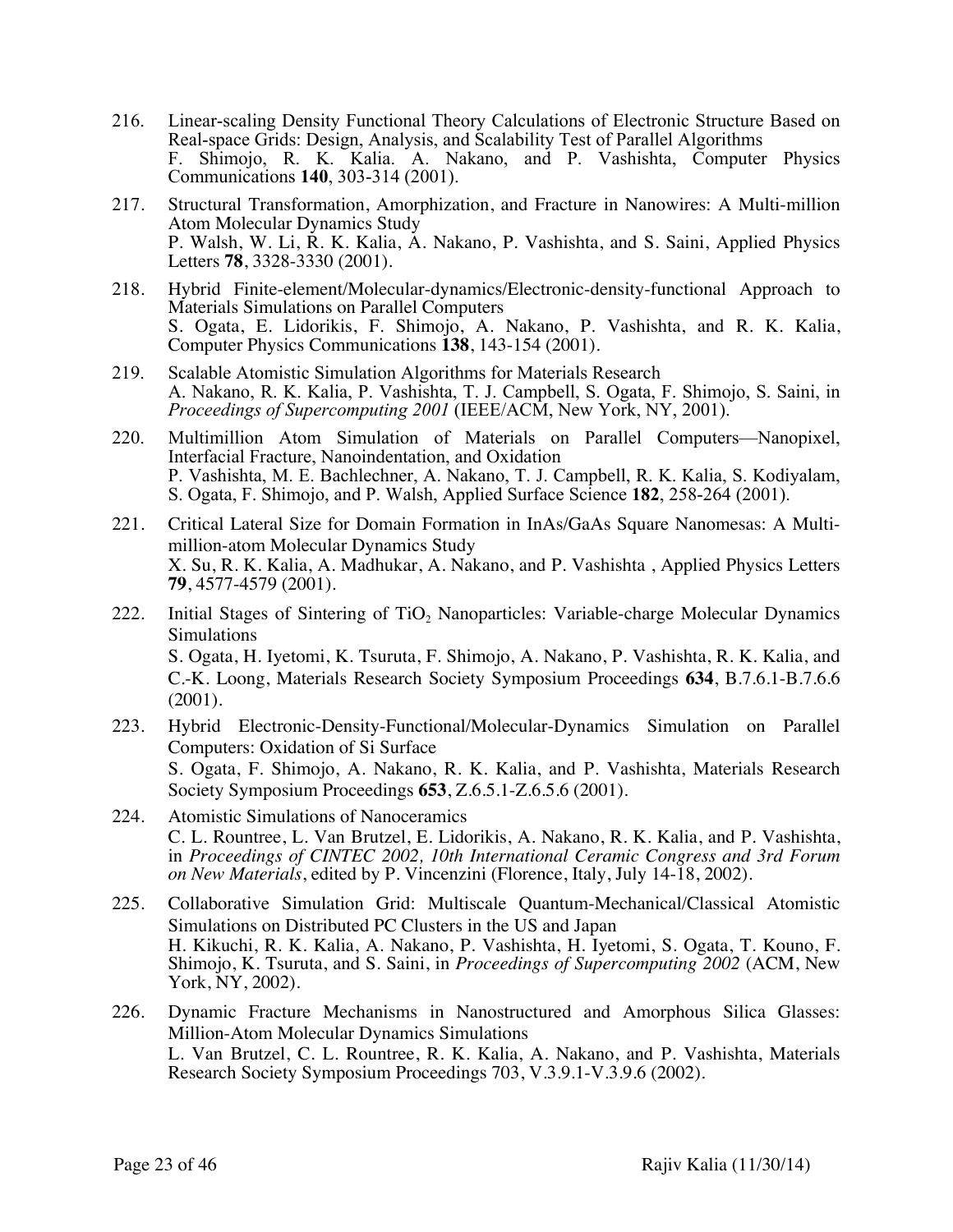- 227. Improving Interactivity of a Parallel and Distributed Immersive Walkthrough Application for Very Large Datasets with Artificial Neural-Network-Based Machine Learning X. Liu, A. Sharma, P. Miller, W. Zhao, A. Nakano, R. K. Kalia, and P. Vashishta, in *Proceedings of the International Conference on Parallel and Distributed Processing Techniques and Applications, Vol. IV* (CSREA Press, Las Vegas, NV, 2002) pp. 2054- 2058.
- 228. Info-bio-nano Interface: High-Performance Computing and Visualization P. Vashishta, R. K. Kalia, and A. Nakano, in *Proceedings of High Performance Computing - HiPC 2002*, edited by S. Sahni, V. K. Prasanna, and U. Shukla (Springer, Berlin, 2002) pp. 3-8.
- 229. Multimillion Atom Simulations of Nanosystems on Parallel Computers P. Vashishta, R. K. Kalia, S. Kodiyalam, E. Lidorikis, A. Nakano, P. Walsh, M. E. Bachlechner, T. J. Campbell, S. Ogata, and F. Shimojo, in *Proceedings of the International Symposium on Computational Science and Engineering 2002*, edited by A. Ukawa (Japan Society for the Promotion of Science, Tokyo, Japan, 2002).
- 230. Pressure induced Structural Transformation in Gallium Arsenide: A Molecular-Dynamics **Study** J. P. Rino, A. Chatterjee, I. Ebbsjö, R. K. Kalia, A. Nakano, F. Shimojo, and P. Vashishta, Phys. Rev. **B 65**, 195206:1-5 (2002).
- 231. Scalable Atomistic Simulation Algorithms for Materials Research A. Nakano, R. K. Kalia, P. Vashishta, T. J. Campbell, S. Ogata, F. Shimojo, and S. Saini Scientific Programming **10**, 263-270 (2002).
- 232. Atomistic Aspects of Crack Propagation in Brittle Materials: Multimillion Atom Molecular Dynamics Simulations C. L. Rountree, R. K. Kalia, E. Lidorikis, A. Nakano, L. Van Brutzel, and P. Vashishta, Annual Review of Materials Research **32**, 377-400 (2002).
- 233. Scalability of a Low-cost Multi-Teraflop Linux Cluster for High-end Classical Atomistic and Quantum Mechanical Simulations H. Kikuchi, R. K. Kalia, A. Nakano, P. Vashishta, F. Shimojo, and S. Saini, in *Proceedings of the International Parallel and Distributed Processing Symposium* (IEEE/ACM, Nice, France, 2003).
- 234. Large-scale Atomistic Simulation of Nanostructured Materials on Parallel Computers P. Vashishta, M. E. Bachlechner, T. J. Campbell, R. K. Kalia, H. Kikuchi, S. Kodiyalam, A. Nakano, S. Ogata, F. Shimojo, and P. Walsh, in *Phase Transformations and Evolution in Materials*, edited by P. E. A. Turchi and T. Gonis (The Minerals, Metals & Materials Society, Warrendale, PA).
- 235. Hybrid Quantum Mechanical/Molecular Dynamics Simulation on Parallel Computers: Density Functional Theory on Real-space Multigrids S. Ogata, F. Shimojo, A. Nakano, P. Vashishta, and R. K. Kalia, Computer Physics Communications **149**, 30-38 (2002).
- 236. Multiresolution Atomistic Simulations of Dynamic Fracture in Nanostructured Ceramics and Glasses R. K. Kalia, A. Nakano, P. Vashishta, C. L. Rountree, L. Van Brutzel, and S. Ogata, International Journal of Fracture **121**, 71-79 (2003).
- 237. Nanoindentation of Silicon Nitride: A Multi-million Atom Molecular Dynamics Study P. Walsh, A. Omeltchenko, R. K. Kalia, A. Nakano, P. Vashishta, and S. Saini, Applied Physics Letters **82**, 118-120 (2003).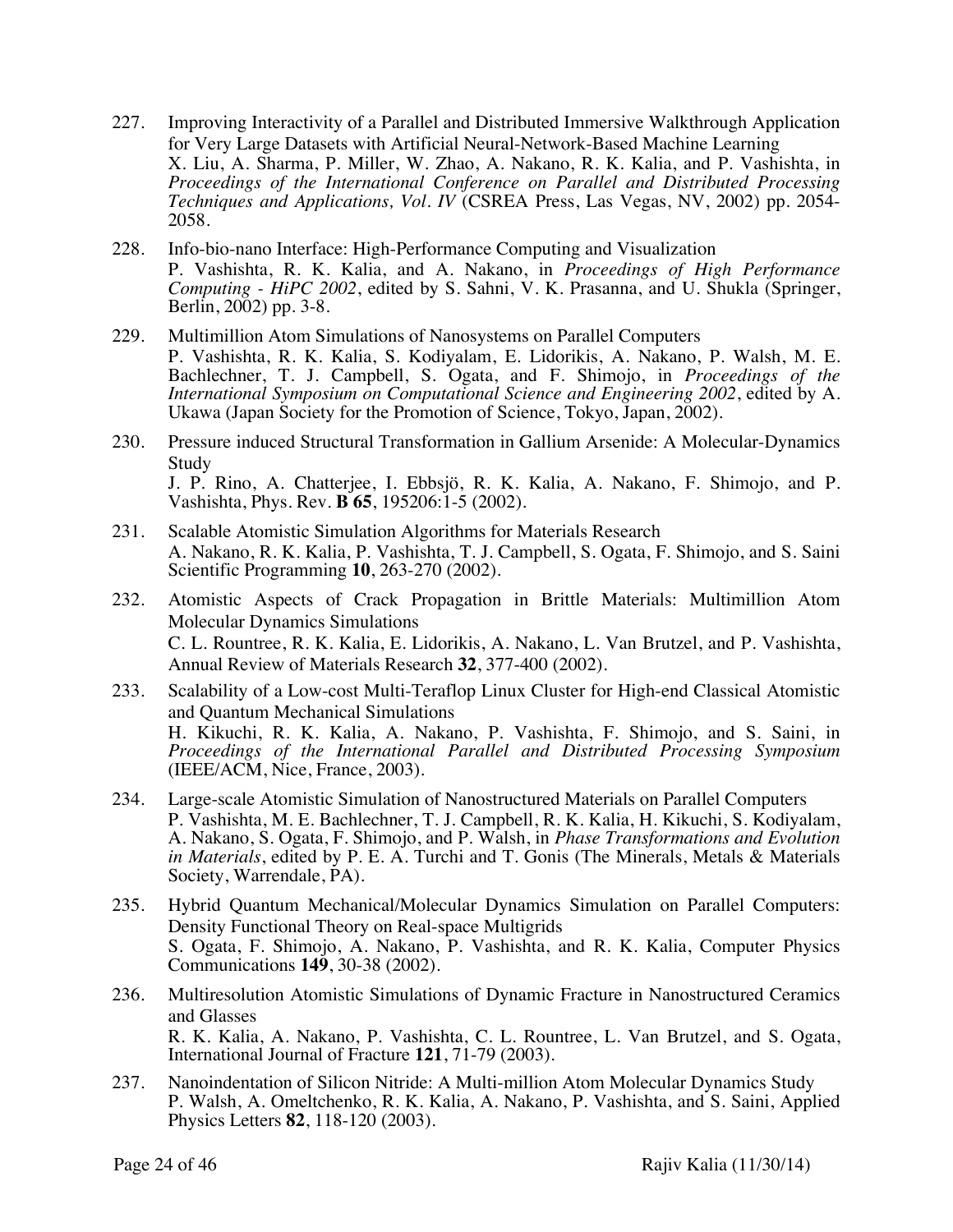- 238. Structural, Mechanical, and Vibrational Properties of Ga<sub>1</sub>, In As Alloy: A Molecular Dynamics Study P. S. Branicio, R. K. Kalia, A. Nakano, J. P. Rino, F. Shimojo, and P. Vashishta, Applied Physics Letters **82**, 1057-1059 (2003).
- 239. Large Multidimensional Data Visualization for Materials Science A. Sharma, R. K. Kalia, A. Nakano, and P. Vashishta IEEE Computing in Science and Engineering **5** (2), 26-33 (2003).
- 240. Multimillion Atom Molecular Dynamics Simulations of Nanoparticles on Parallel **Computers** P. Vashishta, R. K. Kalia, and A. Nakano, Journal of Nanoparticle Research **5**, 119-135 (2003).
- 241. Molecular Dynamics Study of Structural, Mechanical, and Vibrational Properties of Crystalline and Amorphous Ga<sub>1-x</sub>In<sub>x</sub>As alloy: P. S. Branicio, J. P. Rino, F. Shimojo, R. K. Kalia, A. Nakano, and P. Vashishta, Journal of Applied Physics **94**, 3840-3848 (2003).
- 242. Immersive and Interactive Exploration of Billion-Atom Systems A. Sharma, P. Miller, X. Liu, A. Nakano, R. K. Kalia, P. Vashishta, W. Zhao, T. J. Campbell, and A. Haas, Presence: Teleoperators and Virtual Environments **12**, 85-95 (2003).
- 243. Scalable and Portable Implementation of the Fast Multipole Method on Parallel Computers S. Ogata, T. J. Campbell, R. K. Kalia, A. Nakano, P. Vashishta, and S. Vemparala, Computer Physics Communications **153**, 445-461 (2003).
- 244. Multimillion Atom Molecular Dynamics Simulations of Nanoparticles on Parallel **Computers** P. Vashishta, R. K. Kalia, and A. Nakano, Journal of Nanoparticle Research **5**, 119-135 (2003).
- 245. InAs/GaAs Square Nanomesas: Multimillion-atom Molecular Dynamics Simulations on Parallel Computers X. Su, R. K. Kalia, A. Nakano, P. Vashishta, and A. Madhukar, Journal of Applied Physics **94**, 6762-6773 (2003).
- 246. Scalable Multiresolution Algorithms for Classical and Quantum Molecular Dynamics with Applications to Nanosystems A. Nakano, T. J. Campbell, R. K. Kalia, S. Kodiyalam, S. Ogata, F. Shimojo, X. Su, and P. Vashishta, in *Handbook of Numerical Analysis, Volume X, Computational Chemistry*, edited by C. Le Bris (Elsevier, Amsterdam, The Netherlands, 2003), pp. 639-666.
- 247. Mechanisms of Stress Corrosion Cracking in Si: A Hybrid Quantum-Mechanical/Molecular-Dynamics Simulation R. Belkada, S. Ogata, F. Shimojo, A. Nakano, P. Vashishta, and R. K. Kalia, Materials Research Society Symposium Proceedings **750**, 531-536 (2003).
- 248. High-end Classical/Quantum Atomistic Simulations of Fracture R. K. Kalia, A. Nakano, P. Vashishta, and C. L. Rountree in *Proceedings of the 2003 Users Group Conference* (IEEE Computer Society, Los Alamitos, CA, 2003) pp. 36-39.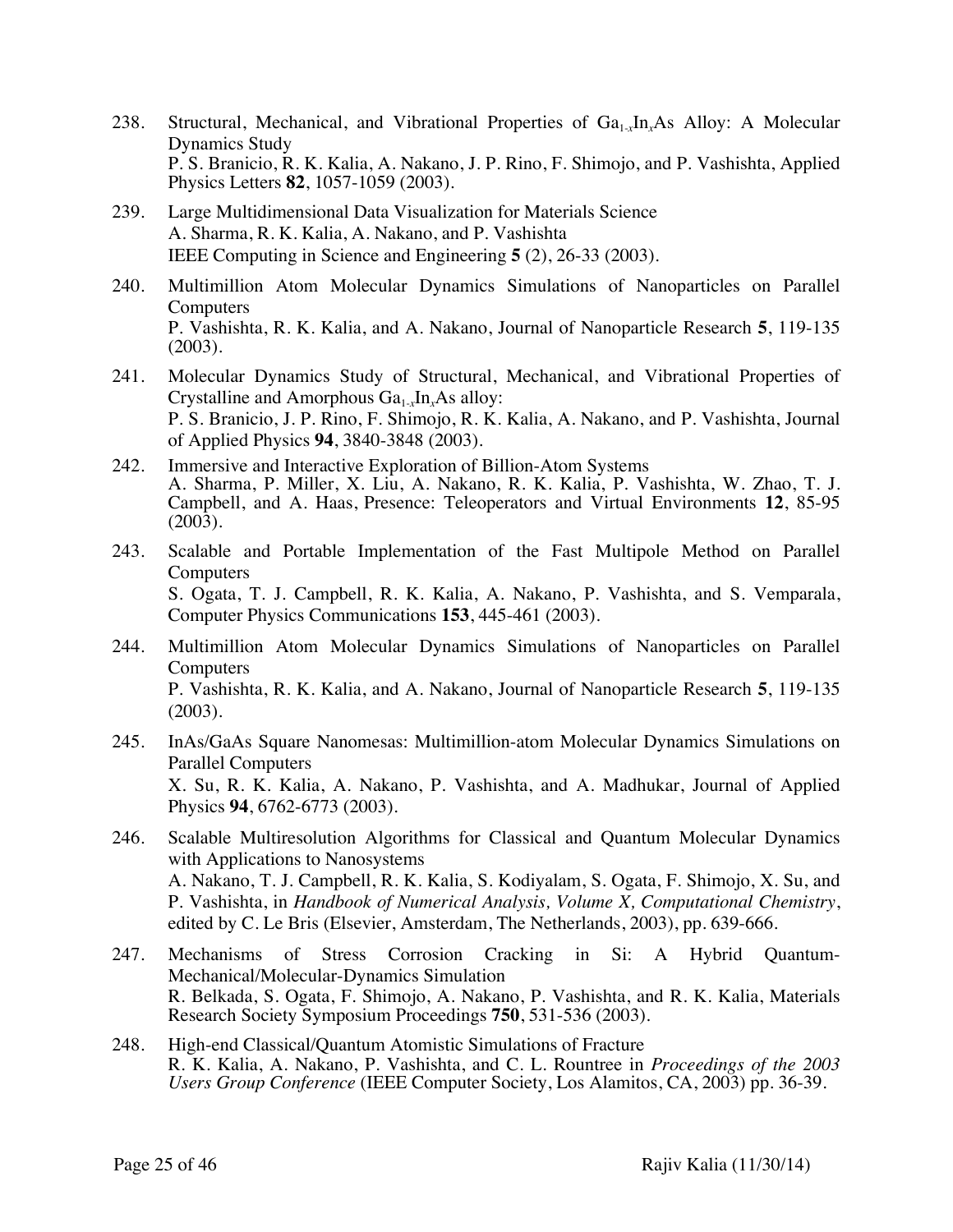- 249. Multiple Grains in Nanocrystals: Effect of Initial Shape and Size on Transformed Structures Under Pressure S. Kodiyalam, R. K. Kalia, A. Nakano, and P. Vashishta, Phys. Rev. Lett. **93**, 203401:1-4 (2004).
- 250. Atomistic Mechanisms for Wurtzite-to-Rocksalt Structural Transformation in Cadmium Selenide Under Pressure F. Shimojo, S. Kodiyalam, I. Ebbsjö, R. K. Kalia, A. Nakano, and P. Vashishta, Physical Review B **70**, 184111: 1-6 (2004).
- 251. Environmental Effects of  $H<sub>2</sub>O$  on Fracture Initiation in Silicon: A Hybrid Electronic-Density-Functional/Molecular-Dynamics Study S. Ogata, F. Shimojo, R. K. Kalia, A. Nakano, and P. Vashishta, Journal of Applied Physics **95**, 5316-5323 (2004).
- 252. Nanoindentation-Induced Amorphization in Silicon Carbide I. Szlufarska, R. K. Kalia, A. Nakano, and P. Vashishta, Applied Physics Letters **85**, 378- 380 (2004).
- 253. Short- and Intermediate-Range Structural Correlations in Amorphous Silicon Carbide (a-SiC): A Molecular Dynamics Study J. P. Rino, I. Ebbsjö, P. S. Branicio, R. K. Kalia, A. Nakano, and P. Vashishta, Physical Review B **70**, 045207: 1-11 (2004).
- 254. Large-Scale Molecular Dynamics Simulations of Alkanethiol Self-Assembled Monolayers S. Vemparala, B. B. Karki, R. K. Kalia, A. Nakano, and P. Vashishta, Journal of Chemical Physics **121**, 4323-4330 (2004).
- 255. Electric Field Induced Switching of Poly (ethylene glycol) (PEG) Terminated Self-Assembled Monolayers: A Parallel Molecular Dynamics Simulation S. Vemparala, R. K. Kalia, A. Nakano, and P. Vashishta, Journal of Chemical Physics **121**, 5427-5433 (2004).
- 256. Scalable and Portable Visualization of Large Atomistic Datasets A. Sharma, R. K. Kalia, A. Nakano, and P. Vashishta, Computer Physics Communications **163**, 53-64 (2004).
- 257. Dynamics of wing cracks and nanoscale damage in glass Z. Lu, K. Nomura, A. Sharma, W. Wang, C. Zhang, A. Nakano, R. K. Kalia, P. Vashishta, E. Bouchaud, and C. L. Rountree, Phys. Rev. Lett. **95**, 135501: 1-4 (2005).
- 258. Atomistic Mechanisms of Amorphization During Nanoindentation of SiC: A Molecular Dynamics Study I. Szlufarska, R. K. Kalia, A. Nakano, and P. Vashishta, Phys. Rev. B **71**, 174113:1-11 (2005).
- 259. Atomistic processes during nanoindentation of amorphous silicon carbide I. Szlufarska, R. K. Kalia, A. Nakano, and P. Vashishta, Applied Physics Letters **86**, 021915: 1-3 (2005).
- 260. Molecular dynamics simulations of the nano-scale room-temperature oxidation of aluminum single crystals A. Hasnaoui, O. Politano, J. M. Salazar, G. Aral, R. K. Kalia, A. Nakano, and P. Vashishta, Surface Science **579**, 47-57 (2005).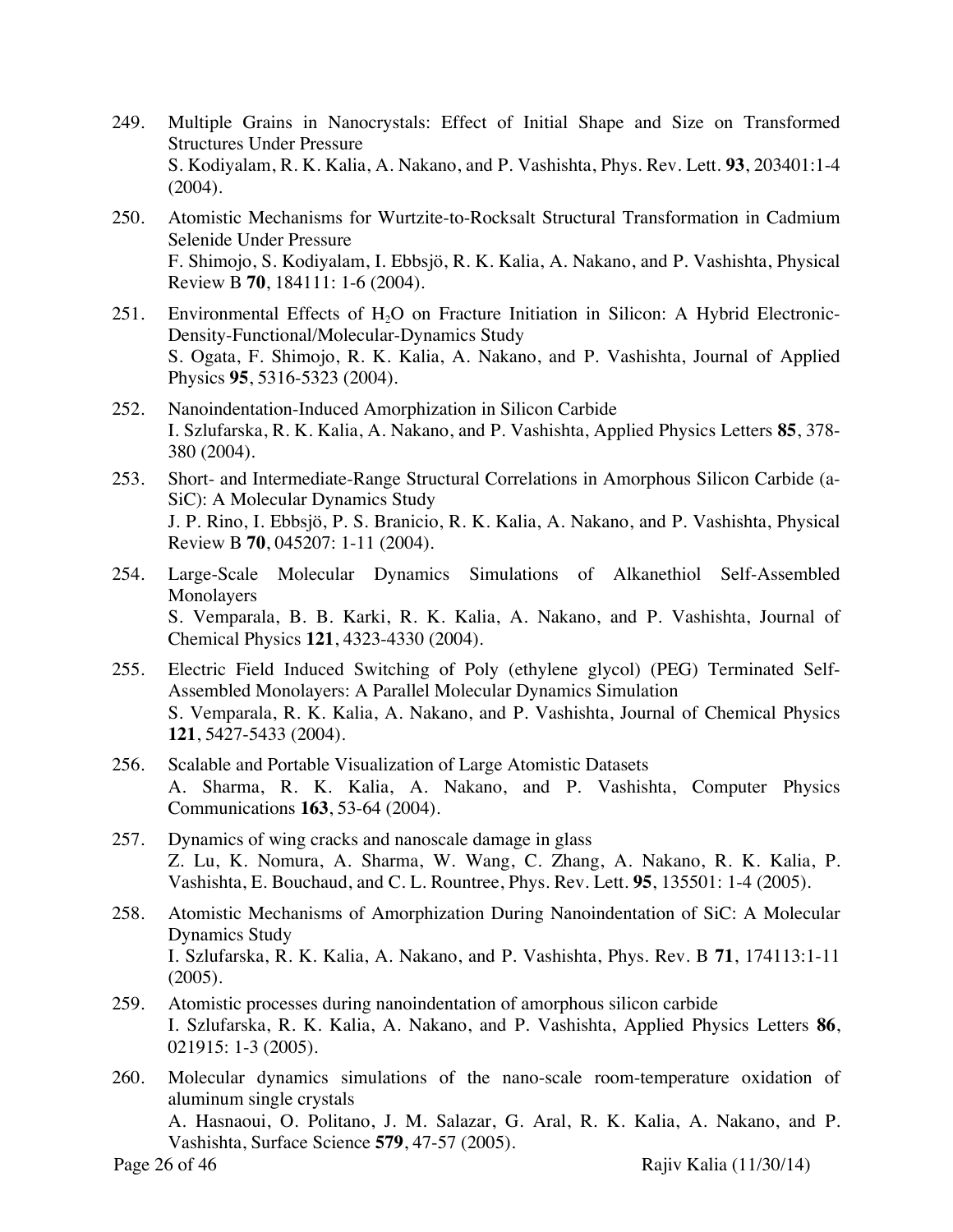- 261. Oxidation of Aluminum Nanoclusters T. J. Campbell, G. Aral, S. Ogata, R. K. Kalia, A. Nakano, and P. Vashishta, Phys. Rev. B **71**, 205413:1-14 (2005).
- 262. Coupling atomistic and continuum length scales in heteroepitaxial systems: Multiscale molecular-dynamics/finite-element simulations of strain relaxation in  $Si/Si<sub>3</sub>N<sub>4</sub>$  nanopixels E. Lidorikis, M. E. Bachlechner, R. K. Kalia, A. Nakano, and P. Vashishta, Phys. Rev. B **72**, 115338: 1-16 (2005).
- 263. Brittle dynamic fracture of crystalline 3C-SiC via molecular dynamics simulation H. Kikuchi, A. Nakano, R. K. Kalia, P. Vashishta, P. S. Branicio, and F. Shimojo, Journal of Applied Physics **98**, 103524 (2005).
- 264. Effect of geometry on the stress relaxation in InAs/GaAs rectangular nano-mesas: Multimillion-atom molecular dynamics simulations M. A. Makeev, R. K. Kalia, A. Nakano, P. Vashishta, and A. Madhukar, Journal of Applied Physics **98**, 114313: 1-8 (2005).
- 265. Embedded divide-and-conquer algorithm on hierarchical real-space grids: Parallel molecular dynamics simulation based on linear-scaling density functional theory F. Shimojo, R. K. Kalia, A. Nakano, and P. Vashishta, Computer Physics Communications **167**, 151-164 (2005).
- 266. Strategic application of Asia-Pacific GRID for ultrascale materials simulations A. Nakano, R. K. Kalia, P. Vashishta, S. Ogata, S. Sekiguchi, Y. Tanaka, and K. Tsuruta, Journal of the Japan Society of Mechanical Engineers **108** (1043), 181-183 (2005).
- 267. Multimillion Atom Molecular Dynamics Simulations of Nanostructured Materials and Processes on Parallel Computers P. Vashishta, R. K. Kalia, and A. Nakano, in *Handbook on Materials Modeling, Vol. 39*, edited by S. Yip (Springer, Berlin, Germany, 2005) sec. 2.25.
- 268. Virtualization-aware Application Framework for Hierarchical Multiscale Simulations on a Grid A. Nakano, R. K. Kalia, A. Sharma, and P. Vashishta, in *Computational Methods in Large Scale Simulation*, edited by K. Y. Lam and H. P. Lee (World Scientific, Singapore, 2005), pp. 229-243.
- 269. Molecular dynamics simulations of shock propagation in high strength ceramics R. K. Kalia, A. Nakano, and P. Vashishta *dod\_ugc*, pp. 240-243, 2005 Users Group Conference (DOD-UGC'05), 2005.
- 270. Virtualization-aware application framework for hierarchical multiscale simulations on a Grid (invited contribution) A. Nakano, R. K. Kalia, A. Sharma, and P. Vashishta, in Computational Methods in Large Scale Simulation, edited by K. Y. Lam and H. P. Lee (World Scientific, Singapore, 2005), pp. 229-243.
- 271. Sustainable adaptive Grid supercomputing: multiscale simulation of semiconductor processing across the Pacific H. Takemiya, Y. Tanaka, S. Sekiguchi, S. Ogata, R. K. Kalia, A. Nakano, and P. Vashishta in Proceedings of Supercomputing 2006 (IEEE Computer Society, Los Alamitos, CA, 2006).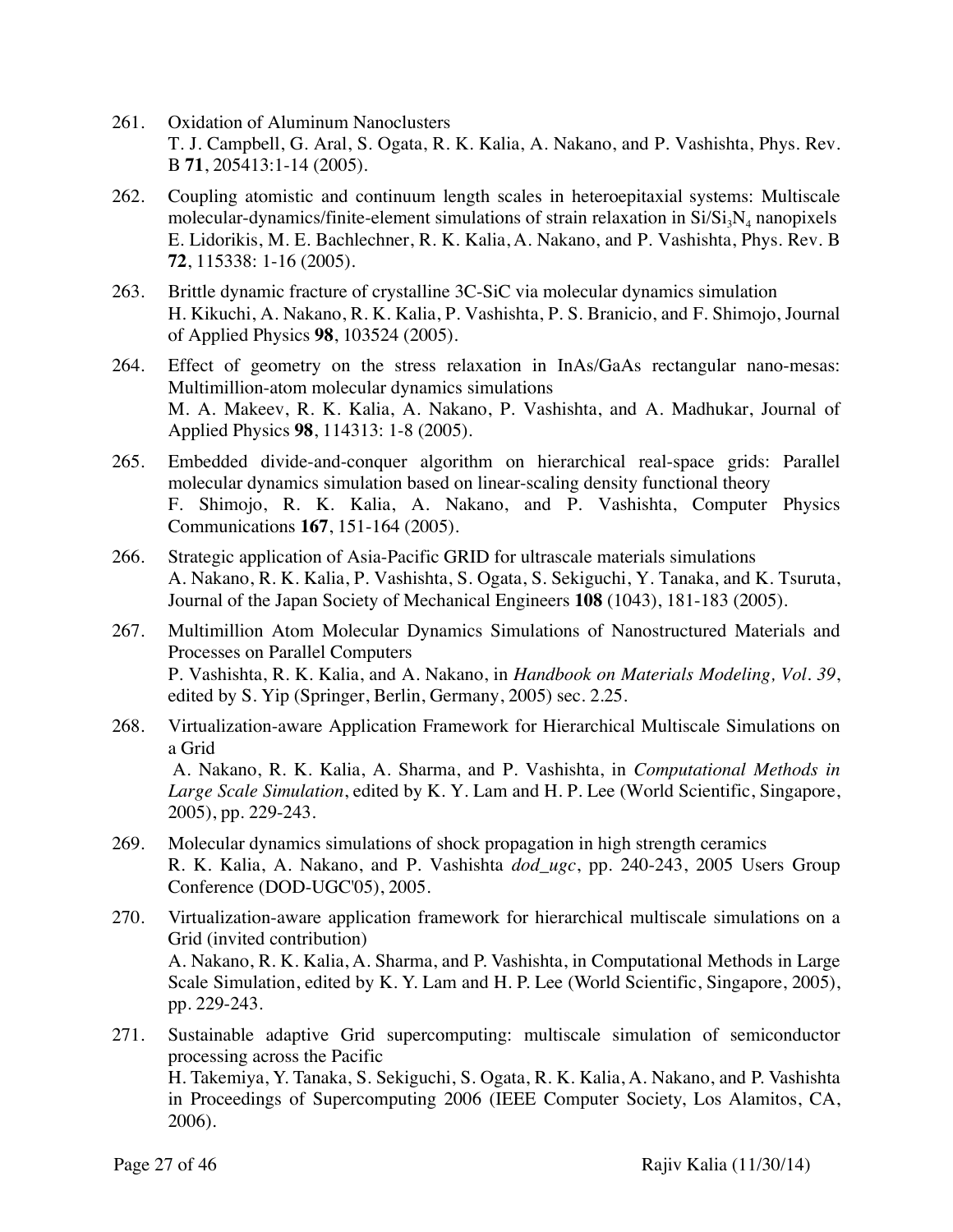- 272. Shock-induced structural transition, plasticity, and brittle cracks in aluminum nitride ceramic: A molecular dynamics study P. S. Branicio, R. K. Kalia, A. Nakano, and P. Vashishta, Phys. Rev. Lett. **96**, 065502: 1- 4 (2006).
- 273. Pressure-induced structural transformations in cadmium selenide nanorods N. J. Lee, R. K. Kalia, A. Nakano, and P. Vashishta Applied Physics Letters **89**, 093101: 1-3 (2006).
- 274. Multimillion atom simulations of dynamics of oxidation of an aluminum nanoparticle and nanoindentation on ceramics P. Vashishta R. K. Kalia, and A. Nakano Journal of Physical Chemistry **B 110**, 3727-3733 (2006).
- 275. A perspective on modeling materials in extreme environments: oxidation of ultra-high temperature ceramics A. Bongiorno, C. Foerst, R. K. Kalia, J. Li, J. Marschall, A. Nakano, M. M. Opeka, I. G. Talmy, P. Vashishta, and S. Yip Materials Research Society Bulletin **31**, 410-418 (2006).
- 276. Collision-free spatial hash functions for structural analysis of billion-vertex chemical bond networks C. Zhang, B. Bansal, P. S. Branicio, R. K. Kalia, A. Nakano, A. Sharma, and P. Vashishta Computer Physics Communications **175**, 339-347 (2006).
- 277. RDX (1,3,5-trinitro-1,3,5-triazine) decomposition and chemisorption on Al(111) surface: First-principles molecular dynamics study N. Umezawa, R. K. Kalia, A. Nakano, and P. Vashishta, J Chem. Phys. **126**, 234702 (2007).
- 278. Adaptive Grid-enabled SIMOX simulation on Japan-US Grid testbed Y. Tanaka, H. Takemiya, S. Sekiguchi, S. Ogata, R. K. Kalia, A. Nakano, and P. Vashishta in Proceedings of 2006 TeraGrid Conference (Indianapolis, IN, June 12-15, 2006).
- 279. A divide-and-conquer/cellular-decomposition framework for million-to-billion atom simulations of chemical reactions A. Nakano, R. K. Kalia, K. Nomura, A. Sharma, P. Vashishta, F. Shimojo, A. C. T. van Duin, W. A. Goddard, III, R. Biswas, and D. Srivastava, *Computational Materials Science* **38**, 642-652 (2007)
- 280. Parallel history matching and associated forecast at the Center for Interactive Smart Oilfield Technologies K. Nomura, R. K. Kalia, A. Nakano, P. Vashishta, and J. L. Landa, *Journal of Supercomputing* **41**, 109-117 (2007)
- 281. ParaViz: a spatially decomposed parallel visualization algorithm using hierarchical visibility ordering C. Zhang, S. Callaghan, T. Jordan, R. K. Kalia, A. Nakano, and P. Vashishta, *International Journal of Computational Science* **1**, 407-421 (2007)
- 282. Interaction potential for silicon carbide: a molecular dynamics study of elastic constants and vibrational density of states for crystalline and amorphous silicon carbide P. Vashishta, R. K. Kalia, A. Nakano, and J. P. Rino, *Journal of Applied Physics* **101**, 103515: 1-12 (2007)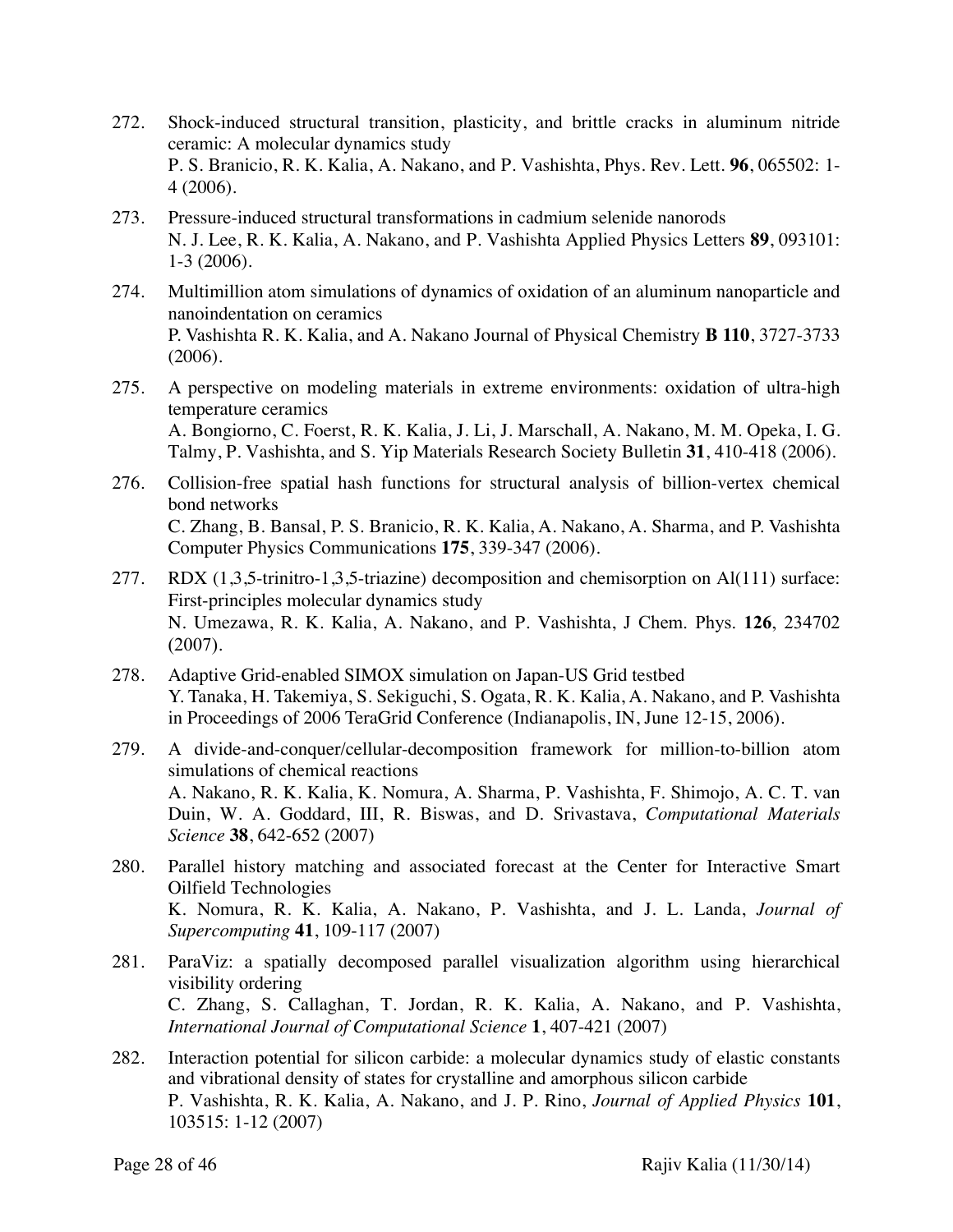- 283. 1,3,5-trinitro-1,3,5-triazine decomposition and chemisorption on Al(111) surface: firstprinciples molecular dynamics study N. Umezawa, R. K. Kalia, A. Nakano, P. Vashishta, and F. Shimojo, *Journal of Chemical Physics* **126**, 234702: 1-7 (2007)
- 284. Multimillion atom simulations of dynamics of wing cracks and nanoscale damage in glass, and hypervelocity impact damage in ceramics P. Vashishta, R. K. Kalia, and A. Nakano, *Computer Physics Communications* **177**, 202- 205 (2007)
- 285. Multimillion atom reactive simulations of nanostructured energetic materials P. Vashishta, R. K. Kalia, A. Nakano, B. E. Homan, and K. L. McNesby, *Journal of Propulsion and Power* **23**, 688-692 (2007)
- 286. A molecular dynamics study of nanoindentation of amorphous silicon carbide I. Szlufarska, R. K. Kalia, A. Nakano, and P. Vashishta, *Journal of Applied Physics* **102**, 023509: 1-9 (2007)
- 287. Hypervelocity impact induced deformation modes in  $\alpha$ -alumina C. Zhang, R. K. Kalia, A. Nakano, and P. Vashishta, *Applied Physics Letters* **91**, 071906: 1-3 (2007)
- 288. Fracture initiation mechanisms in  $\alpha$ -alumina under hypervelocity impact C. Zhang, R. K. Kalia, A. Nakano, and P. Vashishta, *Applied Physics Letters* **91**, 121911: 1-3 (2007)
- 289. Multimillion-atom nanoindentation simulation of crystalline silicon carbide: orientation dependence and anisotropic pileup H. Chen, R. K. Kalia, A. Nakano, P. Vashishta, and I. Szlufarska, *Journal of Applied Physics* **102**, 063514: 1-9 (2007)
- 290. Dynamic transition in the structure of an energetic crystal during chemical reactions at shock front prior to detonation K. Nomura, R. K. Kalia, A. Nakano, P. Vashishta, A. C. T. van Duin, and W. A. Goddard III, *Physical Review Letters* **99**, 148303: 1-4 (2007)
- 291. Interaction of voids and nanoductility in silica glass Y. Chen, Z. Lu, K. Nomura, W. Wang, R. K. Kalia, A. Nakano, and P. Vashishta, *Physical Review Letters* **99**, 155506: 1-4 (2007)
- 292. Reactive nanojets: nanostructure-enhanced chemical reactions in a defected energetic crystal K. Nomura, R. K. Kalia, A. Nakano, and P. Vashishta, *Applied Physics Letters* **91**, 183109: 1-3 (2007)
- 293. Multimillion-atom nanoindentation simulation of crystalline silicon carbide: orientation dependence and anisotropic pileup H. Chen, A. Nakano, R. K. Kalia, P. Vashishta, and I. Szlufarska, *Materials Research Society Symposium Proceedings* **1021**, HH03-08: 1-6 (2007)
- 294. Molecular dynamic simulation of nanoindentation of cyclotrimethylenetrintramine (RDX) crystal Y. Chen, A. Nakano, R. K. Kalia, K. Nomura, and P. Vashishta, *Materials Research Society Symposium Proceedings* **1021**, HH03-09: 1-5 (2007)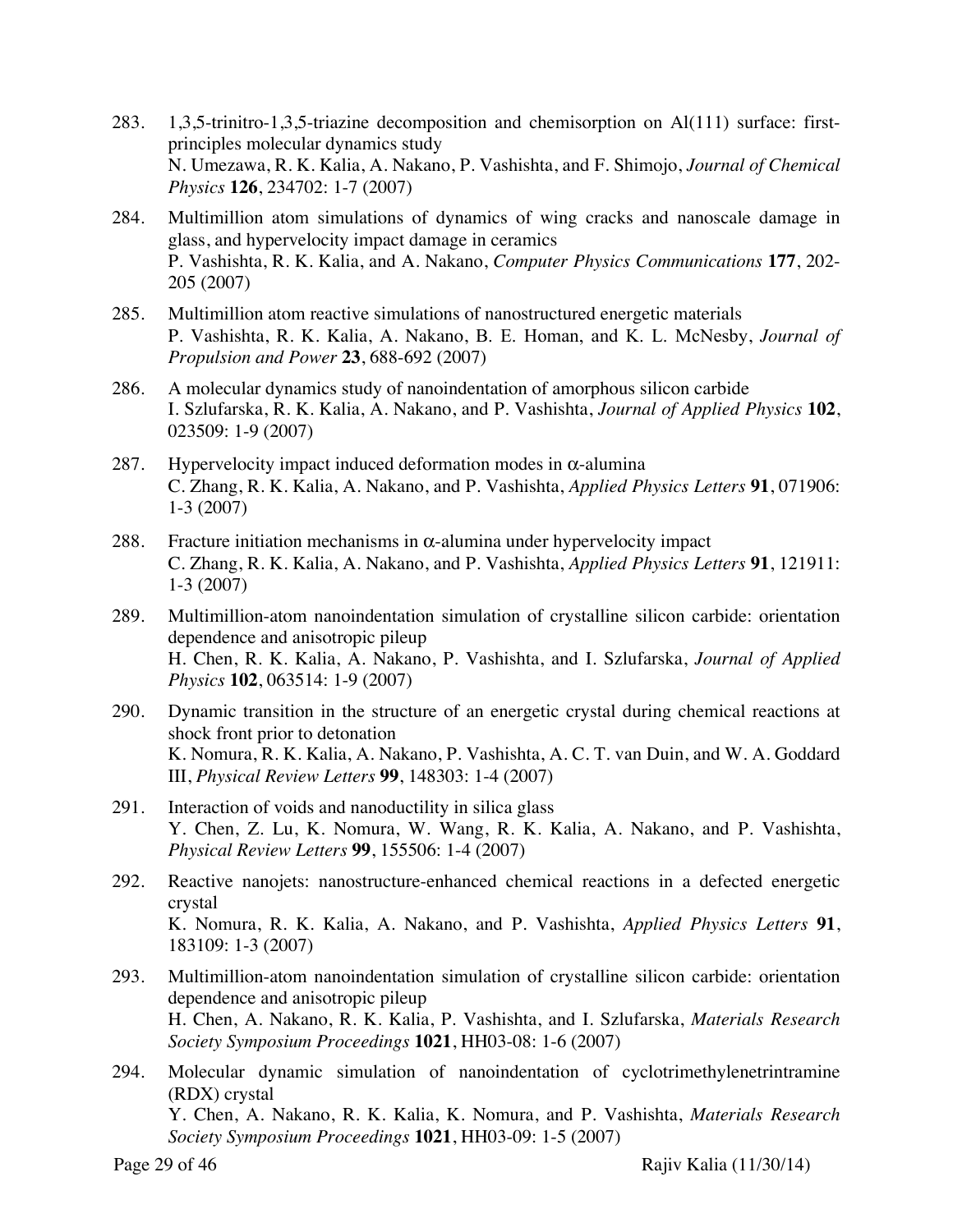- 295. Hypervvellocity impact damage in alpha-alumina C. Zhang, A. Nakano, R. K. Kalia, and P. Vashishta, *Materials Research Society Symposium Proceedings* **1021**, HH03-10: 1-7 (2007)
- 296. Nanoscale thermal property of amorphous SiC: a molecular dynamics study W. Wang, A. Nakano, R. K. Kalia, and P. Vashishta, *Materials Research Society Symposium Proceedings* **1022**, II05-10: 1-6 (2007)
- 297. A scalable parallel algorithm for large-scale reactive force-field molecular dynamics simulations K. Nomura, R. K. Kalia, A. Nakano, and P. Vashishta, *Computer Physics Communications* **178**, 73-87 (2008)
- 298. De novo ultrascale atomistic simulations on high-end parallel supercomputers A. Nakano, R. K. Kalia, K. Nomura, A. Sharma, P. Vashishta, F. Shimojo, A. C. T. van Duin, W. A. Goddard, III, R. Biswas, D. Srivastava, and L. H. Yang *International Journal of High Performance Computing Applications* **22**, 113-128 (2008)
- 299. Parallel lattice Boltzmann flow simulation on a low-cost PlayStation3 cluster K. Nomura, S. W. de Leeuw, R. K. Kalia, A. Nakano, L. Peng, R. Seymour, L. H. Yang, and P. Vashishta *International Journal of Computational Science* **2**, 437-449 (2008)
- 300. Interaction potentials for alumina and molecular dynamics simulations of amorphous and liquid alumina P. Vashishta, R. K. Kalia, A. Nakano, and J. P. Rino *Journal of Applied Physics* **103**, 083504: 1-13 (2008)
- 301. Atomistic damage mechanisms during hypervelocity projectile impact on AlN: a largescale parallel molecular dynamics simulation study P. S. Branicio, R. K. Kalia, A. Nakano, P. Vashishtaa, F. Shimojoc, and J. P. Rino *Journal of the Mechanics and Physics of Solids* **56**, 1955-1988 (2008)
- 302. Deformations and failure of  $\alpha$ -alumina under hypervelocity impact loading C. Zhang, P. S. Branicio, R. K. Kalia, A. Nakano, and P. Vashishta *Journal of Applied Physics* **103**, 083508: 1-15 (2008)
- 303. Nanoindentation hardness anisotropy of alumina crystal: a molecular-dynamics study K. Nishimura, R. K. Kalia, A. Nakano, and P. Vashishta *Applied Physics Letters* **92**, 161904: 1-3 (2008)
- 304. Electronic processes in fast thermite reaction: a first-principles molecular dynamics study F. Shimojo, A. Nakano, R. K. Kalia, and P. Vashishta *Physical Review E* **77**, 066103: 1-7 (2008)
- 305. Metascalable molecular dynamics simulation of nano-mechano-chemistry F. Shimojo, R. K. Kalia, A. Nakano, K. Nomura, and P. Vashishta *Journal of Physics: Condensed Matter* **20**, 294204: 1-9 (2008)
- 306. Molecular dynamics nanoindentation simulation of an energetic materials Y. Chen, K. Nomura, R. K. Kalia, A. Nakano, and P. Vashishta *Applied Physics Letters* **93**, 171908: 1-2 (2008)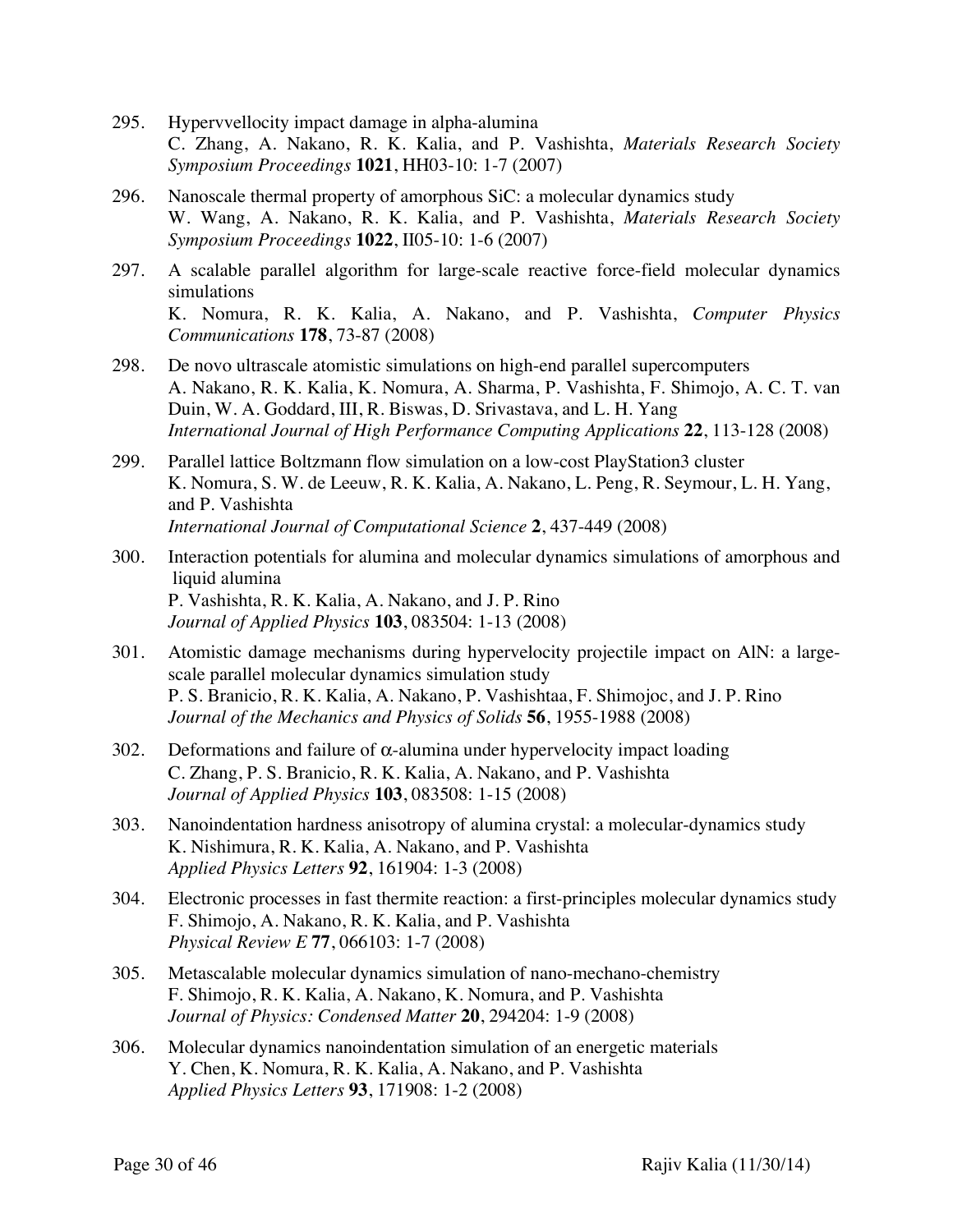- 307. Divide-and-conquer density functional theory on hierarchical real-space grids: parallel implementation and applications F. Shimojo, R. K. Kalia, A. Nakano, and P. Vashishta *Physical Review B* **77**, 085103:1-12 (2008)
- 308. A scalable parallel algorithm for large-scale reactive force-field molecular dynamics simulations K. Nomura, R. K. Kalia, A. Nakano, and P. Vashishta *Computer Physics Communications* **178**, 73-87 (2008)
- 309. Hierarchical petascale simulation framework for stress corrosion cracking P. Vashishta, R. K. Kalia, A. Nakano, E. Kaxiras, A. Grama, G. Lu, S. Eidenbenz, A. F. Voter, R. Q. Hood, J. A. Moriarty, and L. H. Yang *Journal of Physics: Conference Series* **125** 012060: 1-18 (2008)
- 310. Parallel lattice Boltzmann flow simulation on emerging multi-core platforms L. Peng, K. Nomura, T. Oyakawa, R. K. Kalia, A. Nakano, and P. Vashishta *Lecture Notes in Computer Science* **5168**, 763-777 (2008); *Proceedings of the 14th International European Conference on Parallel and Distributed Computing, Euro-Par 2008* (Las Palmas de Gran Canaria, Spain, August 26-29, 2008) pp. 763-777
- 311. Large spatiotemporal-scale material simulations on petaflops computers K. Nomura, W. Wang, R. K. Kalia, A. Nakano, P. Vashishta, and F. Shimojo, in *Multiscale Simulation Methods in Molecular Sciences*, edited by J. Grotendorst, N. Attig, S. Blügel, and D. Marx (John von Neumann Institut für Computing, Jülich, Germany, 2009) pp. 321-336
- 312. Embrittlement of metal by solute segregation-induced amorphization H.-P. Chen, R. K. Kalia, E. Kaxiras, G. Lu, A. Nakano, K. Nomura, A. C. T. van Duin, P. Vashishta, and Z. Yuan *Physical Review Letters*, accepted
- 313. Density functional study of 1,3,5-trinitro-1,3,5-triazine molecular crystal with van der Waals interactions F. Shimojo, Z. Wu, A. Nakano, R. K. Kalia, and P. Vashishta *Journal of Chemical Physics*, accepted
- 314. An MPI performance monitoring interface for cell based compute nodes H. Dursun, K. J. Barker, D. J. Kerbyson, S. Pakin, R. Seymour, R. K. Kalia, A. Nakano, and P. Vashishta *Parallel Processing Letters* **19**, 535-552 (2009)
- 315. Molecular dynamical approach to conformational transition in peptide nanoring and nanotube M. Teranishi, H. Okamoto, K. Takeda, K. Nomura, A. Nakano, R. K. Kalia, P. Vashishta, and F. Shimojo *Journal of Physical Chemistry B* **113**, 1473-1484 (2009)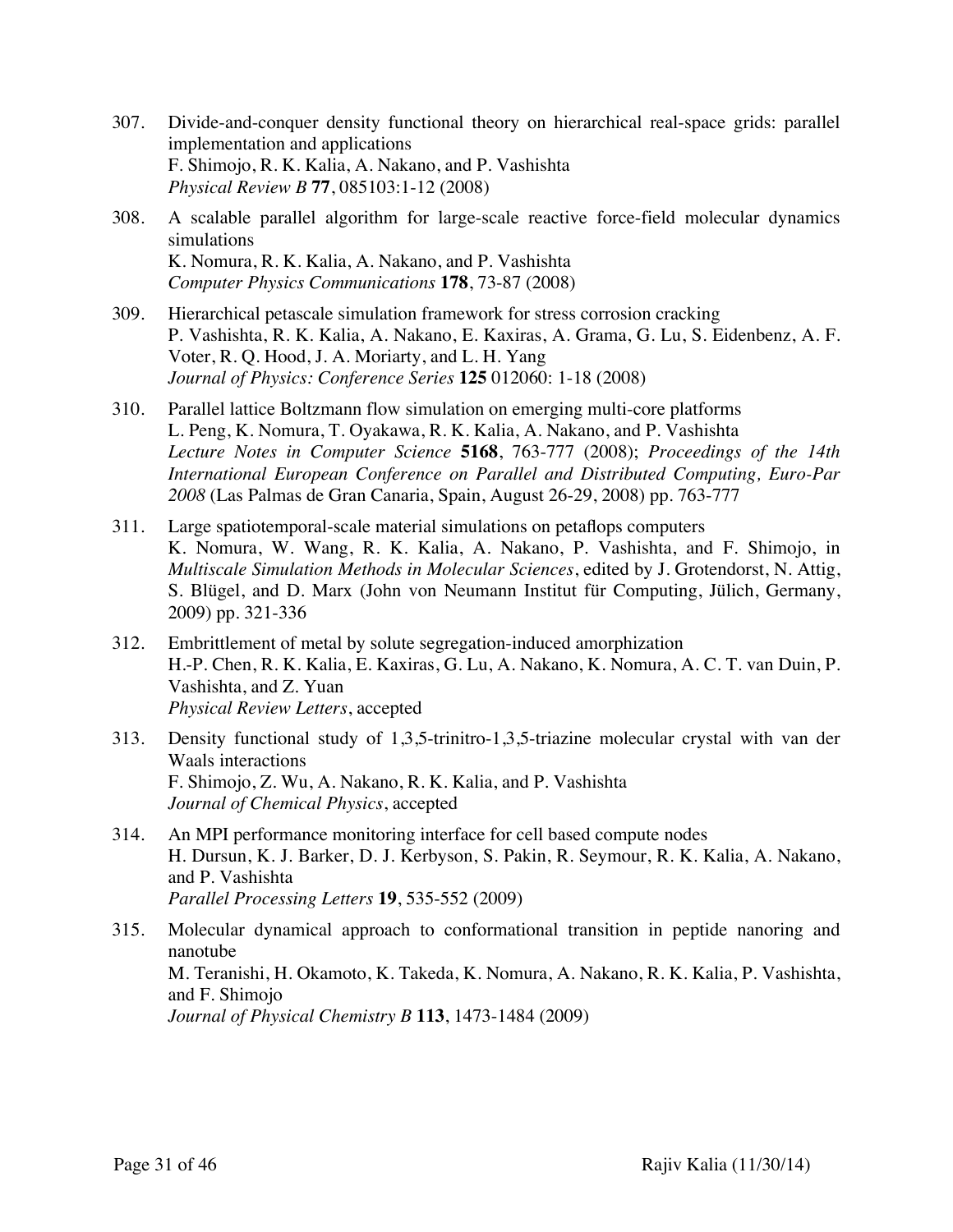- 316. Response to "Comment of 'Nanoindentation hardness anisotropy of alumina crystal: a molecular-dynamics study'" [Appl. Phys. Lett. 94, 146101 (2009)] K. Nishimura, H. Chen, R. K. Kalia, A. Nakano, K. Nomura, P. Vashishta, and F. Shimojo *Applied Physics Letters* **94**, 146102: 1-2 (2009)
- 317. Erratum: "Molecular dynamics simulation studies of amorphous and liquid alumina" [J. Appl. Phys. 103, 083504 (2008)] P. Vashishta, R. K. Kalia, A. Nakano, and J. P. Rino *Journal of Applied Physics* **105**, 059901: 1-1 (2009)
- 318. Void deformation and breakup in shearing silica glass Y. Chen, K. Nomura, R. K. Kalia, A. Nakano, and P. Vashishta *Physical Review Letters* **103**, 035501: 1-4 (2009)
- 319. Enhanced reactivity of nanoenergetic materials: a first-principles molecular dynamics study based on divide-and-conquer density functional theory F. Shimojo, A. Nakano, R. K. Kalia, and P. Vashishta *Applied Physics Letters* **95**, 043114: 1-3 (2009)
- 320. Interaction and coalescence of nanovoids and dynamic fracture in silica glass: multimillion-to-billion atom molecular dynamics simulations K. Nomura, Y. Chen, W. Wang, R. K Kalia, A. Nakano, P. Vashishta, and L. H Yang *Journal of Physics D* **42**, 214011: 1-12 (2009)
- 321. Fast reaction mechanism of a core  $(Al)$ -shell  $(Al, O<sub>3</sub>)$  nanoparticle in oxygen W. Wang, R. Clark, A. Nakano, R. K. Kalia, and P. Vashishta *Applied Physics Letters* **95**, 261901: 1-3 (2009)
- 322. A metascalable computing framework for large spatiotemporal-scale atomistic simulations K. Nomura, H. Dursun, R. Seymour, W. Wang, R. K. Kalia, A. Nakano, P. Vashishta, F. Shimojo, and L. H. Yang, in *Proceedings of the 2009 International Parallel and Distributed Processing Symposium* (IEEE, Rome, Italy, 2009)
- 323. High-order stencil computations on multicore clusters L. Peng, R. Seymour, K. Nomura, R. K. Kalia, A. Nakano, P. Vashishta, A. Loddoch, M. Netzband, W. R. Volz, and C. C. Wong, in *Proceedings of the 2009 International Parallel and Distributed Processing Symposium* (IEEE, Rome, Italy, 2009)
- 324. A scalable hierarchical parallelization framework for molecular dynamics simulation on multicore clusters L. Peng, M. Kunaseth, H. Dursun, K. Nomura, W. Wang, R. K. Kalia, A. Nakano, and P. Vashishta, in *Proceedings of the International Conference on Parallel and Distributed Processing Techniques and Applications* (Las Vegas, NV, 2009)
- 325. In-core optimization of high-order stencil computations H. Dursun, K. Nomura, W. Wang, M. Kunaseth, L. Peng, R. Seymour, R. K. Kalia, A. Nakano, and P. Vashishta, in *Proceedings of the International Conference on Parallel and Distributed Processing Techniques and Applications* (Las Vegas, NV, 2009)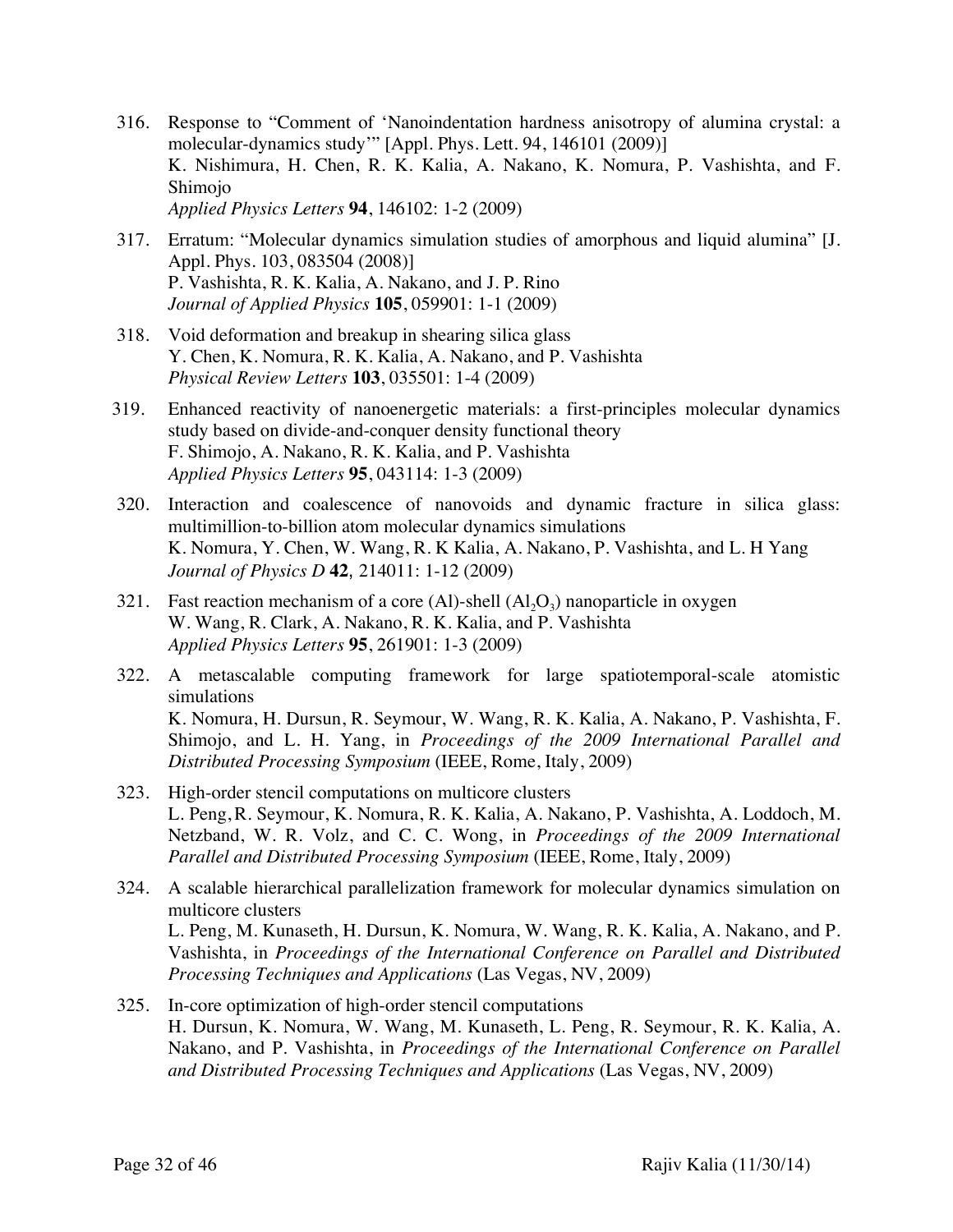- 326. A multilevel parallelization framework for high-order stencil computations H. Dursun, K. Nomura, L. Peng, R. Seymour, W. Wang, R. K. Kalia, A. Nakano, and P. Vashishta, in *International European Conference on Parallel and Distributed Computing, Euro-Par 2009* (Delft, The Netherlands, August 25-28, 2009)
- 327. Multi-million atom molecular dynamics study of combustion mechanism of aluminum nanoparticle W. Wang, R. Clark, A. Nakano, R. K. Kalia, and P. Vashishta *Materials Research Society Symposium Proceedings* **1137**, EE-10-29: 1-6 (2009)
- 328. DNA sequencing via quantum mechanics and machine learning H. Yuen, F. Shimojo, K. J. Zhang, K. Nomura, R. K. Kalia, A. Nakano, and P. Vashishta *International Journal of Computational Science* **4**, 352-370 (2010)
- 329. Nanoductility induced brittle fracture in shocked high performance ceramics P. S. Branicio, R. K. Kalia, A. Nakano, and P. Vashishta *Applied Physics Letters* **97**, 111903: 1-3 (2010)
- 330. Performance modeling, analysis, and optimization of cell-list based molecular dynamics M. Kunaseth, R. K. Kalia, A. Nakano, and P. Vashishta *Proceeding of International Conference on Scientific Computing* (2010)
- 331. Structure and dynamics of shock-induced nanobubble collapse in water M. Vedadi, A. Choubey, K. Nomura, R. K. Kalia, A. Nakano, P. Vashishta, and A. C. T. van Duin *Physical Review Letters* **105**, 014503: 1-4 (2010)
- 332. Effects of oxide-shell structures on the dynamics of oxidation of Al nanoparticle W. Wang, R. Clark, A. Nakano, R. K. Kalia, and P. Vashishta *Applied Physics Letters* **96**, 181906: 1-3 (2010)
- 333. Embrittlement of metal by solute segregation-induced amorphization H. Chen, R. K. Kalia, E. Kaxiras, G. Lu, A. Nakano, K. Nomura, A. C. T. van Duin, P. Vashishta, and Z. Yuan *Physical Review Letters* **104**, 155502: 1-4 (2010)
- 334. Molecular dynamics simulations of rapid hydrogen production from water using aluminum clusters as catalyzers F. Shimojo, S. Ohmura, R. K. Kalia, A. Nakano, and P. Vashishta *Physical Review Letters* **104**, 126102: 1-4 (2010)
- 335. Density functional study of 1,3,5-trinitro-1,3,5-triazine molecular crystal with van der Waals interactions F. Shimojo, Z. Wu, A. Nakano, R. K. Kalia, and P. Vashishta *Journal of Chemical Physics* **132**, 094106: 1-8 (2010)
- 336. Effects of solvation shells and cluster size on the reaction of aluminum clusters with water W. Mou, S. Ohmura, A. Hemeryck, F. Shimojo, R. K. Kalia, A. Nakano, and P. Vashishta *AIP Advances* **1**, 042149: 1-13 (2011)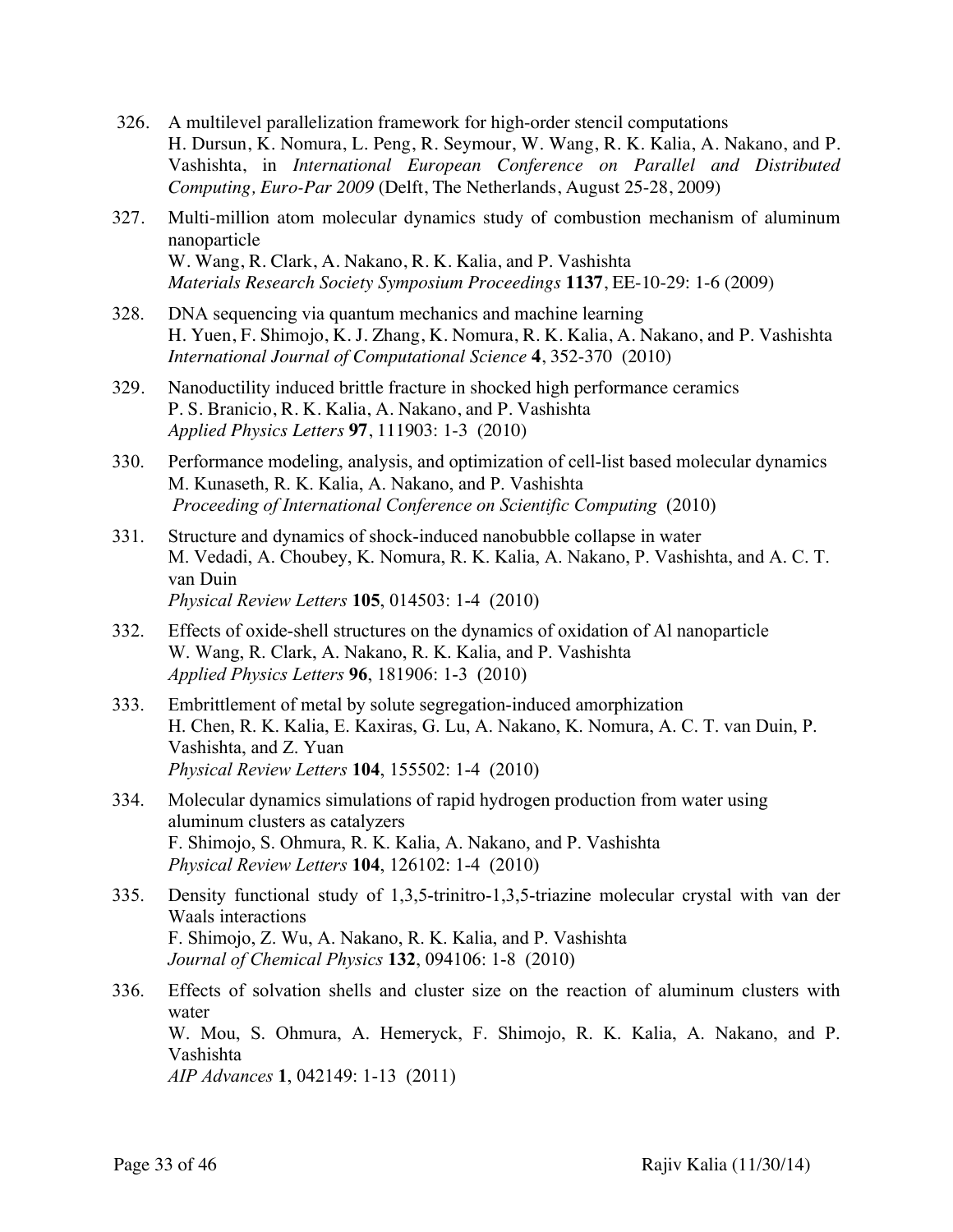- 337. Sulfur-impurity induced amorphization of nickel Z. Yuan, H.-P. Chen, W. Wang, K. Nomura, R. K. Kalia, A. Nakano, and P. Vashishta *Journal of Applied Physics* **110**, 063501: 1-6 (2011)
- 338. Defect migration and recombination in nanoindentation of silica glass K. Nomura, Y. Chen, R. K. Kalia, A. Nakano, and P. Vashishta *Applied Physics Letters* **99**, 111906: 1-3 (2011)
- 339. Exploiting hierarchical parallelisms for molecular dynamics simulation on multicore clusters L. Peng, M. Kunaseth, H. Dursun, K. Nomura, W. Wang, R. K. Kalia, A. Nakano, and P. Vashishta *Journal of Supercomputing* **57**, 20-33 (2011)
- 340. Scalable data-privatization threading for hybrid MPI/OpenMP parallelization of molecular dynamics M. Kunaseth, D. F. Richards, J. N. Glosli, R. K. Kalia, A. Nakano, and P. Vashishta *Proceeding of International Conference on Parallel and Distributed Processing Techniques and Applications* (2011)
- 341. Reaction of aluminum clusters with water S. Ohmura, F. Shimojo, R. K. Kalia, M. Kunaseth, A. Nakano, and P. Vashishta *Journal of Chemical Physics* **134**, 244702: 1-8 (2011)
- 342. Vibrational and thermodynamic properties of β-HMX: a first-principles investigation Z. Wu, R. K. Kalia, A. Nakano, and P. Vashishta *Journal of Chemical Physics* **134**, 204509: 1-10 (2011)
- 343. First-principles calculations of the structural and dynamic properties, and the equation of state of crystalline iodine oxides  $I_2O_4$ ,  $I_2O_5$ , and  $I_2O_6$ Z. Wu, R. K. Kalia, A. Nakano, and P. Vashishta *Journal of Chemical Physics* **134**, 204501: 1-14 (2011)
- 344. Atomistic mechanisms of rapid energy transport in light-harvesting molecules S. Ohmura, S. Koga, I. Akai, F. Shimojo, R. K. Kalia, A. Nakano, and P. Vashishta *Applied Physics Letters* **98**, 113302: 1-3 (2011)
- 345. Interaction potential for aluminum nitride: a molecular dynamics study of mechanical and thermal properties of crystalline and amorphous aluminum nitride P. Vashishta, R. K. Kalia, A. Nakano, and J. P. Rino *Journal of Applied Physics* **109**, 033514: 1-8 (2011)
- 346. Poration of lipid bilayers by shock-induced nanobubble collapse A. Choubey, M. Vedadi, K. Nomura, R. K. Kalia, A. Nakano, and P. Vashishta *Applied Physics Letters* **98**, 023701: 1-3 (2011)
- 347. Heat-initiated oxidation of an aluminum nanoparticle\_ R. Clark, W. Wang, K. Nomura, R. K. Kalia, A. Nakano, and P. Vashishta Materials Research Society Symposium Proceedings **1405**, Y-08-07: 1-7 (2012).
- 348. Hierarchical parallelization and optimization of high-order stencil computations on multicore clusters\_ H. Dursun, M. Kunaseth, K. Nomura, J. Chame, R. F. Lucas, C. Chen, M. Hall, R. K. Kalia, A. Nakano, and P. Vashishta, *Journal of Supercomputing* **62**, 946-966 (2012).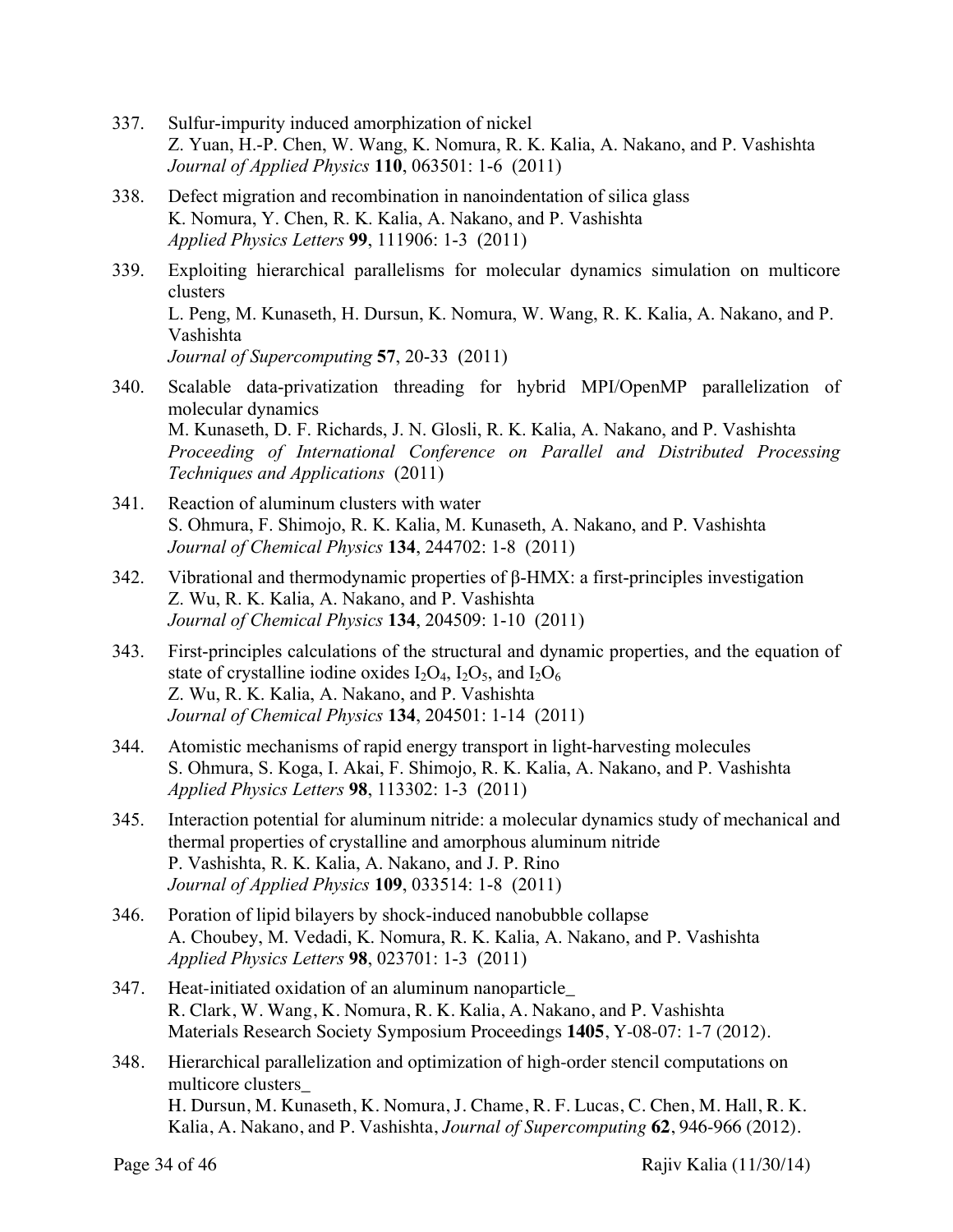- 349. Molecular mechanism of flip-flop in triple-layer oleic-acid membrane: correlation between oleic acid and water V. Ngo, R. K. Kalia, A. Nakano, and P. Vashishta, Journal of Physical Chemistry B 116, 13416–13423 (2012).
- 350. Supercrystals of DNA-functionalized gold nanoparticles: a million-atom molecular dynamics simulation study V. Ngo, R. K. Kalia, A. Nakano, and P. Vashishta, Journal of Physical Chemistry C 116, 19579-19585 (2012).
- 351. Large nonadiabatic quantum molecular dynamics simulations on parallel computers F. Shimojo, S. Ohmura, W. Mou, R. K. Kalia, A. Nakano, and P. Vashishta, *Computer Physics Communications* **184**, 1-8 (2013).
- 352. Hierarchical parallelization and optimization of high-order stencil computations on multicore clusters H. Dursun, M. Kunaseth, K. Nomura, J. Chame, R. F. Lucas, C. Chen, M. Hall, R. K. Kalia, A. Nakano, P. Vashishta *Journal of Supercomputing* **62**, 946-966 (2012).
- 353. Memory-access optimization of parallel molecular dynamics simulation via dynamic data reordering M. Kunaseth, K. Nomura, H. Dursun, R. K. Kalia, A. Nakano, P. Vashishta *Proceedings of the International Euro-Par Conference on Parallel Processing* **7484**, 781-792 (2012).
- 354. Mechanochemistry of shock-induced nanobubble collapse near silica in water K. Nomura, R. K. Kalia, A. Nakano, and P. Vashishta, *Applied Physics Letters* **101**, 073108: 1-4 (2012).
- 355. Ion dynamics at porous alumina surfaces S. Hattori, R. K. Kalia, A. Nakano, K. Nomura, and P. Vashishta, *Applied Physics Letters* **101**, 063106: 1-4 (2012).
- 356. Cholesterol translocation in a phospholipid membrane Amit Choubey, Rajiv K. Kalia, Noah Malmstadt, Aiichiro Nakano, Priya Vashishta, *Biophysical Journal* **104**, 2429–2436 (2013).
- 357. Nanobubble collapse on silica surface billion-atom reactive molecular dynamics simulations on the IBM BlueGene/P Adarsh Shekhar, Ken-ichi Nomura, Rajiv K. Kalia, Aiichiro Nakano and Priya Vashishta, *Physical Review Letters* **111**, 1845031- 1845035 (2013).
- 358. Performance characteristics of hardware transactional memory for molecular dynamics application on BlueGene/Q: Toward efficient multithreading strategies for large-scale scientific applications (Best Paper Award of IEEE-PDSEC13) M. Kunaseth, D. F. Richards, J. N. Glosli, R. K. Kalia, A. Nakano, and P. Vashishta *Proceedings of International Workshop on Parallel and Distributed Scientific and Engineering Computing* (2013).
- 359. Collective oxidation behavior of aluminum nanoparticle aggregate A. Shekhar, W. Wang, R. Clark, R. K. Kalia, A. Nakano, and P. Vashishta *Applied Physics Letters* **102**, 221904: 1-4 (2013).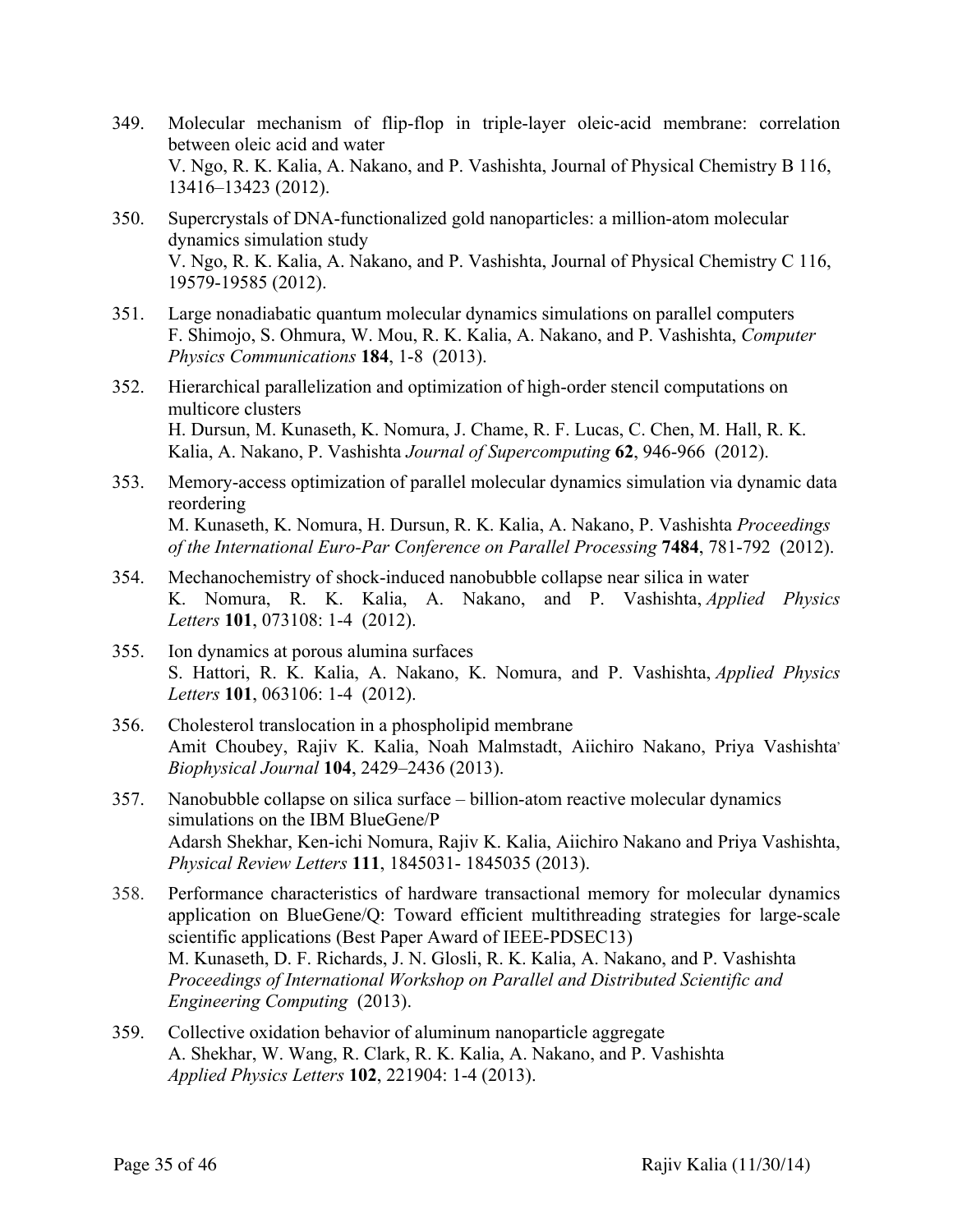- 360. Bonding and structure of ceramic-ceramic interfaces K. Shimamura, F. Shimojo, R. K. Kalia, A. Nakano, and P. Vashishta *Physical Review Letters* **111**, 066103: 1-5 (2013).
- 361. Analysis of scalable data-privatization threading algorithms for hybrid MPI/OpenMP parallelization of molecular dynamics Manaschai Kunaseth, David F. Richards, James N. Glosli, Rajiv K. Kalia, Aiichiro Nakano, Priya Vashishta *J. Supercomput.* **66**, 406–430 (2013).
- 362. Size effect on the oxidation of aluminum nanoparticle: Multimillion-atom reactive molecular dynamics simulations Ying Li, Rajiv K. Kalia, Aiichiro Nakano, and Priya Vashishta *J. Appl. Phys.* **114**, 134312 (2013).
- 363. Shock loading on AlN ceramics: A large-scale molecular dynamics study Paulo S. Branicio, Aiichiro Nakano, Rajiv K. Kalia, Priya Vashishta *International Journal of Plasticity* **51,** 122–131 (2013).
- 364. Scalability study of molecular dynamics simulation on Godson-T many-core architecture Liu Penga, Guangming Tan, Rajiv K. Kalia, Aiichiro Nakano, Priya Vashisht, Dongrui Fan, Hao Zhang, Fenglong Song *J. Parallel Distrib. Comput.* **73**, 1469–1482 (2013).
- 365. Rapid hydrogen production from water using aluminum nanoclusters: a quantum molecular dynamics simulation study P. Vashishta, F. Shimojo, S. Ohmura, K. Shimamura, W. Mou, R. K. Kalia, and Aiichiro Nakano *Solid State Ionics* **262**, 908-910 (2014).
- 366. A divide-conquer-recombine algorithmic paradigm for large spatiotemporal quantum molecular dynamics simulations F. Shimojo, S. Hattori, R. K. Kalia, M. Kunaseth, W. Mou, A. Nakano, K. Nomura, S. Ohmura, P. Rajak, K. Shimamura, and P. Vashishta *Journal of Chemical Physics* **140**, 18A529: 1-14 (2014).
- 367. Small Interfering RNA induces liquid-to-ripple phase transformation in a phospholipid membrane A. Choubey, K. Nomura, R. K. Kalia, A. Nakano, and P. Vashishta *Applied Physics Letters* **105**, 113702: 1-4 (2014).
- 368. Universal stretched exponential relaxation in nanoconfined water A. Shekhar, R. K. Kalia, A. Nakano, P. Vashishta, C. K. Alm, and A. Malthe-Sorenssen *Applied Physics Letters* **105**, 161907: 1-4 (2014).
- *369.* Multistage reaction pathways in detonating high explosives Y. Li, R. K. Kalia, A. Nakano, K. Nomura, and P. Vashishta *Applied Physics Letters* **105**, 204103: 1-5 (2014).
- 370. Hydrogen-on-demand using metallic alloy nanoparticles in water K. Shimamura, F. Shimojo, R. K. Kalia, A. Nakano, K. Nomura, and P. Vashishta *Nano Letters* **14**, 4090-4096 (2014).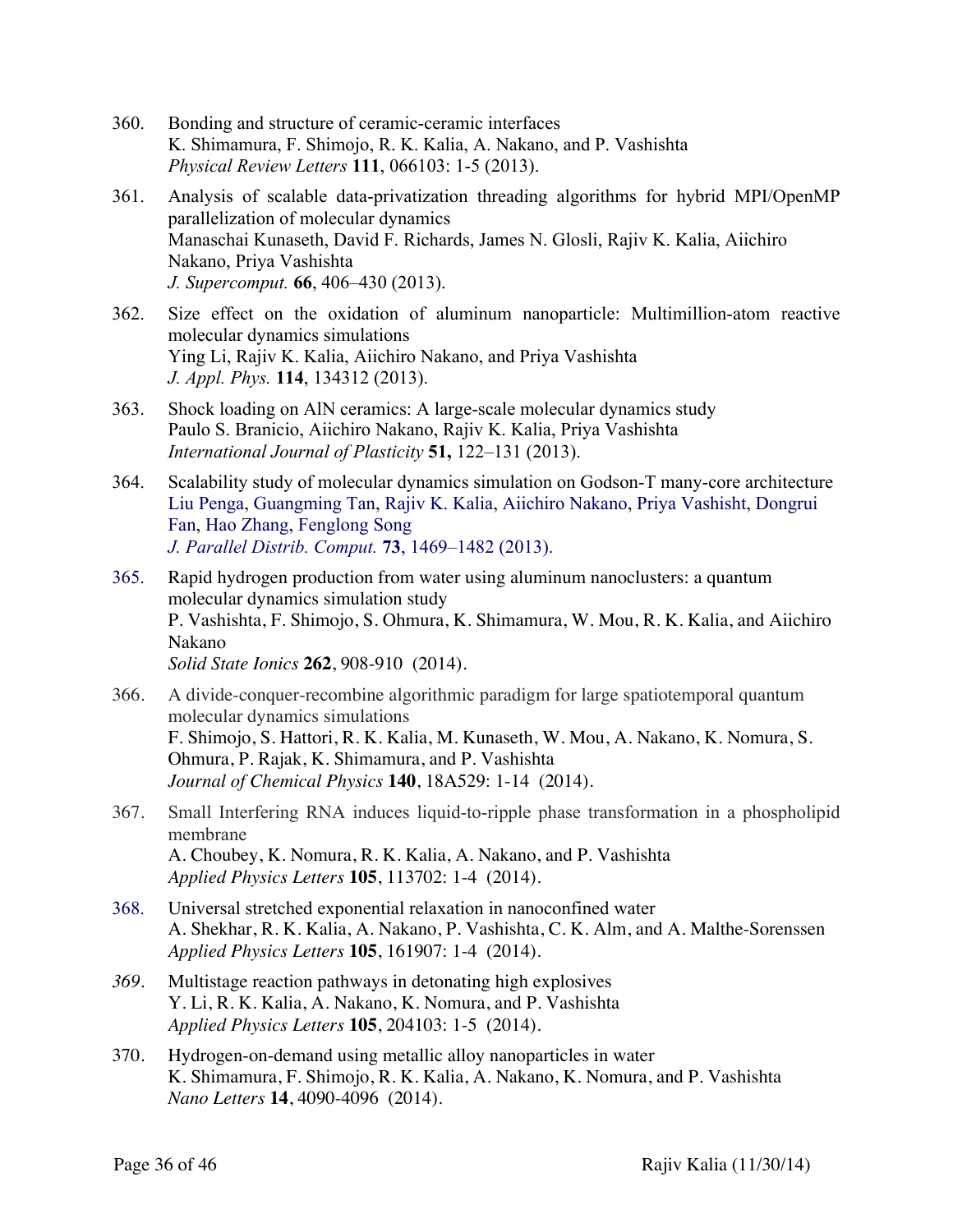- 371. Nanoindentation of NiAl and Ni3Al crystals on (100), (110), and (111) surfaces: a molecular dynamics study R. Seymour, A. Hemeryck, K. Nomura, W. Wang, R. K. Kalia, A. Nakano, and P. Vashishta *Applied Physics Letter* **104**, 141904: 1-4 (2014).
- 372. A divide-conquer-recombine algorithmic paradigm for large spatiotemporal quantum molecular dynamics simulations F. Shimojo, S. Hattori, R. K. Kalia, M. Kunaseth, W. Mou, A. Nakano, K. Nomura, S. Ohmura, P. Rajak, K. Shimamura, and P. Vashishta *Journal of Chemical Physics* **140**, 18A529: 1-14 (2014).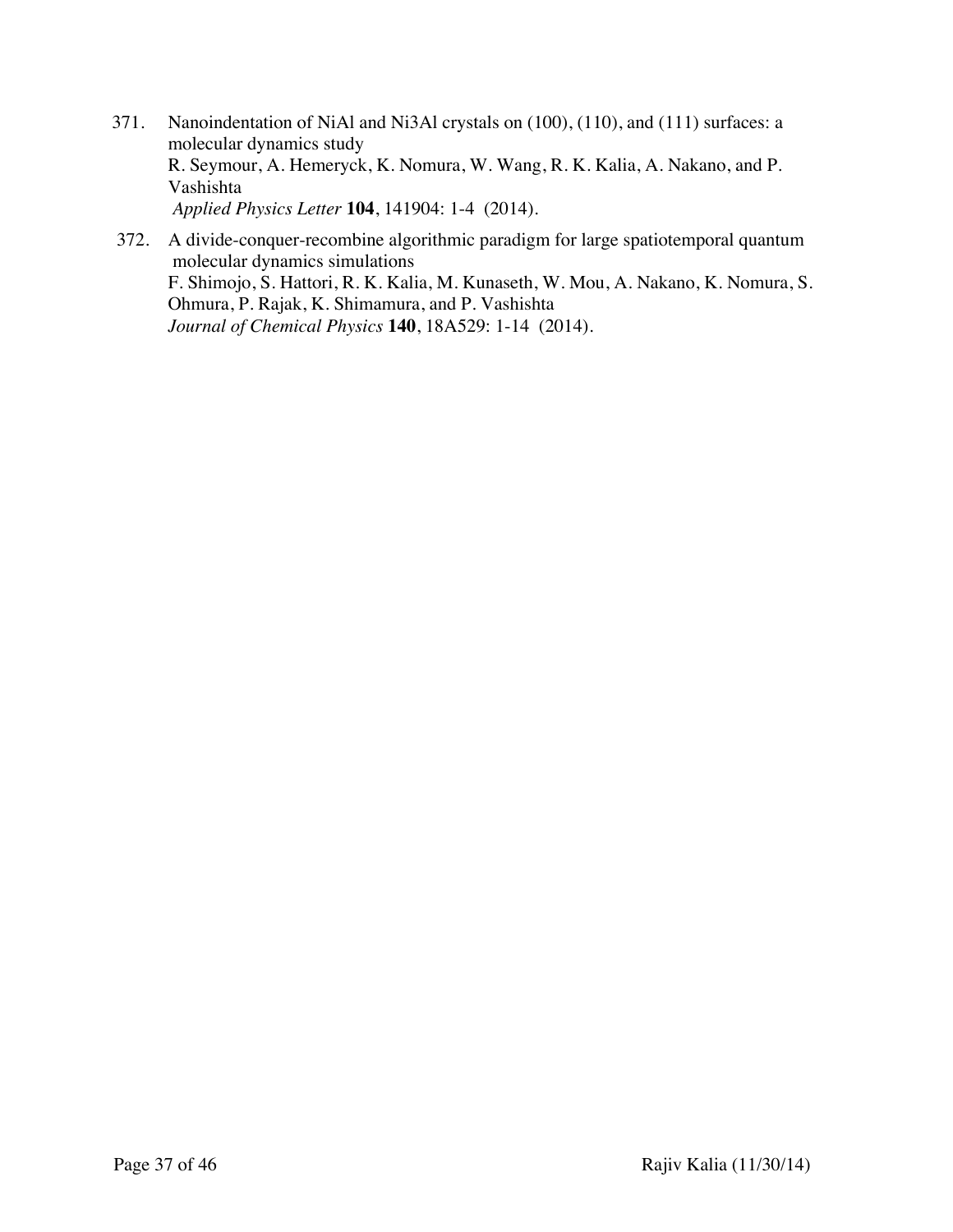#### **INVITED TALKS**

- Melting of a Two-Dimensional Electron Solid Annual Meeting of the American Physical Society, Phoenix, AZ, March 1981.
- Molecular Dynamics Study of 2D Melting: Long Range Potentials NATO Advanced Study Institute on Nonlinear Phenomena at Phase Transitions and Instabilities, Geilo, Norway, March 29-April 9, 1981.
- Melting and Nucleation of a Two-Dimensional Coulomb Solid International Conference on Physics of Intercalation Compounds, I.C.T.P. Trieste, Italy, July 6-10, 1981.
- Melting and Freezing in Two Dimensions: A Molecular Dynamics Study 9th Midwest Solid State Theory Symposium, Argonne National Laboratory, Argonne, IL. Nov. 2-3, 1981.
- Electrons on Smooth and Corrugated Surfaces 10th Midwest Solid State Theory Symposium, Michigan State University, East Lansing, MI, Oct. 8-9, 1982.
- Microscopic Structure of Electron Glass in Two Dimensions 12th Midwest Solid State Theory Symposium, University of Minnesota, October 1984.
- Fractal Dimensions of Brown Trails and Isosets in Superionic and Molten Ag<sub>2</sub>I Electrochemical Society Meeting, Las Vegas, NV, October 14-18, 1985.
- Monte Carlo and Molecular Dynamics Simulations of Condensed Matter Systems Workshop on the Electronic Structure of Defects, Argonne National Laboratory, Argonne, IL, June 2-13, 1986.
- Random Resistance Fluctuations in 1D MOSFETs Summer Institute in Theoretical Physics, Workshop on the Physics of Artificially Structured Materials, Queen's University, Canada, July 1986.
- Molecular Dynamics Simulations of Classical and Quantum Systems Universidade de São Paulo, São Carlos, Brazil, September 1986.
- Computer Simulations in Condensed Matter Physics Universidade Federal de Ceara, Forta Leza, Brazil, September 1986.
- Computer Experiments on Classical Systems Fundacao Universidade de Amazonas, Manaus, Brazil, September 1986.
- Conductance Fluctuations in 1D MOSFETs Universidade Federal de São Carlos, São Carlos, Brazil, October 1986.
- Simulated Annealing Approach to Density Functional and Other Optimization Problems in Condensed Matter Canadian Association of Physicists Congress, June 15-17, 1987.
- Nature of Gigantic Resistance Fluctuations in 1D MOSFETs 11th Int. Workshop on Condensed Matter Theory, Oulu, Finland, July 27-August 1, 1987.
- Computer Simulation of Classical and Quantum Systems Int. Adv. School on Statistical Physics, Chandigarh, India, Sept. 28-Oct. 9, 1987.
- Structural Correlations and Phonon Density of States in a-GeSe<sub>2</sub> IFF in Kernforschungsanlage, Jülich, West Germany, Nov. 1987.
- Computer Simulation of Systems with Long-Range Interactions CECAM Workshop in Paris, France, January 11-22, 1988.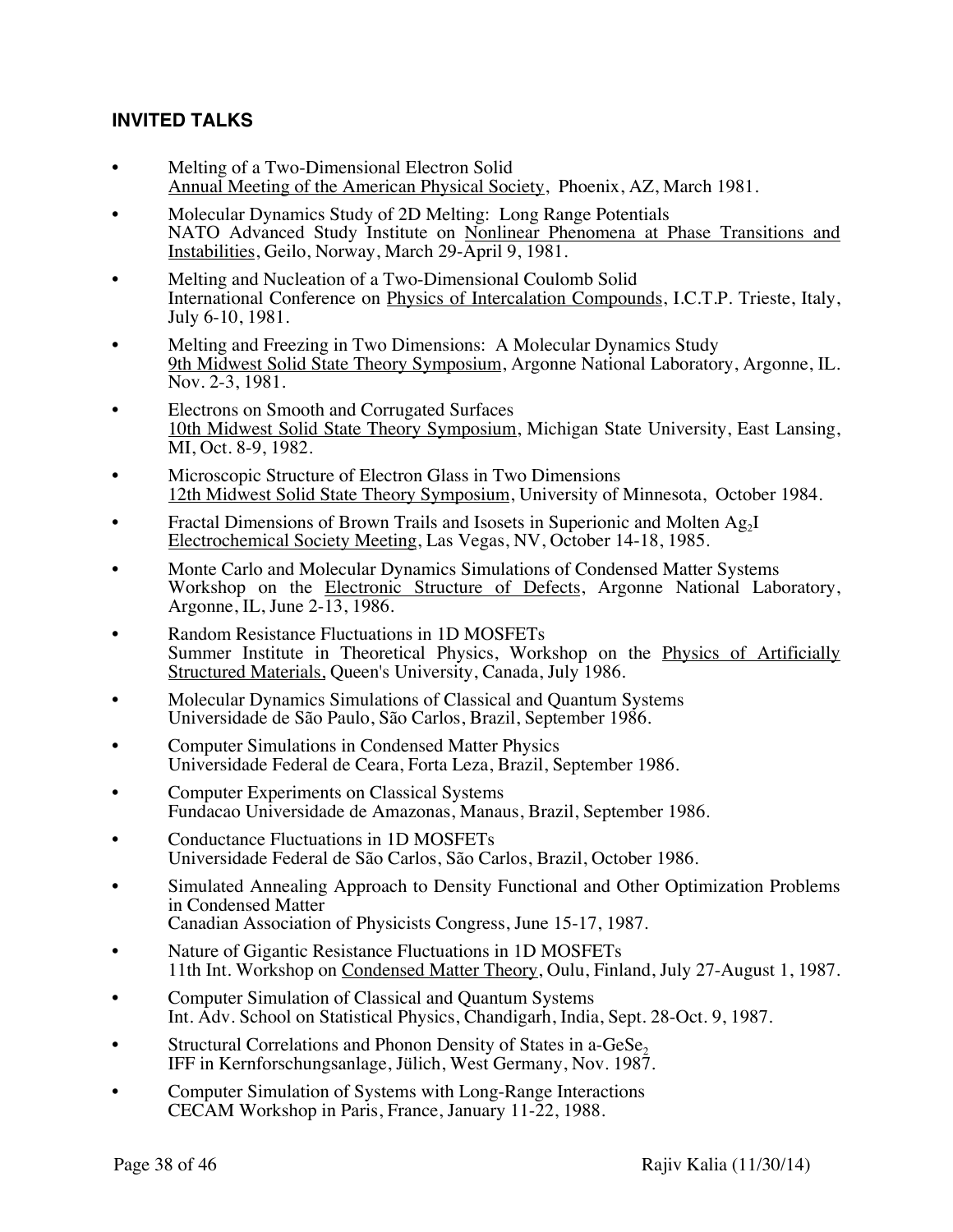- Electron Bubbles in Helium Gas A Quantum Molecular Dynamics Simulation XII Int. Workshop on Condensed Matter Theories, Taxco, Mexico, August 14-20, 1988.
- Quantum Molecular Dynamics Simulations CECAM Meeting on Computational Problems of Glasses and Networks, Amersfoort, The Netherlands, Sept. 10-14, 1988.
- Ouantum Molecular Dynamics Simulation of Electron Self-Trapping in Helium "Many-Body Encounter in Minnesota," University of Minnesota, Minneapolis, May 12- 13, 1989.
- Cuantum Molecular Dynamics Simulation of Electron Mobility in a Dense Helium Gas International Workshop on Condensed Matter Theories," Campos dõ Jordão, Brazil, August 7-12, 1989.
- Simulation of Electron Transport in Disordered Systems Using Quantum Molecular Dynamics Technique XXIV Yamada Conference on "Strongly Coupled Plasma Physics," Lake Yamanaka, Japan, August 29-September 2, 1989.
- Behavior of Excess Electrons in Disordered Media Using Quantum Molecular Dynamics Simulation 17th Midwest Solid State Theory Symposium, Indiana University, Bloomington, IN, October 9-10, 1989.
- Electron Transport in Disordered Systems A Quantum Molecular Dynamics Simulation Annual Meeting of the American Physical Society, Anaheim, CA, March 12-16, 1990.
- Electron Transport in Amorphous Materials A Quantum Molecular Dynamics Study Fortieth Annual American Crystallographic Association Meeting, New Orleans, LA, April 8-13, 1990.
- Materials Simulations using Quantum Molecular Dynamics Technique University of Tokyo, June 21, 1991.
- Simulation of Mixed Classical-Quantum Systems NEC Corporation, Tsukuba, Japan, July 19, 1991.
- Quantum Molecular Dynamics Simulation of Electron Transport in Devices Okayama University, Japan, July 30, 1991.
- Simulation of Classical and Quantum Systems Niigata University, Japan, August 1, 1991.
- Materials Simulations using Quantum Molecular Dynamics Technique Tohoku University, Japan, August 20, 1991.
- Multiple-time-step Molecular Dynamics Simulations on Distributed Memory MIMD Machines XIth Parallel Circus, Minnesota Supercomputer Institute, Minneapolis, MN, April 24- 25,1992.
- Concurrent Classical and Quantum Simulations AFOSR Workshop on Parallel Computing in Chemistry, Washington, DC, October 25- 29, 1992.
- Molecular Dynamics Simulations on Parallel Architectures XII SLAFES, Pichidangui, Chile, November 22-28, 1992.
- Atomistic Simulations on Parallel Architectures Sanibel Symposia, St. Augustine, FL, March 13-20, 1993.
- Atomistic Simulations of Condensed Phase Materials on Parallel Architectures High Energy Density Matter Conference, Woods Hole, MA. June 6-8, 1993.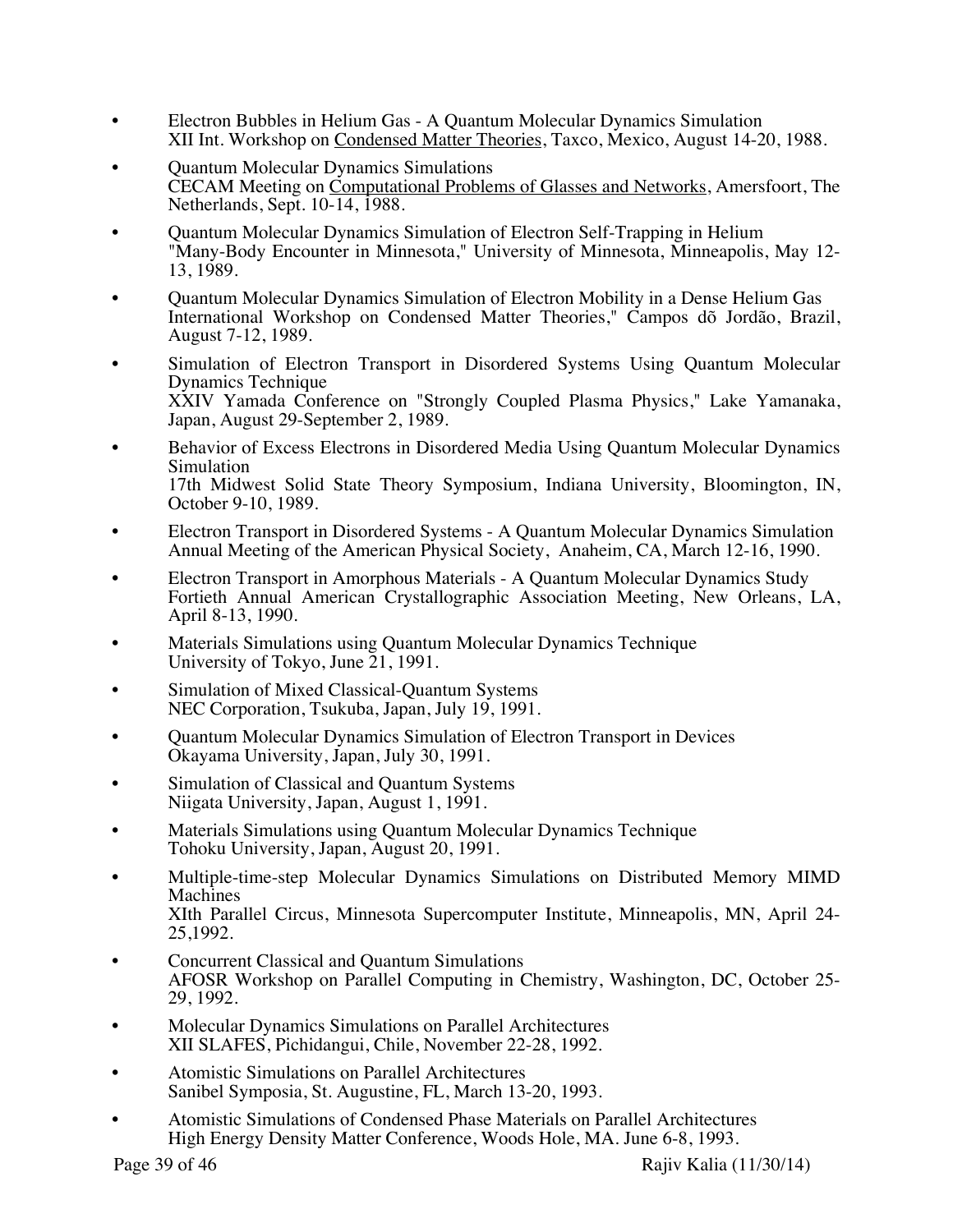- Structural Transformations in Glasses University of Amsterdam, The Netherlands, July 16, 1993.
- Large-Scale Materials Simulations on Parallel Architectures Symposium at Brown University, Providence, RI, September 3-4, 1993.
- Probing Amorphous Materials with Computer Experiments on Parallel Architectures Battelle Pacific Northwest Laboratory, Richmond, WA, November 9, 1993.
- Computer Simulation of Porous Glasses on Parallel Architectures 1994 Simulation Multiconference, San Diego, CA, April 10-15, 1994.
- Morphology of Pores and Fracture Surfaces in Porous Silica Multimillion Particle Molecular-Dynamics Simulations XVIII Int. Workshop on Condensed Matter Theories, Valencia, Spain, June 6-10, 1994.
- Massively Parallel Simulations of Nanostructured Materials Texas A&M University, College Station, TX.
- Multiresolution Molecular Dynamics Simulations of Real Materials Using Parallel Architectures
- Livermore National Laboratory, CA.
- Fracture and Sintering of Ceramic Materials by Parallel Molecular Dynamics High Performance Computational Chemistry Workshop, Pleasanton, CA.
- Large Scale Molecular Dynamics Simulation of High Temperature Ceramics XIX International Workshop on Condensed Matter Theories, Caracas, Venezuela.
- Studies of Nanoclusters and Amorphous Materials by Parallel Molecular Dynamics Simulations
	- Annual Meeting of the American Ceramic Society, Cincinnati, OH.
- Multimillion Atom Molecular Dynamics Experiments on Parallel Architectures 1995 Simulation Multiconference, The Society of Computer Simulation, Phoenix, AZ.
- Parallel Molecular-Dynamics Simulation of Amorphous Materials 8th Annual Workshop on Recent Developments in Computer Simulation Studies in Condensed Matter Physics, Univ. of Georgia, Athens, GA.
- Multimillion Particle Molecular-Dynamics Simulations for Amorphous Materials on Parallel Architectures Los Alamos National Laboratory, Los Alamos, NM.
- Structure, Fracture and Sintering of Silicon Nitride by Parallel Molecular Dynamics AFOSR Contractors' Conference, Washington, DC.
- Dynamics of Fracture in Nanophase Silicon Nitride: Million Atom Molecular-Dynamics Simulations on Parallel Machines AFOSR Meeting in Boulder, CO.
- Structure, Mechanical Properties, and Fracture in Nanophase Silicon Nitride: Million Atom Molecular Dynamics Simulations on Parallel Computers TMS Meeting, Orlando, FL.
- Morphology of Pores and Interfaces and Dynamic Fracture in Nanophase Silicon Nitride IMRC Meeting in Cancun, Mexico.
- Molecular-Dynamics Simulations of Nanostructured Materials Inelastic Nuclear Resonant Scattering Workshop, Argonne, IL.
- Massively Parallel Atomistic Simulations of Dynamic Fracture in Nanophase Materials Niigata Univ., Japan.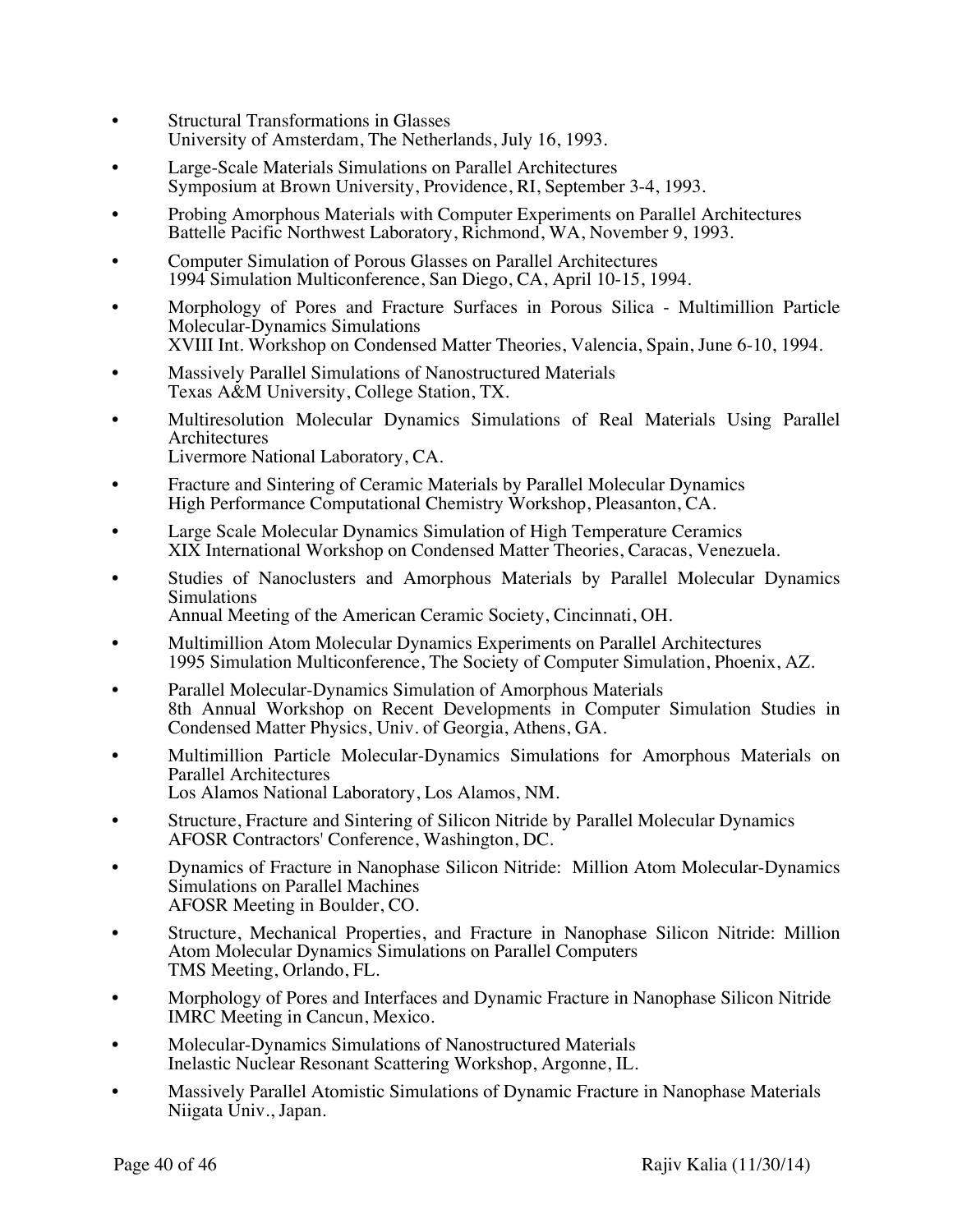- Multimillion Atom Molecular Dynamics Simulations of Nanophase Materials on Massively Parallel Computers Niigata Univ., Japan.
- Multimillion Atom Molecular Dynamics Simulations of Nanophase Materials on Massively Parallel Computers Institute for Solid State Physics, Univ. of Tokyo.
- MD Simulation of Fracture Gordon Research Conference, La Barga, Italy.
- Dynamic Fracture in Nanophase Ceramics: Multimillion Atom Molecular Dynamics Simulations on Parallel Computers Saclay, France.
- Large Scale Simulations of High Temperature Structural Materials on Massively Parallel **Computers** DoD Challenge Meeting, Houston, TX.
- Crack Propagation and Fracture in Nanostructured Ceramics: Multimillion Atom Parallel Molecular Dynamics Simulations WCTCC 98, Pacific National Northwest Laboratory, Richmond, WA, June 21-23, 1998.
- Multimillion Atom Molecular Dynamics Simulations of High Temperature Ceramics International Conference on "New Developments in High Temperature Ceramics," Istanbul, Turkey.
- Structure and Dynamic Fracture in Nanophase Silicon Nitride and Silicon Carbide: Multimillion Atom Molecular Dynamics Simulations on Massively Parallel ComputersWorkshop on "*Advanced Materials for Extreme Environments: New Experimental Opportunities in Neutron Scattering*," Argonne National Laboratory, Illinois, September 11-12, 1998.
- Grand Challenge Materials Simulations: Multimillion Atom Molecular Dynamics Simulations on Parallel Computers, SSI Collaboration Meeting, Jefferson Laboratory, Newport News, Virginia, January 20-22, 1999.
- Massively Parallel Atomistic Simulations of Nanostructured Materials, Physics Department Colloquium, Auburn University, Auburn, Alabama, February 24-25, 1999.
- Designing Novel Materials on Parallel Computers, Links for Success, The 1999 Annual Board of Regents Louisiana NSF EPSCoR Conference, Pennington Biomedical Research Conference Center, Baton Rouge, Louisiana, April 13-14, 1999.
- Computational Assisted Development of High Temperature Structural Materials, Ninth Annual DoD High Performance Computing Modernization Program Users Group Conference, Monterey, California, June 7-10, 1999.
- Multimillion Atom Molecular Dynamics Simulations of Nanostructured Materials on Parallel Machines, ACS Annual Meeting in New Orleans, August 22-26, 1999.
- Multimillion Atom Molecular Dynamics Simulations of Nanostructured Materials on Parallel Machines, International Materials Research Congress, Symposium: Theory and Computer Simulation of Materials, Cancun, Mexico, August 29 - September 2, 1999.
- Massively Parallel Materials Simulations, Colloquium in the Department of Chemical Engineering, Univ. of Cincinnati, October 21, 1999.
- Multiscale Simulations of Nanostructred Materials on Massively Parallel Compters CERCA, Montreal, Canada, December 8, 1999.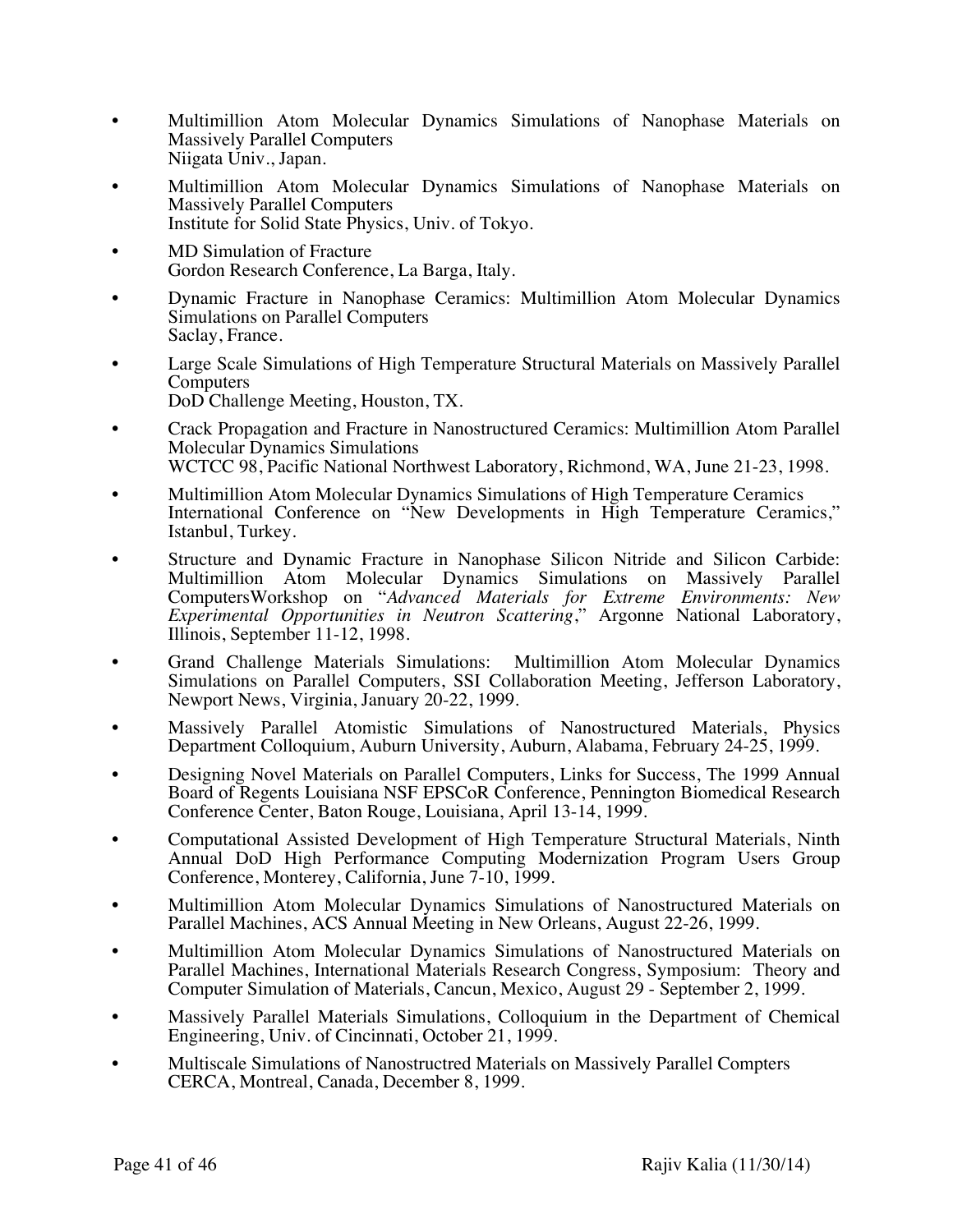- Multiscale Simulations of Nanostructred Materials on Massively Parallel Compters Steacie Institure for Molecular Sciences, National Research, Council of Canada, Ottowa, Canada, December 10, 1999.
- Parallel Multiscale Simulations of Nanostructured Materials CSW 2000 EPOCHAL TSUKUBA International Congress Center, March 13-15, 2000.
- Information Technology and the Dual-Degree Program Amercian Physical Society, Minneapolis, Minnesota, March 20, 2000.
- Parallel Multiscale Simulations of Nanostructured Materials Iowa State University and Ames Research Laboratory, Ames, Iowa, April 3, 2000.
- Multiscale Simulations of Oxidation and Fracture in Nanostructured Solids HPaC Seminar, TU Delft, The Netherlands, April 14, 2000.
- Parallel Multiscale Simulations of Nanostructured Materials MD Meeting, University of Illinois at Urbana, April 16-17, 2000.
- Massively Parallel Multiscale Simulations of Nanostructured Materials Intel Corporation, May 1, 2000.
- Massively Parallel Multiscale Simulations of Nanostructured Ceramics American Ceramic Society Symposium on Advances in Theory, Modeling, and Simulations of Materials, St. Louis, Missouri, May 3, 2000.
- Computer Simulations of Ceramic Interfaces AFOSR Contractors' Meeting in Ceramic Materials and Composites, St. Louis, Missouri, May 5, 2000.
- Computational Assisted Development of High Temperature Structural Materials DoD Challenge User's Group Meeting, Albuquerque, New Mexico, June 8, 2000.
- Parallel Molecular Dynamics Simulations of Nanostructured Materials Corsica Meeting on Fracture, June 6-17, 2000.
- Parallel Molecular Dynamics Simulations of Nanostructured Materials Canadian Computational Chemistry Meeting, Bishop University, Lennoxville, Quebec, Canada, July  $3\overline{1}$  - August 3, 2000.
- Simulations of Nanostructured Materials TU Delft, The Netherlands, September 25, 2000.
- Multiscale Materials Simulations: Importance of Neutron Scattering Argonne National Laboratory, November 20, 2000.
- Multiscale Materials Simulations National Research Council, Ottawa, Canada, November 23, 2000.
- Multiscale Simulations of Nanostructured Solids on Massively Parallel Computers International Conference on Science & Technology of Nanostructured Materials, Puri, India, January 4-8, 2001.
- Massively Parallel, Multiscale Simulations of Interfacial Materials Saclay, France, March 29, 2001.
- Massively Parallel Multiscale Simulations DoD Computational Materials Science Workshop, St. Louis, MO, April 24-25, 2001.
- **•** Hybrid Atomistic-Continuum Simulations of Nanopixels DoD Users Group Conference, Biloxi, MI, June 18-22, 2001.
- Intercontinental Computational Physics Course Niigata University, Japan, June 25, 2001.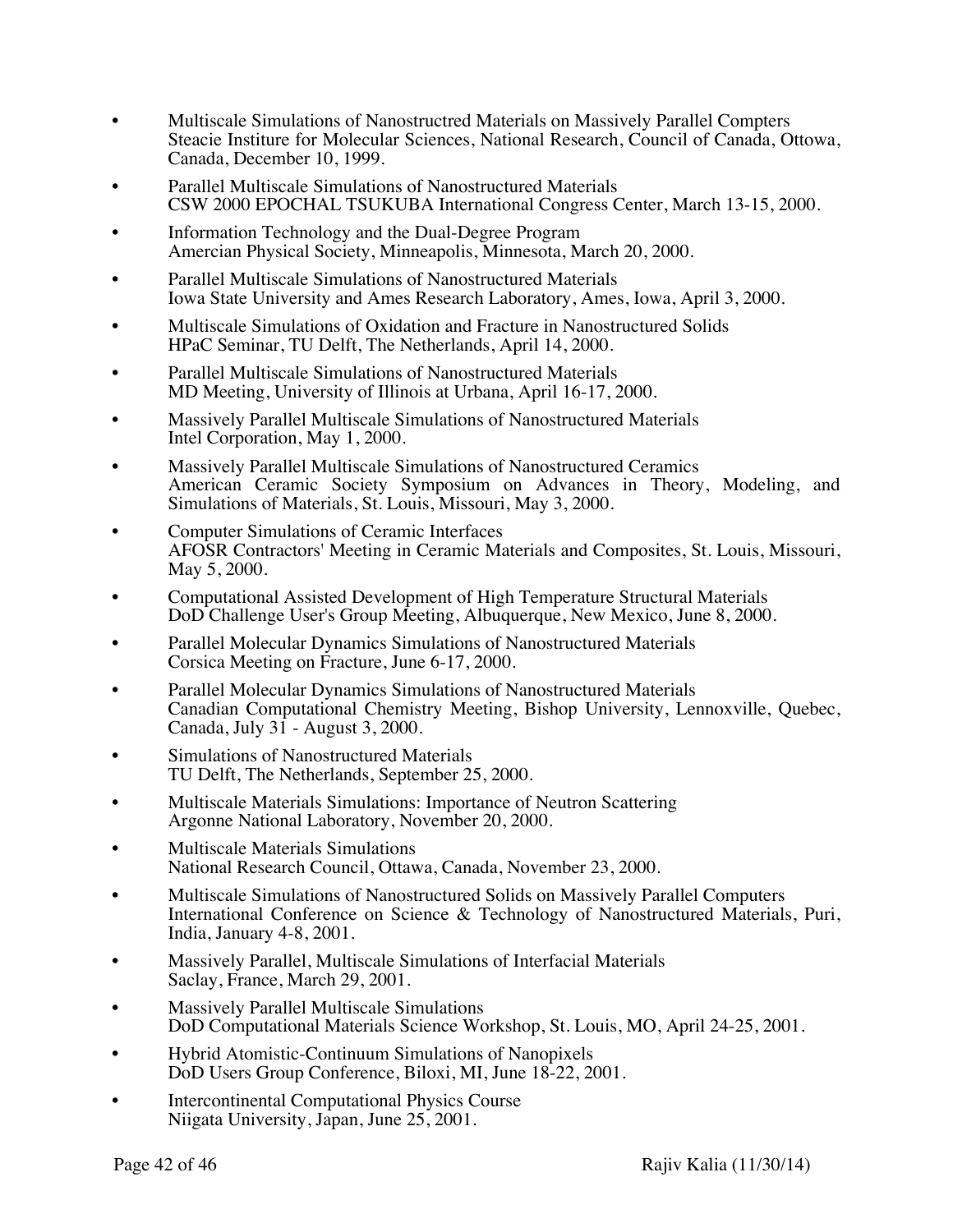- Massively Parallel Simulations of Nanosystems Under Extreme Conditions Mission Computing Conference, Washington DC, February 4, 2002.
- Multiscale Simulations of Nanosystems IPNS Nanocomposite Workshop, Argonne National Lab, Chicago, IL, March 28, 2002.
- Mulstiscale Simulations of Nanosystems Oak Ridge National Lab, TN, April 18, 2002.
- Multiscale Fracture and Nanoindentation Simulations and Visualization DoD High-Performance Computing Users Group Conference, Austin, TX, June 12, 2002.
- Mulstiscale Simulation of Atomistic Processes in Nanostructured Materials NSF Workshop, University of Illinois at Urbana-Champaign ,June 10, 2002.
- Massively Parallel, Multiscale Simulations of Nanostructured Materials CIMTEC 2002, Florence, Italy, July 11, 2002.
- Multimillion Atom Simulations of Nanoscale Dynamics and Fracture CECAM Workshop, Lyon, France, October 13-15, 2003.
- Multiscale Algorithms and Simulations of Nanosystems Joint Physics & Computer Science Colloquium, Florida State University, November 10, 2003.
- •. Multiscale Algorithms and Simulations of Nnanoceramics and Nanocomposites Workshop on Multi-algorithm Methods for Multiscale Simulations (Livermore, Jan. 14- 16, 2004).
- •. Hybrid Multiscale Simulations on Parallel Distributed Computers Conference on Dynamics of Disordered Materials on the Nanometer Scale, Hanoi, February 23-27, 2004.
- Multiscale Material Simulation Challenges on a GRID APS Meeting, Montreal, March 22-26, 2004.
- Fracture in Glasses and Nanostructured Ceramics: US-European Collaboration MRS Meeting, San Francisco, April 15-16, 2004.
- Large-Scale Atomistic Simulations of Nanoindentation and Crack Propagation Under Compression DoD-HPCMP 2004 User Group Conference, Williamsburg, VA, June 7-11, 2004.
- *De Novo* Computational Design of Optimum Materials Service de Physique et de Chimie des Surfaces et Interfaces, CEA-Saclay, France, July 2, 2004.
- Multiscale Simulations of Nanostructured Ceramics and Glasses CMT28, Washington University, St. Louis, September 27 - October 2, 2004.
- Hierarchical Multimillion Atom Simulations of Nanostructured Materials and Nanoscale Devices Colloquium in the Department of Materials Science and Engineering, UCLA, October 22, 2004.
- Multimillion Atom Simulations of Structure, Dynamics and Thermo-mechanical Effects Army Research Laboratory, Aberdeen Proving Ground, MD, October 29, 2004.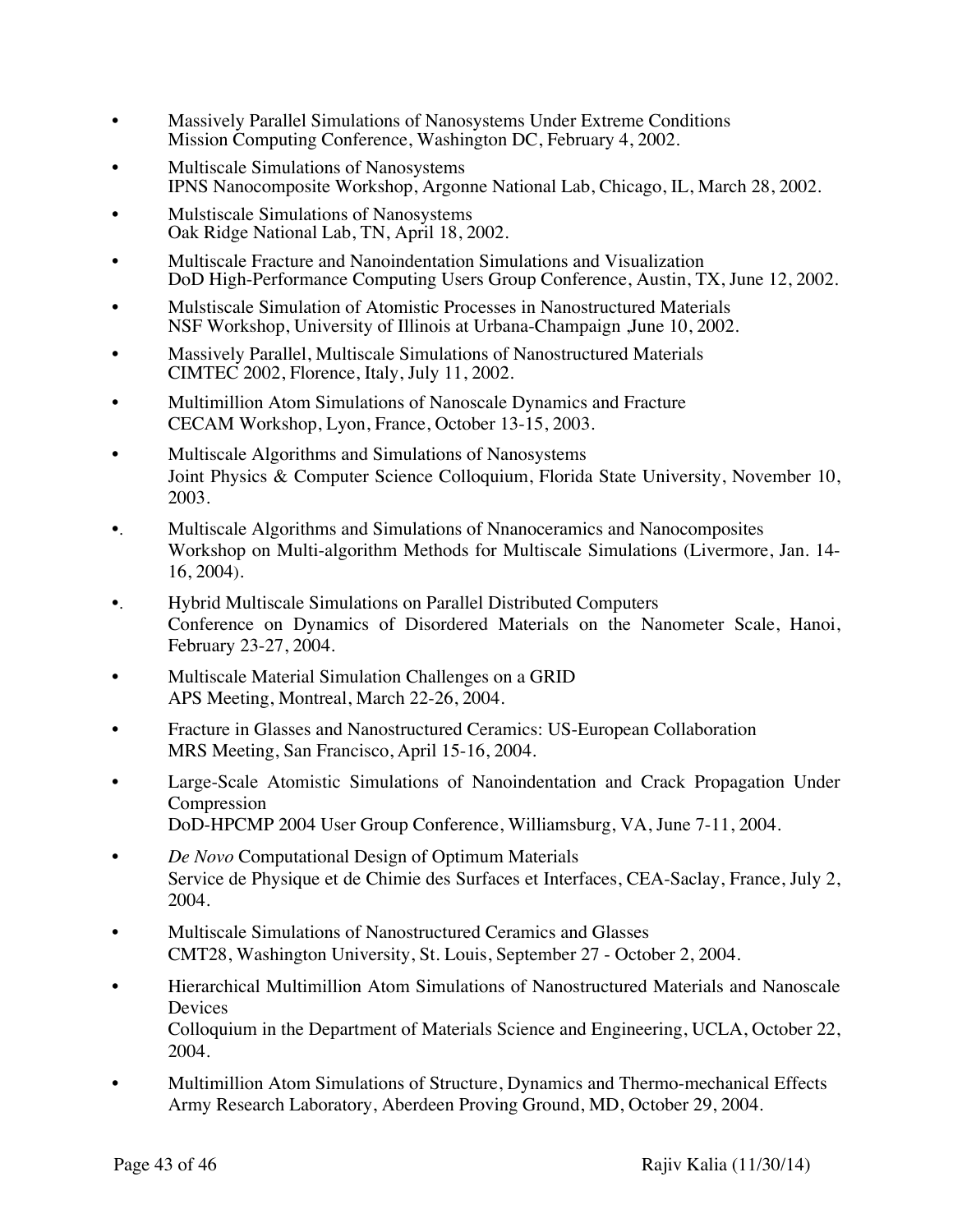- Hierarchical Atomistic Simulations of Fracture in Nanostructured Materials Lorentz Workshop on the Statistical Physics of Pattern Formation and Fracture in Disordered Materials, Leiden, The Netherlands, November 15-19, 2004.
- Hierarchical Multimillion Atom Simulations of Nanostructured Materials and Nanoscale **Devices** TU Delft, The Netherlands, November 19, 2004.
- Large-Scale Atomistic Simulations of Dynamic Fracture in Glasses and Ceramics 2004 MRS Fall Meeting, Boston, November 29-December 3, 2004.
- Molecular Dynamics Simulations of Structural Phase Transformations in Nanocrystalline Systems Caltech Baithak, January 14-15, 2005.
- Multimillion Atom Fracture and Shock Simulations 45th SANIBEL SYMPOSIUM, St. Simons Island, Georgia, March 5 - 11, 2005.
- Cracks Under Compression SVI, Unité Mixte CNRS/Saint-Gobain, France, March 17, 2005.
- Cracks in Brittle Solids Department of Chemical Engineering & Materials Science, University of California, Davis, April 25, 2005.
- Molecular Dynamics Simulations of High Strain Rate Deformation and Shock Propagation in Ceramics and Glasses DoD-HPCMP 2005 User Group Conference, Nashville, TN, June 27-30, 2005.
- Million-to-Billion Atom Simulation of Chemical and Mechanical Processes American Chemical Society Meeting & Exposition, August 28 - September 1, 2005, Washington, DC.
- Wing Crack Dynamics in Silica Glass 3rd International Workshop on the Flow and Fracture of Advanced Glasses, Pennsylvania State University, October 2–5, 2005.
- Multimillion-atom Simulations of Reactive & Mechanical Behavior of Nano-Engineered Energetic Materials Aberdeen, MD, November 16, 2005.
- Hierarchical Million-to-Billion Atom Simulations École Polytechnique Montreal, Canada, April 13, 2006.
- Computer "Experiments" on High Strain Rate Deformations in Glasses, Semiconductors, and Ceramics Statistical Physics in Mechanics, Grasse - France, June 11-23, 2006
- Multiscale Materials Simulation The First US-China Workshop on Neutron Scattering Science and Technology, Beijing China, November 12-15, 2006.
- Multimillion-atom Simulations of Reactive & Mechanical Behavior of Nano-Engineered Energetic Materials, Aberdeen, MD, December 11, 2007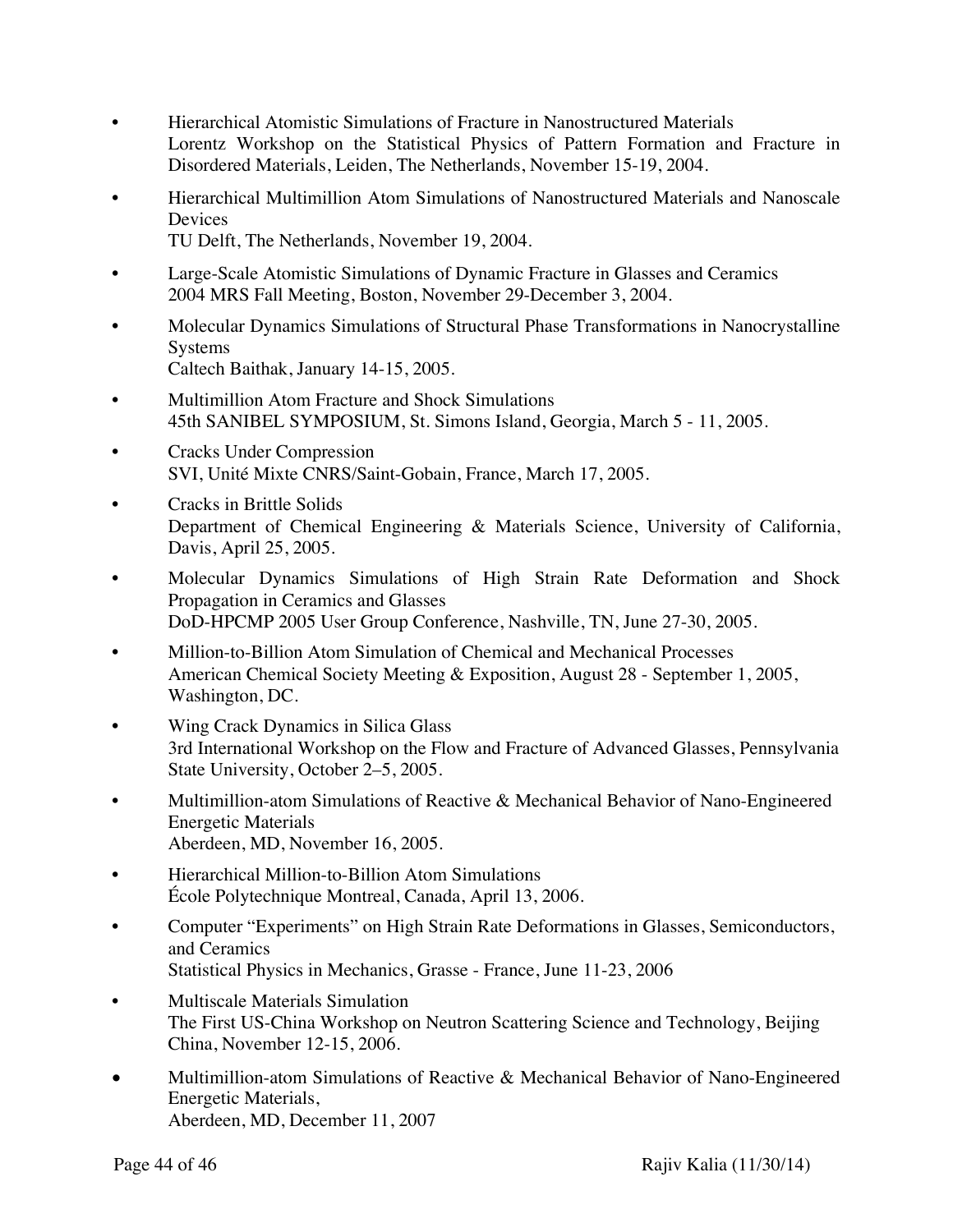- Multimillion-to-Billion Atom Molecular Dynamics Simulations of Deformation, Flow, Fracture & Nanoindentation in Silica Glass International Symposium on AMO & HPC: A Seamless Frontier, Kolkatta, India, January 10-12, 2008
- Multimillion-to-Billion Atom Molecular Dynamics Simulations of Deformation, Flow, Fracture & Nanoindentation in Silica Glass IUTAM symposium on "Modelling nanomaterials and nanosystems", Aalborg, Denmark, May 19-22, 2008
- Petascale Materials Simulations Sixth Congress of the International Society for Theoretical Chemical Physics (ISTCP-VI), University of British Columbia, Vancouver, BC, Canada, July 19-24, 2008
- Multimillion-to-Billion Atom Molecular Dynamics Simulations of Deformation, Fracture & Nanoindentation in Silica Glass TACC 2008, Shanghai, China, September 23-27, 2008
- Keynote Lecture at the SES 2008 meeting on "Multiscale Modeling of Defects in Solids," University of Illinois at Urbana-Champaign, October 12-15 2008
- Petascale Simulations of Hard and Soft Condensed Phase Systems Department of Physics, UC Davis, April 30, 2009
- Stress Corrosion Cracking of Silica SciDAC Midterm Review, Washington, DC, May 6, 2009
- Deformation, Nanoindentation and Fracture in Silica Glass 2<sup>nd</sup> IC4N, Rhodes, Greece, June 29-July 3, 2009
- Deformation, Nanoindentation and Fracture in Silica Glass ACSIN 10, Granada, Spain, September 21-25, 2009
- Fracture & Nanoindentation in Silica Glass, and Sulfur Embrittlement of Nickel Conference on Multiscale Modeling of Hard & Soft Matter Bangalore, India, December 17-20, 2009
- Multimillion-Atom Simulations of Reactive and Mechanical Behavior of Nano-Engineered Energetic Materials Annual MURI Review, Aberdeen, MD, March 15, 2010
- Multimillion-Atom Molecular Dynamics Simulations of Poration in Lipid Bilayers USC Biomedical Nanoscience Initiative Retreat, November 19, 2010
- Multimillion-Atom Simulations of Bio-Nano Systems Physics Colloquium, Arizona State University, Tempe, AZ, October 13, 2011
- Small Interfering RNA Induces Structural Phase Transformation in a Phospholipid Bilayer E-MRS, Strasbourg, France, 05/14-18/2012
- Reactive Nanosystems: Multimillion Atom Molecular Dynamics Simulations of Energetic Materials," Joint ONR/AFOSR Advanced Energetic Materials Program Review (August 8, 2012, Arlington, VA)